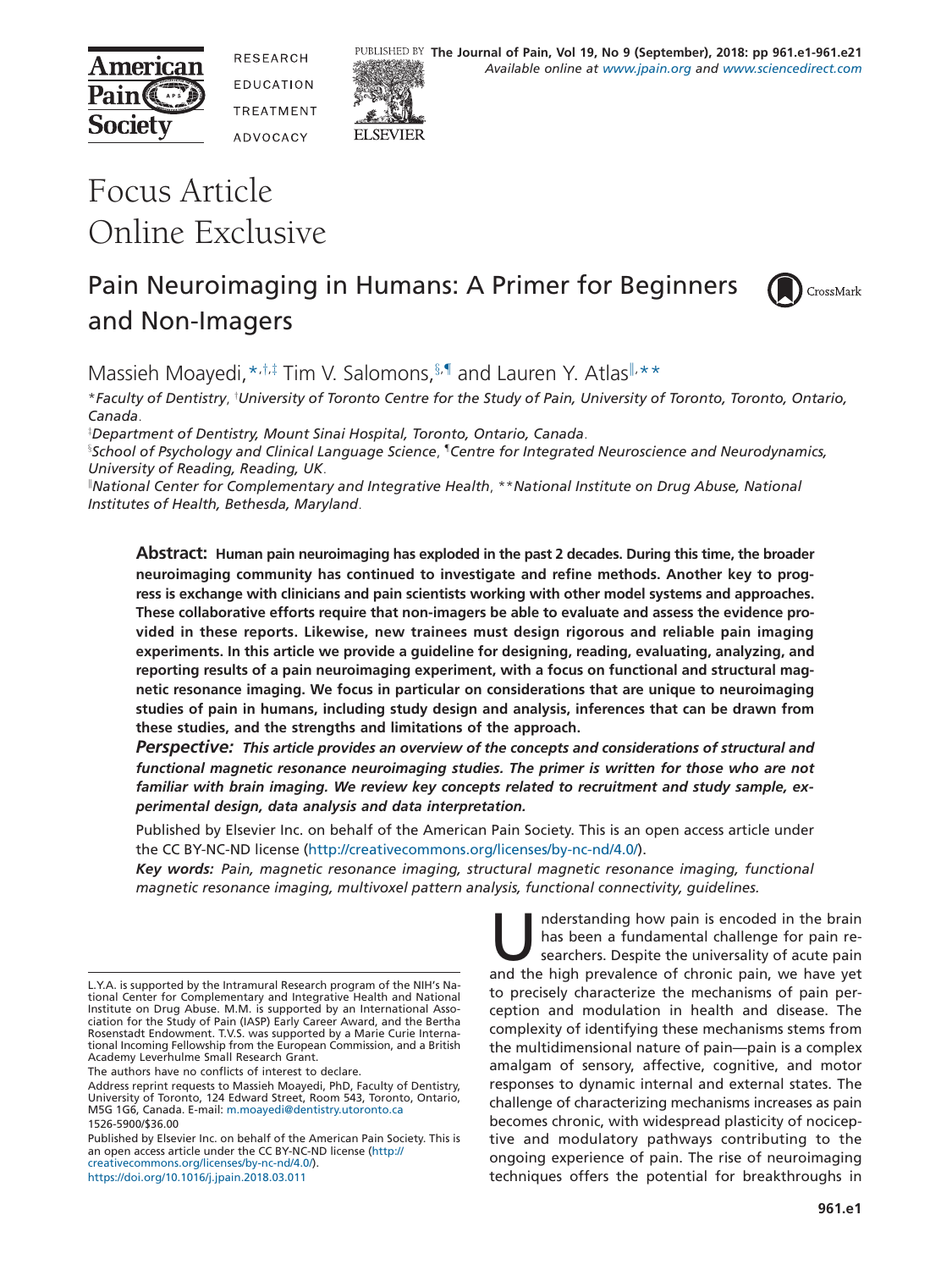these efforts. Neuroimaging approaches (including functional magnetic resonance imaging [fMRI], positron emission tomography, electroencephalography, and other approaches) are extremely powerful tools that offer unique, noninvasive, in vivo views of central processes. Indeed, functional and structural neuroimaging studies have identified neural responses and features of acute.<sup>4,46,57,68,76,179,224,225</sup> as well as chronic pain,<sup>3,33,57</sup> and effects of pharmacologica[l9,29,30,69,197,229](#page-13-2) and nonpharmacologica[l27,28,48,72,126,131,170,202,216,222,225,226,238](#page-13-3) interventions.

Because of the promise of these new techniques, pain imaging is rapidly growing and will continue to expand as scanning facilities become more available and analysis software becomes increasingly user-friendly. Although brain imaging findings can provide important insight into central mechanisms, there are many aspects of study design and analysis that must be carefully considered and planned a priori to obtain a robust, reproducible result. Indeed, a recent systematic review of fMRI data showed that a data set could be processed through almost 7,000 unique pipelines, with almost 35,000 resulting maps.<sup>38</sup> This highlights the importance for non-imagers and new trainees who read neuroimaging reports to be familiar with some of these considerations and how they may affect outcomes and inferences. In this article, we provide an overview of these considerations, and key questions that should be asked when reading an imaging report. We will not weigh in on the many exciting theoretical debates in the pain neuroimaging community, such as the specificity of pain-evoked cortical and subcortical responses or the feasibility of brain-based biomarkers for pain (see, for example Davis et al $56$ ). We instead provide a primer and guidelines to assist trainees and nonexperts in designing and reporting pain neuroimaging experiments as well as reading and evaluating articles.

Because of the brain's key role in generating pain percepts, the ability to noninvasively examine brain function in vivo is critical. We focus specifically on functional and structural magnetic resonance imaging (MRI), because MRI is the most common tool used in human pain studies. Other promising human neuroimaging methods such as electroencephalography, magnetoencephalography, functional near-infrared spectroscopy, transcranial

magnetic stimulation, positron emission tomography, and arterial spin labeling are beyond the scope of this review.

A cursory PubMed search with the search terms "(pain or nocicept\*) AND brain AND MRI NOT review" on January 20, 2017 resulted in 4,895 studies (see [Fig 1\)](#page-1-0). A number of publications address methodological issues and statistical considerations associated with human neuroimaging in general,<sup>39,144,146,147,168,172,180,184</sup> and we encourage neuroimagers to consult these reviews for additional guidelines, and more in-depth discussion of some of the technical considerations we delineate herein. Our aim is to address how these issues may specifically affect pain research. Our goal is to provide an introduction of particular use to a novice audience, including new trainees, clinicians, and/or non-imagers interested in evaluating studies on the neuroimaging of pain. We believe that awareness of methodological and inferential limitations can lead to positive advances. We focus on the elements that should be included in the Methods and Results sections of any report, and address inferences that may be drawn during the Discussion.

### **Recruitment and Sample**

### *Sample Characteristics*

After deciding on a research question, the first aspect any researcher considers is his or her research population and sample. It is important to acknowledge that neuroimaging experiments require unique constraints on enrollment, and many of these constraints might put a particular burden on neuroimaging studies of patient samples.

MRI scanners are large magnets with a narrow bore in which the participant lies during scanning. The participant's brain is scanned with specialized coils embedded in a small head cage, or head coil. This provides several constraints that are rarely acknowledged but can substantially affect a study. Subjects must fit in the narrow bore, and therefore MRI studies are likely to exclude obese patients, despite the fact that obese individuals are more likely to report severe pain than normal and underweight counterparts[.109](#page-16-0) Because the MRI scanner uses radio



<span id="page-1-0"></span>**Figure 1.** Number of pain imaging studies since the advent of fMRI. These numbers were determined with a search on PubMed using the search terms: "(Pain or nocicept\*) AND brain AND (fMRI OR MRI) NOT CT NOT PET NOT EEG NOT review." The search was restricted to 5-year time windows. The left panel shows the number of publications per 5-year window. The panel on the right shows the cumulative number of studies over the years. The dashed line and the grey point have been extrapolated on the basis of the current number of studies published from 2015 to January 2017.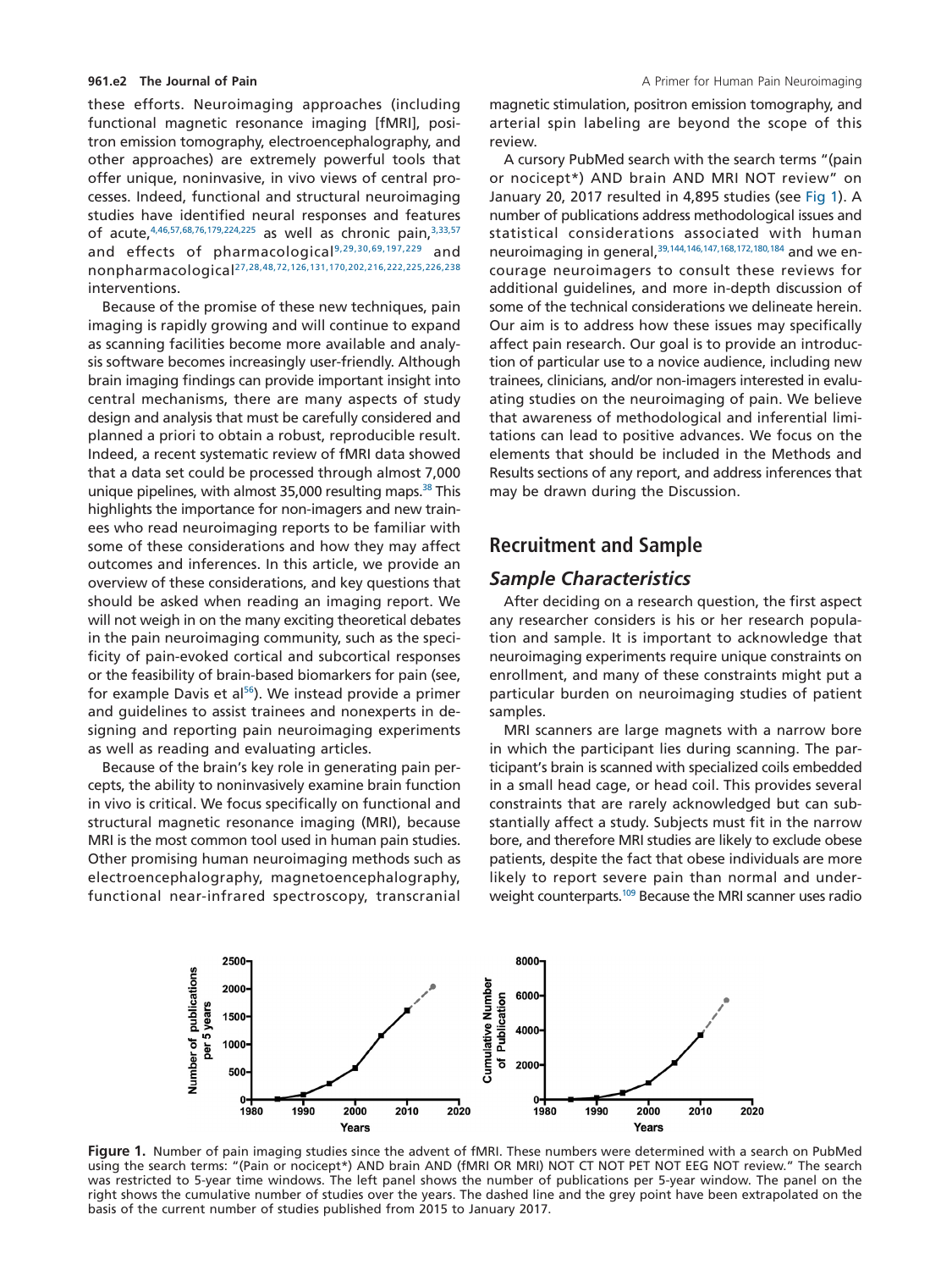waves, participants cannot have any ferromagnetic metal in their body, because there is a risk of the main magnetic field pulling on the metal, especially as the subject enters the bore of the scanner. Radio waves can also cause heating in tissues, and this can be exacerbated by any electric conducting materials including cables and wires. Furthermore, metal in the head and neck region can cause image quality issues, because these reflect the radio waves. These factors provide severe constraints on researchers interested in studying topics such as phantom pain in amputees or pain in individuals after certain surgical procedures, because these patients may have metallic (and possibly ferromagnetic) objects in their body that are not safe in a research MRI scanner. Studies of pain in other populations, such as the elderly, or patients with cardiac pain, may also be limited because of other types of incompatible implants or devices, including pacemakers or medication pumps. Finally, some patients may experience claustrophobia because of the narrow bore or confining coil surrounding their head, and so patients with comorbid anxiety disorders may be less likely to complete these experiments. These constraints mean that such studies might routinely exclude the most severe cases, which must be considered when drawing general inferences about pain populations. Studies must always measure and report complete characteristics of the sample as well as inclusion and exclusion criteria.

Because of the constraints on the participants that can be recruited for an imaging study, it is often tempting to recruit a convenience sample—usually healthy young adults from the university environment. However, such a sample is not representative of those disproportionately affected by chronic pain: women between the ages of 30 and 50 of lower socioeconomic position.<sup>205</sup> Nonetheless, many neuroimaging experiments are not designed to isolate mechanisms of chronic pain, and may instead be interested in more general neural mechanisms, such as those involved in the psychological modulation of pain, or basic processes of nociception and acute pain. Convenience samples may be appropriate in these cases, because they allow investigators to isolate basic mechanisms underlying pain perception in healthy individuals. However, even studies of acute pain in healthy volunteers should carefully consider generalizability to the larger population, because convenience samples may lack diversity in age, educational background, socioeconomic status, race and ethnicity, depending on the study, and each of these factors has been shown to influence pain[.36,66,125](#page-14-3) All experiments should report full sample characteristics so that readers and reviewers can evaluate generalizability to the population.

Many experiments compare patients with pain disorders with matched control patients and compare results across groups. If healthy controls are not selected to match nonpain-related characteristics, there is a strong chance that differential findings between groups will reflect processes other than the pain disorder of interest (eg, group differences because of higher incidence of mood disorders, obesity, and comorbid chronic pains)[.215,218](#page-19-1) It is strongly recommended that such matching be done by carefully selecting the control population, rather than at-

#### Moayedi, Salomons, and Atlas **The Journal of Pain 961.e3**

tempting to find "clean" pain patients (eg, those free of comorbid psychopathology). Although capturing processes related to comorbid disorders complicates interpretation, and can lead to confounds, individuals without such comorbidities may not be representative of most pain patients. Potential confounds and comorbidities should be carefully considered, and if they are unavoidable, accounted for with appropriate experimental designs and statistics. Researchers must also carefully consider differential artifacts related but not germane to clinical presentation. For example, recent work indicates that resting state fMRI (rs-fMRI) studies are highly susceptible to even small motion artifacts, such that a group difference could emerge if there was a systematic difference between the groups in movement $187,203$  (as discussed in the section, Preprocessing). Factors such as discomfort from lying in the scanner, comorbid movement disorders, or psychiatric disorders such as anxiety might be more likely in pain populations and lead to greater motion in patient groups, resulting in differential between group effects related to movement rather than the measure of interest.<sup>203</sup> Thus, head motion and potential group differences in motion must be carefully considered and quantified in rs-fMRI as well as taskbased fMRI studies, and data cleaning strategies should be carefully used to mitigate the contributions of such factors[.203](#page-19-2)

#### *Statistical Power and Sample Size*

All studies must ensure adequate sample size and statistical power to reliably detect meaningful effects, and neuroimaging experiments are not unique in this regard. Neuroimaging studies are expensive to run, generally requiring hundreds or even thousands of dollars in scanning fees for each subject. It is therefore common for sample sizes to be smaller in neuroimaging studies than other types of experiments. Although small samples are common because of the financial burdens and additional constraints on neuroimaging studies, this has led to the publication of many studies that are likely to be underpowered for effects that might be of greatest clinical interest, such as individual differences in pain populations. Underpowered studies are less likely to detect true effects and more likely to find false positive results by overfitting data, thereby decreasing the likelihood that findings will replicate. $34$  Studies of chronic pain populations might be particularly susceptible to such effects because of the breadth of diagnostic categories (meaning that patients with similar diagnoses but divergent symptom profiles might be included in the same small sample; eg, fibromyalgia, which is commonly a diagnosis of exclusion, $79$  where symptom profiles can vary greatly) and heterogeneity in terms of comorbid disorders and medication use.

Because of the potential for false positive results in underpowered imaging studies, studies with small samples are coming under increased scrutiny. The onus will increasingly be placed on researchers to show that samples are adequately powered to detect expected effects. Such demonstrations must be on the basis of justifiable, a priori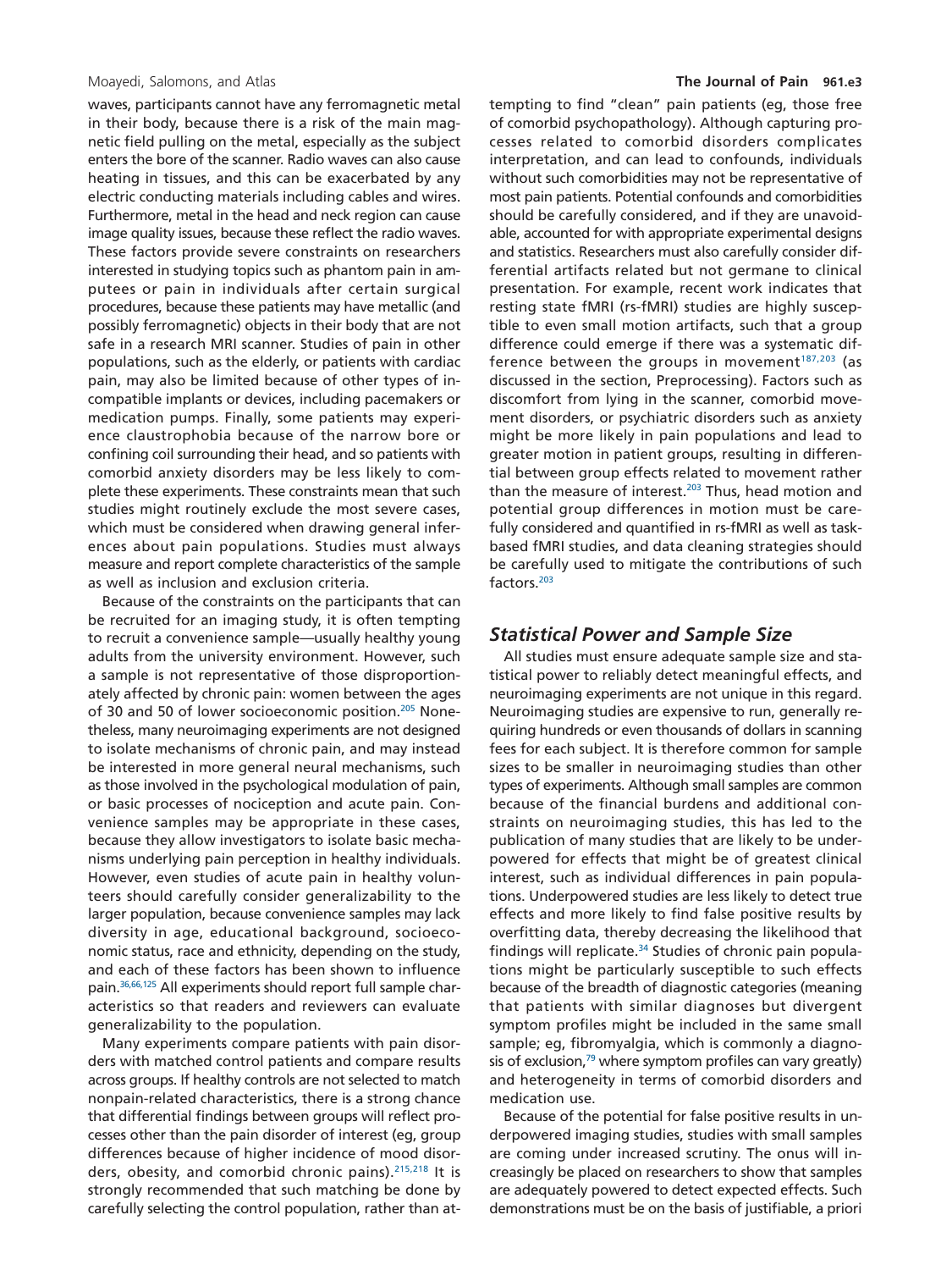calculations, so researchers should always estimate power before conducting an fMRI study, and report how the sample size was determined. Statisticians have recently introduced several new, easily accessible fMRIspecific power analyses that make it easier to consider desired effect and sample sizes (eg, [fmriPower.org,](http://fmriPower.org) [167](#page-18-1) [neuropowertools.org](http://neuropowertools.org)<sup>71</sup>) and will help to justify the funding of fully powered studies. These approaches can be used a priori to estimate sample size on the basis of expected effect size. Importantly, a number of these approaches require researchers to have preexisting imaging data, which is not always possible for new researchers or those using new paradigms. Power calculation on the basis of behavioral effect sizes may also be useful because these do not rely on previous imaging studies. These can be computed using data from pilot studies completed outside of the fMRI environment, which would substantially reduce costs.

The problem of underpowered studies can also be addressed by aggregating data via repositories and/or metaanalyses. Repositories facilitate data-sharing across imaging experiments. Some repositories host data from many different tasks, scanners, and populations. These repositories facilitate reproducibility, open science, and large-scale analyses that are relatively impervious to noise created by inconsistencies across individual experiments. Other repositories require contributors to collect brain images with standardized scanning protocols. These scans then undergo standardized preprocessing and analysis pipelines, allowing several groups with limited resources to pool brain imaging data and investigate larger cohorts of patients. Several pain imaging repositories (OpenPain [\[http://openpain.org\]](http://openpain.org); Pain and Interoceptive Imaging Network [\[https://www](https://www.painrepository.org) [.painrepository.org\]](https://www.painrepository.org) [136\)](#page-17-0) have been established, and have proven to be successful. However, there are legal and ethical considerations that may affect a group's ability to contribute to such repositories.

Finally, meta-analyses statistically test the distribution of findings across studies, which permits assessments of the consistency of effects and overcomes some of the limitations associated with small individual studies. These studies allow for a principled approach to determining the relationship between a particular brain region and behavior. Several pain imaging meta-analyses have been published, including meta-analyses of pain-evoked cortical responses, <sup>68,179</sup> placebo analgesia,<sup>1,8</sup> automated metaanalyses of brain activation associated with the term "pain, "<sup>234</sup> and meta-analyses of brain responses and structural brain abnormalities in patients with chronic pain[.40,80,143](#page-14-4)

# **Experimental Design**

# *Consider the Context: Constraints of the MRI Environment*

Neuroimaging experiments (especially MRI) take place in a unique environment, so studies must be carefully designed and made suitable for the imaging suite. As mentioned previously, this restrains the patient populations that can be studied. It also places substantial constraints on the types of experiments pain imagers can conduct. All equipment must be MRI-compatible and suited to the unique scanner environment. There are few commercially available MRI-compatible devices capable of delivering nociceptive stimuli, because these must be completely nonferromagnetic and must not introduce electrical noise during data collection. Even commercially available devices may have differential success at different scanners depending on considerations such as MRI field strength, sequence design, and even bore size. Thus, many pain researchers have examined brain responses associated with acute thermal and electrical pain, but few have examined cold pain, cold allodynia, or chemical pain. During the experiment, painful stimuli are usually controlled by simple computer tasks that coordinate stimulus presentation and synchronize timing with the MRI scan (see the section, Materials and Procedures). Experimenters often use these programs to present visual stimuli (eg, task instructions, cues) and to measure responses (eg, pain ratings). Visual stimuli are usually presented on a computer screen that patients view through goggles or via a mirror that sits atop the head coil and reflects images displayed on a projector screen. Participants provide pain ratings and make other responses using devices such as button boxes, joysticks, mouse-like trackballs, or by moving their hands<sup>5</sup> because verbal responses are generally avoided because of the loud noises produced by the scanner and because head motion must be minimized. Thus, fMRI studies of pain may not capture the social and interpersonal elements that are likely to contribute to verbal pain ratings when a patient informs her doctor about her pain. This can be seen as a strength (eg, for researchers who investigate ascending nociceptive pathways and want to minimize social modulatory influences)<sup>60,140,141,211</sup> or a weakness (eg, patient-provider interactions are thought to be a critical component of placebo analgesia, 65,77,119,121 and few computer paradigms are able to capture these processes).

Head motion provides a third unique constraint afforded by the MRI scanner context. Participants cannot move their heads more than a few millimeters (typically <2 mm) during scanning, for fear of contaminating the data (see the section, Analysis). Some individuals, such as those with lower back pain, may not be able to lie still without pain, which provides additional constraints on patient samples and eligibility. In addition, painful stimuli that induce strong withdrawal responses such as startle and electric shock cause unique challenges because of task-related motion if not carefully mitigated $37,237$  (see the section, Preprocessing, for discussion of motion correction). Many researchers choose to familiarize subjects with the stimuli to minimize startle and other withdrawal-related behaviors, as well as to ensure stimuli are tolerable for the participants. This of course imposes limitations on the intensity of pain or novelty of the stimuli that can actually be administered in the scanner. Furthermore, it is unclear to what degree neural responses might reflect regulation of the prepotent withdrawal response even when the participant is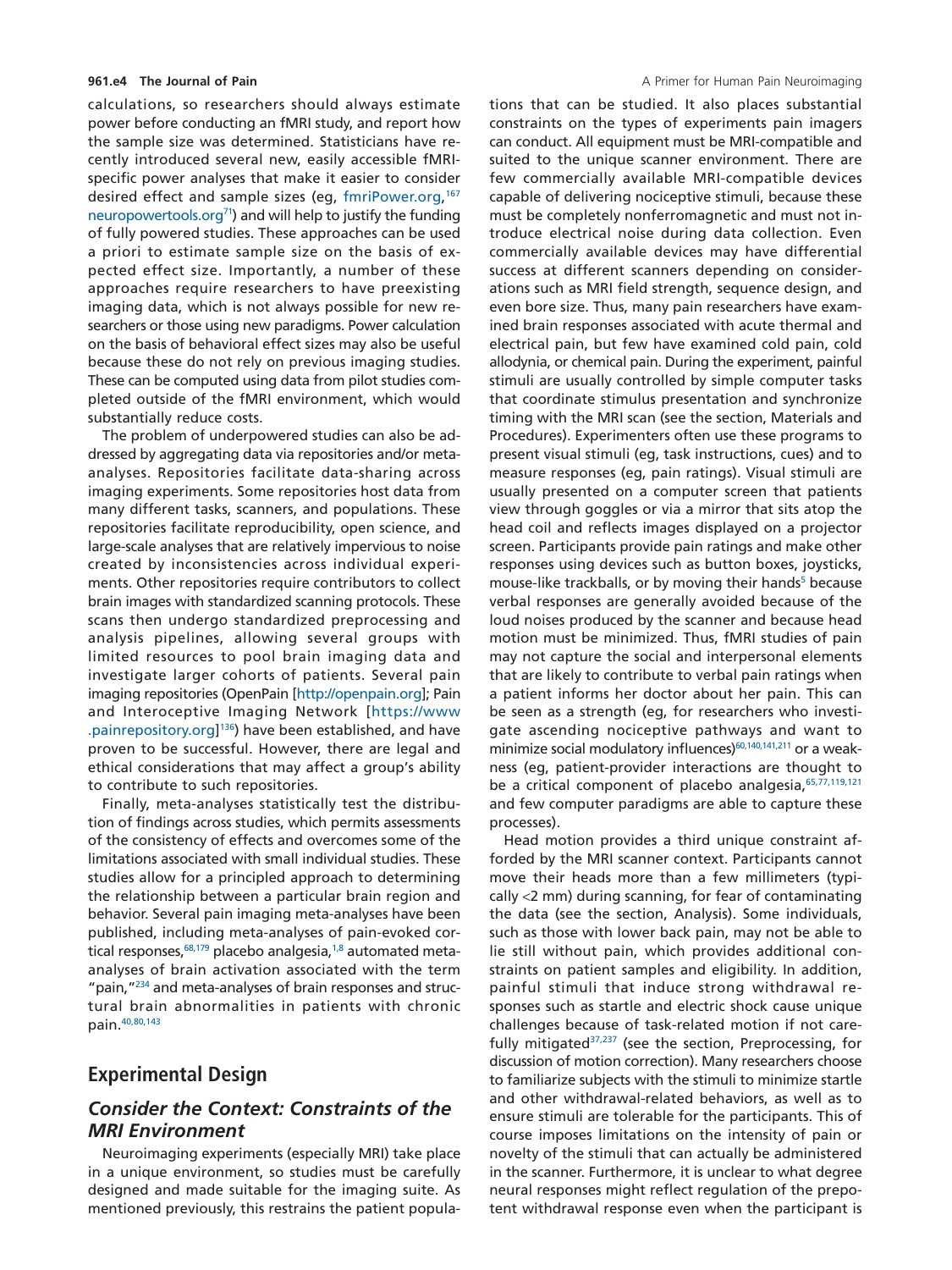able to voluntarily suppress motion. All of these considerations must be weighed in terms of the construct validity of painful stimuli presented within the scanning environment.

Another key consideration is the scanning parameters and sequences. Most sites will have "out of the box" sequences, but these should be selected with consideration, to best optimize the sequence to maximize signal from regions of interest. Although the technical aspects of these decisions are outside the scope of this review, it should be recognized that these considerations must be tailored to experimental hypotheses. We therefore recommend that researchers work closely with magnetic resonance physicists and experts to ensure that the selected sequences are ideally suited to the temporal resolution of their effect of interest and the particular anatomical region(s) of interest. For example, some brain stem structures might require multiple acquisitions of different contrasts for precise anatomical localization. Additionally, protocols might be adjusted for experimental efficiency. For example, a standard diffusion-weighted study to investigate white matter in the brain might acquire 64 diffusion-encoding directions, with b-shell of 1,000 s/mm<sup>2</sup>. However, this acquisition is more than might be needed for a standard fractional anisotropy (FA) map, which requires a minimum of 6 diffusion-encoding directions[,17,18,165](#page-13-7) resulting in an unnecessary cost and participant burden. These studyspecific considerations might also be balanced against the homogeneity requirements of data-sharing repositories, although collaborative and multisite studies also exist (eg, the Multi-Disciplinary Approach to the Study of Chronic Pelvic Pain<sup>45,138</sup>), which may permit more heterogeneity.

### *Materials and Procedures*

Authors should outline everything that participants did from the start of the study until they finished. A study begins when a participant provides informed consent, as approved by a local institutional review board, which evaluates the ethics of the study. Informed consent and ethics approval should be acknowledged in any study, and authors should include important details, for example whether authorized deception was used in any studies that include misleading information (eg, studies of placebo analgesia), or whether patients were asked to refrain from taking their prescribed medication. In some cases, understanding the relative rate of participation is important and studies should report the number of people contacted for recruitment. Were subjects debriefed at the end of the study? For studies of individual differences and/or clinical severity, which questionnaires were administered (not just the ones relevant to the current report)? Similarly, were any tasks or relevant procedures administered outside of the main experiment that are not analyzed in the report? This is important information because additional tasks and measures might influence behavior in the main paradigm, and reviewers and readers should be able to evaluate potential confounds.

The description of task design should include all details necessary for the purpose of external replication, including the instructions, counterbalancing schemes, and task timing. What platform was used for experimental programming, and how did subjects provide responses? If decisions about task design were made on the basis of earlier pilot testing, it can be useful to report these details (eg, "We collected pain ratings 20 seconds after heat offset. Pilot testing revealed that there was no difference between ratings made immediately after offset vs after a delay. We chose the current design so as to reduce contamination of the blood-oxygen-level dependent (BOLD) response to heat"). It is also important to provide the exact instructions provided, as well as a description of the scales used to assess painful percepts, and other features of the stimulus. What were the exact instructions? What was the resolution of the scale? What were the anchors to the scale?

Some pain studies use nociceptive stimuli to elicit pain in healthy subjects and/or in chronic pain patients. Researchers can choose between several nociceptive stimulation paradigms. Thermal pain is the most well established and most common stimulus used in neuroimaging[.68](#page-15-2) This is likely because the paradigm works well in the scanner and is relatively convenient. However, it is a poor model of chronic pain, because heat pain is qualitatively dissimilar to pain experienced in most chronic pain conditions. Therefore, the researcher must ensure that inferences are appropriate. It should not be taken for granted, for instance, that acute heat pain is a valid model for chronic pain that is neuropathic or musculoskeletal in nature. Other acute pain models such as ischemia, muscular hypertonic saline injections, bladder filling, and visceral/rectal distention might be more appropriate for questions about the neural bases of musculoskeletal or visceral chronic pain disorders[.6,55,96,132,135,177,178,214](#page-13-8) However, not all pain experiments seek to model chronic pain; some focus on understanding neural processes associated with acute pain and its modulation. In this case, different considerations guide the evaluation of validity. Are experimental manipulations appropriate with regard to the psychological construct the researchers are testing? Is the chosen noxious stimulus appropriate for the questions of interest (eg, does thermal vs electrical vs laser pain activate different ascending fibers)?

Questionnaires are also often an important component to a study. These can serve as screening tools against exclusion criteria (eg, handedness, other neurological disorders, and MRI contraindications, such as claustrophobia), to characterize a chronic pain population (eg, the McGill Pain Questionnaire<sup>158,159</sup>), or as a measure or covariate of interest. When used judiciously, such measures can help strengthen inferences about the mental processes that particular patterns of activation might be subserving. However, each added questionnaire inflates the number of statistical tests and increases the chance for false positive results, if not carefully taken into account through multiple comparisons correction. As discussed in the section, Group-Level Analyses, the issue of type I error is particularly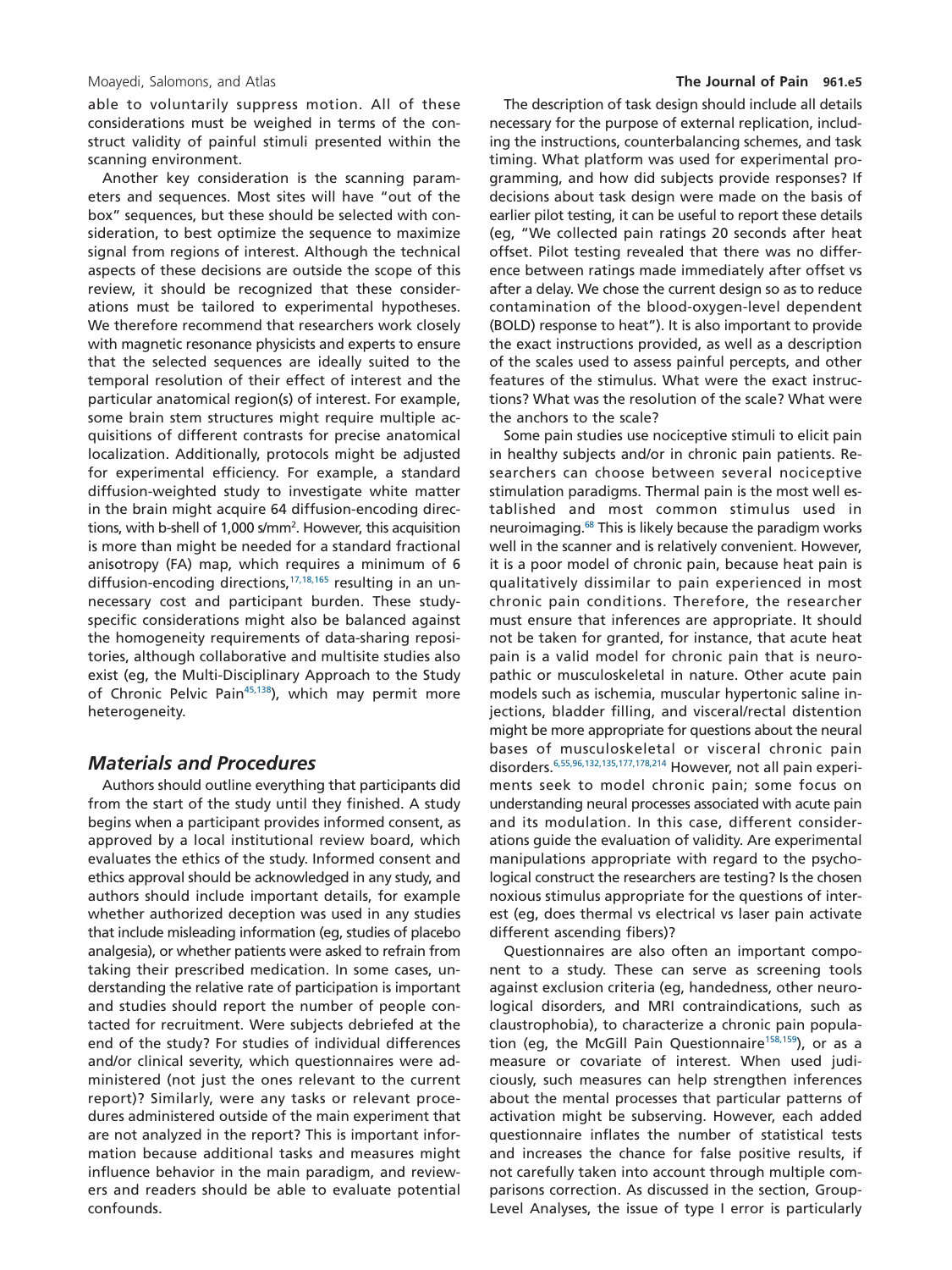germane to neuroimaging studies, and increases patient burden in terms of time spent on the study. Thus, the type and number of questionnaires included should be carefully considered on the basis of clear hypotheses. Questionnaires expected to have large amounts of overlapping variance (eg, the Fear of Pain Questionnaire<sup>157</sup> and the Pain Catastrophizing Scale<sup>210</sup>) can increase the chance of incidental findings with little additional explanatory power added to the study.

There are 3 different approaches that can be used to investigate neuroimaging data: hypothesis-driven, exploratory, and reproduction/replication. A typical neuroimaging study uses these respective approaches to test a hypothesis, develop new hypotheses, and confirm (or reproduce) the findings. Hypotheses should be selected a priori, before any data are collected, on the basis of theory and previous data. When a hypothesis is generated, a pilot study is usually performed on a small sample size to ensure that the experimental paradigm is valid (ie, to ensure that the hypothesis is appropriately operationalized), and to determine the feasibility of the study. Small details may be adjusted at this time (eg, instructions, task timing, etc). Pilot studies are rarely submitted for publication, because they often use liberal statistical thresholds (because of low power). They allow researchers to adjust the paradigm before fMRI scanning, because scan time is costly and one wants to make sure the task is clear so that scanning can proceed uninterrupted. Pilot studies can also be used to estimate effect size, although it is known that small samples can overestimate effect size.<sup>34</sup> Then, an independent sample (whose size has been determined using a power calculation) consisting entirely of new subjects should be acquired to formally test the hypothesis. Preregistration allows researchers and reviewers to distinguish between a priori, hypothesis-driven analyses and post hoc exploratory analyses, which are intended to generate new hypotheses. Several preregistration sites now exist (eg, Open Science Framework <https://osf.io/registries/>[176\)](#page-18-2), and several neuroscience and psychology journals now allow researchers to conduct preregistered reports [\(https://](https://cos.io/rr/) [cos.io/rr/\)](https://cos.io/rr/). We hope that interest in preregistration will grow within the pain community. We recognize that because of an emphasis on novelty among publication and funding outlets, the choice to follow a path from exploratory to replication studies is generally not in the hands of young or even senior investigators. However, because of the paucity of replication studies in fMRI, and its reliability being called into question,<sup>23,54</sup> we join others in advocating for a funding and publication climate in which confirmatory neuroimaging studies are encouraged[.11,164](#page-13-10)

## **Analysis**

In this section we provide an overview of the analyses that should appear in a typical imaging report and provide some guidance about how choices might affect pain studies. We focus primarily on the Results section of a typical fMRI-BOLD investigation, because these are the most prevalent type of studies, although we acknowledge structural MRI studies where relevant. Other modalities may have different analysis steps, and specific literature should be consulted. Furthermore, trainees should refer to more comprehensive articles on how to analyze and report neuroimaging studies.<sup>173,184</sup>

## *Preprocessing*

When data are collected, several steps are necessary to transform the data into the proper multidimensional format that can undergo statistical analysis. These transformations are grouped together and generally referred to as preprocessing. A summary of these steps is provided in [Fig 3.](#page-7-0) The fMRI pipeline usually includes steps to: 1) remove the first set of volumes acquired (usually between 5 and 10), because it takes some time for the magnetic field to reach a steady state; 2) correct for the fact that fMRI data are collected in slices, and slice time acquisition differs within each time point ("slice time correction"); 3) test whether the head moved at any time point, which can induce artifacts, and correct for any head motion so that analyses capture to the same brain region over time ("motion correction"; the interested reader is referred to other sources for in-depth discussion of the problem with motion in MRI, and reviews of approaches to motion correction<sup>94,95,106,185,236</sup>); 4) remove high- or lowfrequency noise that can contaminate the signal or lead to spurious results ("temporal filtering"); 5) register the subject's functional images with structural images (because the images are collected separately in time and head displacement might occur; "coregistration"); and 6) spatially transform the individual's images to a standard template brain (eg, Montreal Neurological Institute template, Talaraich-Tournoux atlas, a group mean) with a specific stereotaxic space so that analyses are possible across individuals, who vary in neuroanatomy ("normalization"). The normalization step is also important for spatial specificity when reporting results of an fMRI study, and allows findings to be interpreted by other researchers and be included in subsequent meta-analyses. Several additional optional steps might occur at this stage (eg, correction for artifacts, spatial smoothing, etc), but details of these individual procedures are outside the scope of the current review. 83, 112, 185

Preprocessing structural MRI (sMRI) data for gray matter analysis largely comprises: 1) removing scanner-induced noise from the structural T1-weighted brain images, and 2) segmenting tissues on the basis of image contrast, and/ or model the tissue of interest. Finally, the images are transformed and registered to a stereotaxic coordinate space for analysis. For example, for a gray matter analysis the B1 field is calculated to remove signal inhomogeneities. This allows for better tissue classification, and better estimates of gray matter volume or cortical thickness. For diffusion-weighted scans, which are used for white matter analysis, susceptibility artifacts, such as eddy currents induced by gradients coils, are corrected using various algorithms. Next a diffusion model (whether the tensor model to calculate fractional anisotropy, or a tractographic model) is calculated and applied to the data.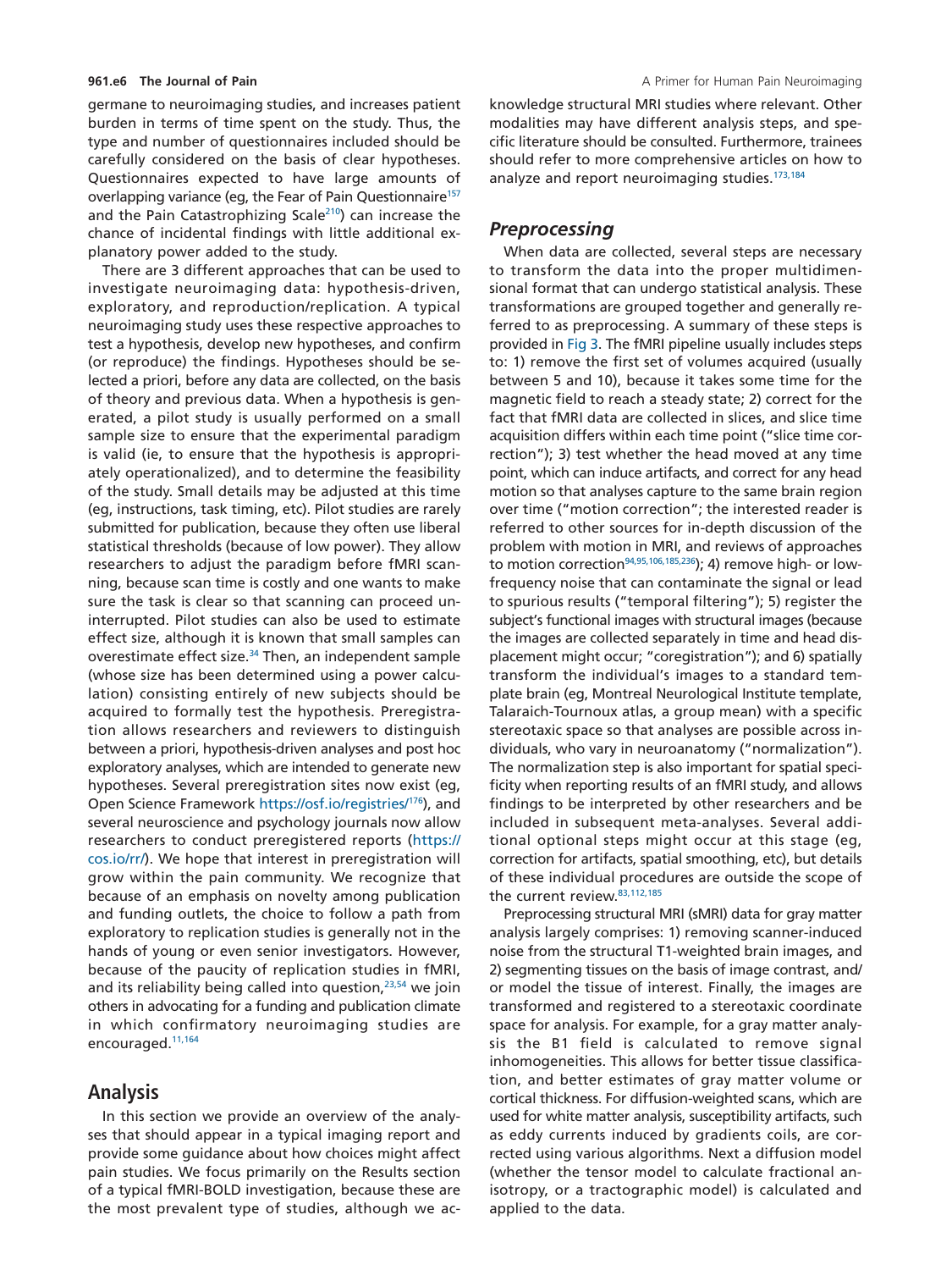It is important to note that many of the algorithms used for these specific steps may vary as a function of software package (ie, SPM [\[http://www.fil.ion.ucl.ac.uk/](http://www.fil.ion.ucl.ac.uk/spm/) [spm/\]](http://www.fil.ion.ucl.ac.uk/spm/), vs AFNI [\[https://afni.nimh.nih.gov/\]](https://afni.nimh.nih.gov/) vs FSL [\[https://](https://fsl.fmrib.ox.ac.uk/fsl/fslwiki/) [fsl.fmrib.ox.ac.uk/fsl/fslwiki/\]](https://fsl.fmrib.ox.ac.uk/fsl/fslwiki/)), as well as the fact that individual programs exist to optimize each of these steps. We highly recommend that new researchers/trainees carefully investigate the specifics and defaults of the analysis software. Default assumptions are not always transparent, and may not always suit your individual needs. For example, if a researcher is interested in effects in small regions like the periaqueductal gray or the hippocampus, he or she might want to minimally spatially smooth the data (which blurs the boundaries of image units [3-D pixels, or "voxels"]), rather than use the default values within a software package. Large smoothing kernels are suitable for analyses of cortical regions, but not for smaller, more discrete brain regions.<sup>193</sup> As another example, the default settings of SPM [\(http://www.fil.ion.ucl.ac.uk/spm/\)](http://www.fil.ion.ucl.ac.uk/spm/) can restrict statistical analyses to regions where the calculated signal is greater than a set threshold. This can particularly affect voxels that are prone to signal loss from susceptibility artifacts in regions with tissue-air boundaries,<sup>43</sup> such as the inferior temporal lobe and the orbitofrontal cortex and other ventral brain areas, which are of interest in many pain studies. These artifacts can be reduced through informed decisions about acquisition parameters. 63,92,188,207,223 Neuroimagers benefit from developing expertise across multiple analysis packages and making informed decisions about which approach to use for a given analysis. Imagers should also develop practices that involve visualizing data at each stage of analysis, which can help to identify such issues as substantial dropout, missing data, and poor normalization or coregistration, among other important steps. Of course, when researchers elect to apply specific approaches, they should report their decision process and the reason that they opted for a given technique. The following 2 sections describe analysis considerations unique to taskbased fMRI and rs-fMRI, respectively.

# *Subject-Level Task-Based fMRI Statistical Analyses*

When fMRI data have been preprocessed, they can be analyzed in relation to the tasks that were administered during the fMRI session. The simplest way to think of the most common fMRI subject-level analysis approach, referred to as the general linear model (GLM), is that we test the correlation between each voxel's activity and the events that occurred during the experiment. To accomplish this, the researcher must carefully track the timing of all the events in scanning sessions relative to the start of scanning, including the stimuli delivered (eg, noxious stimuli, images) and any responses collected. It is also important to record responses required for the analysis (eg, pain ratings). A model representing the onset and duration of the various stimuli, a time course of the scan, is constructed [\(Fig 2\)](#page-6-0). This stimulus time course will then be transformed to represent an ideal response to a given stimulus by combining the moments the stimulus was presented with a wave-like function that captures the biological delay in the BOLD response, referred to as a hemodynamic response function, or HRF. There are several options for HRF models, and these require an a priori understanding of how hemodynamics vary on the basis of the population studied, stimulus type, and the brain region of interest (ROI). For example, HRF in the brainstem, an important region when studying descending modulation of pain, may differ from those in the cortex,  $99,127$  and the HRF shape and timings are different between young adults and elderly individuals.<sup>64</sup> When the events are combined, or "convolved" with the HRF, this generates an example time course of what the BOLD response would look like if activity within a voxel activation increased every time this stimulus was delivered [\(Fig 2\)](#page-6-0). Different software packages model the HRF differently, and a researcher should understand how these differences can affect their results.

The researcher can simultaneously model several different stimulus types or conditions at this stage, and can



<span id="page-6-0"></span>**Figure 2.** Stimulus convolution. Here, a hypothetical pattern of stimuli is convolved with the HRF. In the upper panel, an eventrelated design is convolved to a double-gamma function to model the HRF. In the lower panel, the convolution of a block design study is shown. A prolonged stimulus would, in theory, elicit repeated HRFs. These are summated to produce a regressor to produce an idealized model of brain activity correlated to the stimulus. Note that the peak of the HRF is delayed with respect to the onset of the stimulus, and the offshoot is delayed with respect to the offset of the stimulus.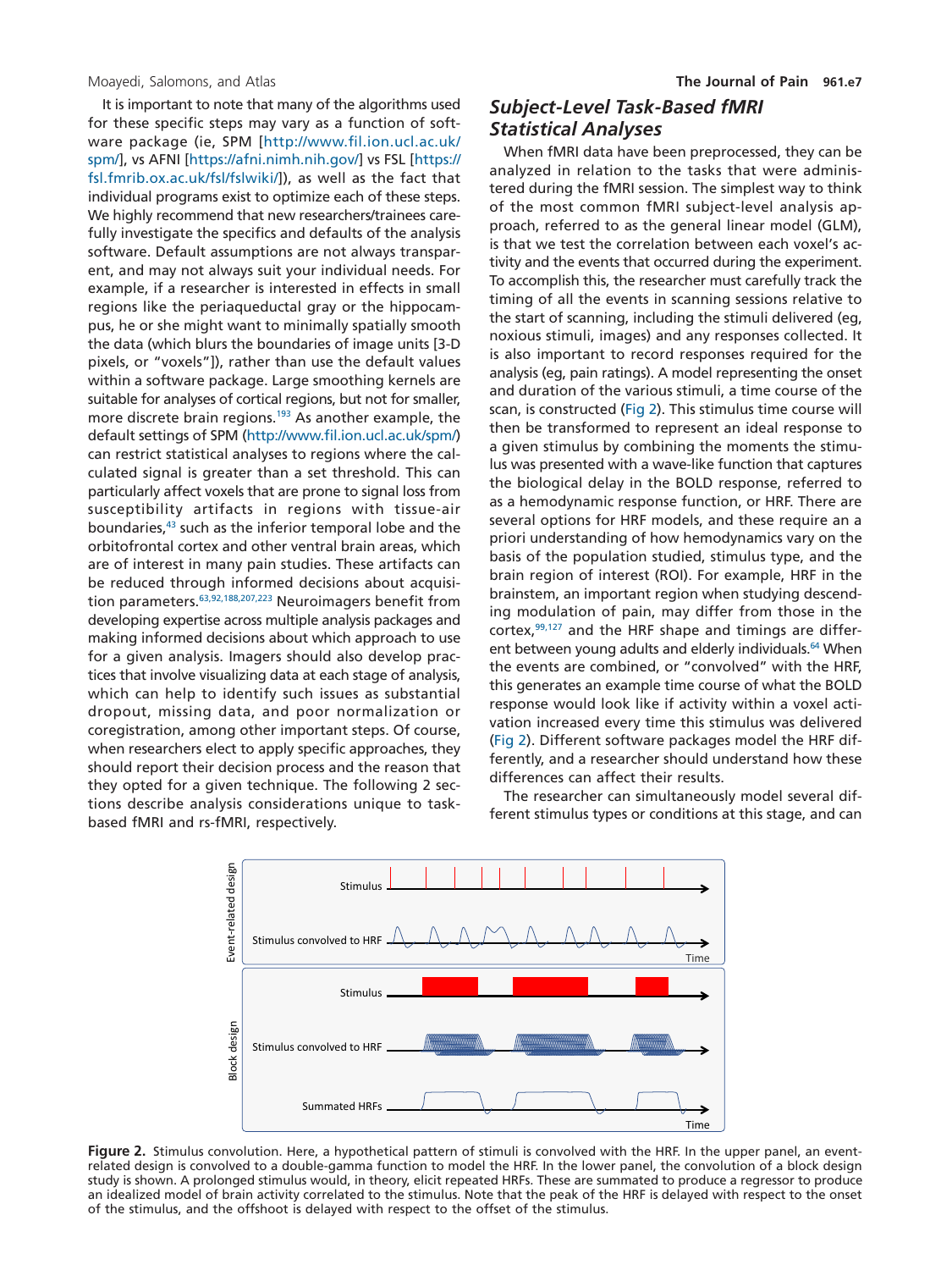



<span id="page-7-0"></span>**Figure 3.** fMRI preprocessing pipeline. This flow chart represents 1 common fMRI preprocessing pipeline. The inclusion/ exclusion of each step, as well as the order of steps, may vary on the basis of a study's unique goals and analysis plan. Optional steps are shaded in gray, the step specific to rs-fMRI (but optional in task-based studies) has a dashed outline. Abbreviation: MR, magnetic resonance. \*Steps requiring quality check. Adapted from: Poldrack et al.<sup>185</sup>

test whether the magnitude of the response varies as a function of another variable (eg, whether responses to a noxious stimulus are larger in the trials when the participant rated the stimulus as more painful). This is called a "parametric analysis."<sup>120</sup> The different independent variables, or regressors, included in the GLM depend critically on the a priori design of the task, and the comparisons that the researchers planned to make. To enhance the ability to measure task-related activation (ie, activation that correlates with the design-based regressor created through the convolution steps described previously), researchers can include nuisance variables, or regressors of no interest (eg, head motion, intercepts for each block of data acquisition in case mean activation varies when the scanner stops and starts), to capture the noise in the

MRI signal. When the design matrix is complete, it is regressed against every voxel in a "mass univariate" approach<sup>82</sup> for each of the many hundred thousand or so voxels that make up standard fMRI whole brain acquisition. Effectively, this means that an analysis is performed for each voxel in the brain—leading to more than 100,000 statistical tests, and thus a high potential for false positive results (see the section, Group-Level Analyses, for discussion on correction for multiple comparisons). This subject-level analysis results in a coefficient ("beta") for each voxel for each element of the design matrix (all stimulus conditions and all nuisance variables). The coefficient describes the strength of the relationship between that regressor (the experimental condition or conditions of interest) and the voxel's time course of activation. This usually involves averaging across stimuli and tasks, although some pain researchers use single trial analyses<sup>169,189</sup> to generate 1 beta for each event (per voxel)[.7,8](#page-13-11) Researchers can also compute contrasts across these regressors at the subject-level (eg, to compare highand low-intensity stimulation) to generate voxelwise contrast values that describe whether a given voxel's activation strongly differs on the basis of condition. Whole brain summary statistic maps of these voxelwise beta coefficients or contrast values are then passed to grouplevel analyses to facilitate statistical analyses across groups of subjects.

### *Subject-Level Rs-fMRI Analyses*

Rs-fMRI is becoming increasingly popular in the pain neuroimaging community, because it allows the investigation of intrinsic brain functional connectivity associated with pain-related phenotypes, including painrelated characteristics (eg, severity, duration) as well as cognitions (eg, pain hypervigilance, fear of pain, catastrophizing)[.12-15,42,57,111,123,129,153](#page-13-12) The preprocessing steps for rs-fMRI are similar to those of task-based connectivity, with a few notable exceptions [\(Fig 3\)](#page-7-0). Rs-fMRI does not rely on a task-based regressor. Rather, time courses from spontaneous activity serve as a regressor. There are 2 primary approaches to the resting state analysis: seedbased connectivity or independent components analysis. The former relies on an a priori interest on the connectivity of a particular brain region, whose time course becomes the regressor. This approach requires additional nuisance regressors to correct for physiological noise, such as cardiac pulsatility and respiration-related motion. There are several approaches to correct for such noise, $35$  such as: 1) measuring heart rate and breathing rate and including these measures as regressors, 2) post hoc correction for physiological noise, $93$  3) regressing out time courses from white matter and cerebrospinal fluid,<sup>20</sup> or 4) global signal regression. In contrast, the independent components analysis method does not rely on the time course of a particular brain region, but rather is a data-driven approach that groups correlated regions. In this method, artifacts can be identified on the basis of the spatiotemporal patterns of the resulting components, and artifactual components can be removed from the signal. When summary statistics maps of connectivity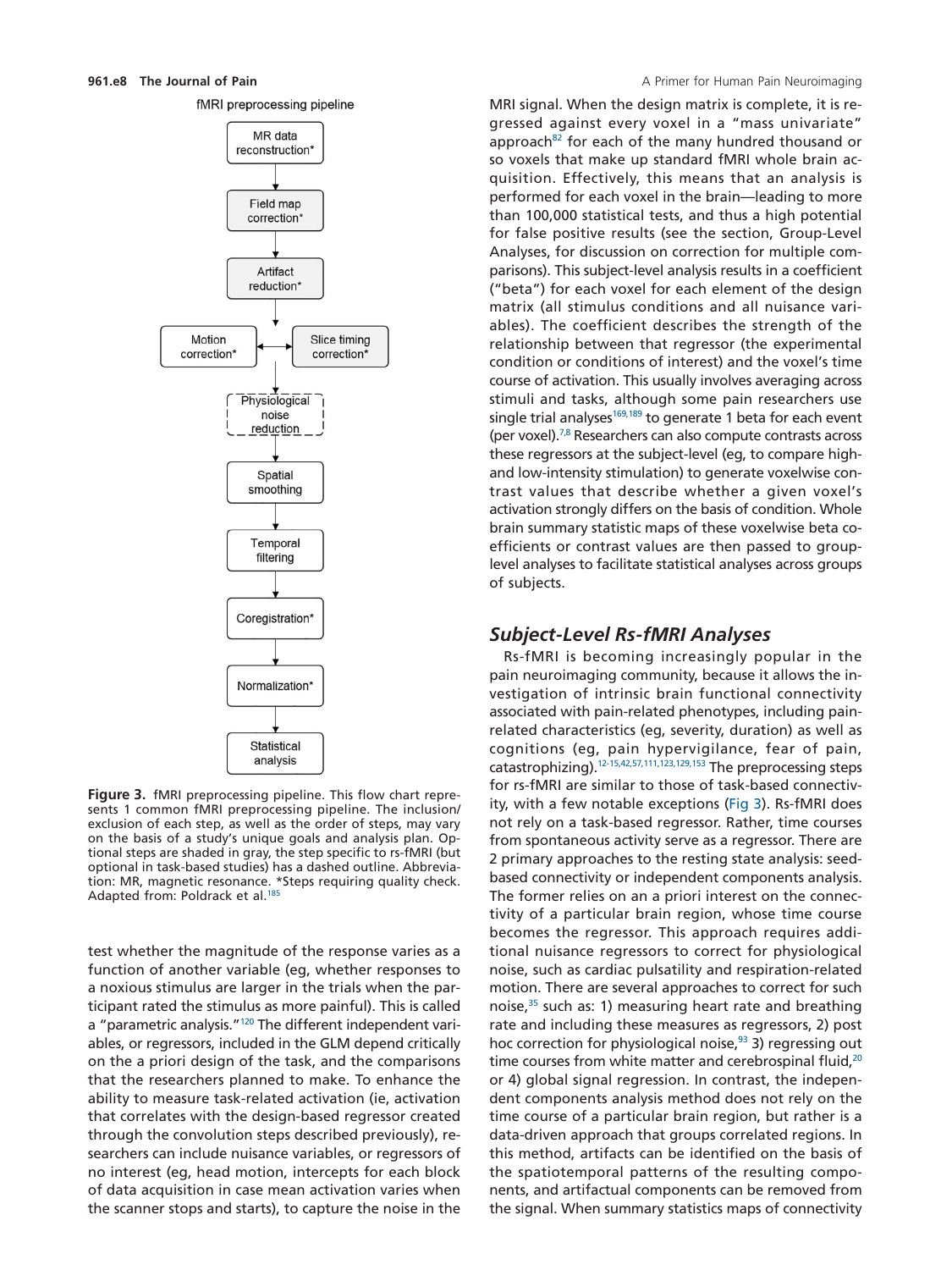have been produced, a group-level analysis can be performed, similar to task-based data.

#### *Group-Level Analyses*

When each subject's fMRI data have been preprocessed, and statistics are performed on individual data sets, a group-level analysis is undertaken. The purpose of this analysis is to identify brain regions that are significantly activated across participants or between groups. At this stage, univariate statistical tests can be performed, or multivariate statistics can be used. We focus primarily on traditional univariate statistics, which are tests that identify voxels in which there is significant activation as a function of the condition (or contrast) of interest. Perhaps the most common group-level analysis is the onesample t-test on contrast maps across all participants to test whether activation at each voxel differs significantly as a function of the contrast (for example, whether all participants show greater activation in response to noxious, relative to innocuous, stimuli). This generates a whole-brain statistical map (eg, a distribution of t-statistics across voxels), which must then be appropriately thresholded for inference. Other standard group-level analyses include t-tests, which compare activation across groups (eg, patients vs controls), and correlation analyses, which identify the strength of the correlation between voxelwise activation and individual differences in some known parameter (eg, behavioral performance, symptom severity, or questionnaire measure).

As with any type of statistical analysis, one must ensure results are not driven by outliers. This is particularly important in small samples, and brain–behavior correlations, but is true of all experiments. As an example, with a small sample size, a correlation between pain duration and the thickness of the cortex in a particular brain region might be driven by a single subject, or a small subset of subjects. Results should be visualized (ie, scatter plots should be inspected to determine whether effects can be attributed to a small number of individuals). Alternatively, automated statistical techniques such as robust regression<sup>2,21,89,221</sup> can reduce the contribution of outliers.

The group-level analyses outlined previously, when conducted on each voxel throughout the entire brain, require tens of thousands of statistical tests (ie, multiple comparisons). Because of the inherent nature of statistics, this will necessarily lead to a cumulative proportion of false positive results. Therefore, it is important to adjust or correct for this inflated rate of false positive results (ie, correct for multiple comparisons). There are 2 fundamental approaches to the multiple comparisons problems: 1) ROI analyses, which reduce the number of multiple comparisons on the basis of a priori hypotheses, or 2) multiple comparisons corrections, which correct for the number of tests performed. These are not mutually exclusive, because testing multiple ROIs will still require multiple comparisons correction. We also note that thresholds can be computed at the level of the voxel or the level of the cluster (for a review of thresholding methods, see Poldrack et al<sup>185</sup>). We describe each of these considerations in the following paragraphs.

To reduce the number of multiple comparisons, researchers can reduce the search area within the brain and restrain analyses to a priori ROIs. This excludes statistical tests from brain regions we do not expect to be implicated in the analysis, and reduces the number of comparisons, because tests are restricted to voxels within ROIs. When an analysis is performed on every voxel within an ROI, multiple comparisons corrections must still be conducted, but there will be substantially fewer comparisons for which to correct. Researchers can also extract various coefficients across the ROI, depending on their question of interest. For example, the mean of the time series across all voxels in the ROI can be extracted. Another, and perhaps better, option is to extract the first principal component of the time series in the voxels. The resulting eigenvalue is effectively a weighted average of the activation in the ROI, where atypical voxels are downweighted. When the metric of interest is extracted, a single statistical test can be conducted, which would therefore be evaluated with a standard *P* < .05 statistical threshold if data are combined (eg, averaged) across voxels within the ROI. However, if coefficients are extracted from multiple ROIs or multiple voxels within an ROI, multiple comparisons correction is required. So how do researchers identify appropriate ROIs? One way is to include a functional localizer—an fMRI scan or contrast that excludes the condition of interest. For example, if we want to determine how a painkiller affects painrelated brain activation, a baseline scan of pain-related activation, in which each participant receives high- and low-intensity stimulation, can be performed before analgesic administration. This generates a functional localizer scan, which can be analyzed with whole-brain statistics. Regions that show significant pain-related activation would then be used as ROIs for subsequent tests of analgesic-related reductions. In this case, ROIs are on the basis of the same subjects within the same scanner; one can even identify subject-specific ROIs if the localizer task is designed properly $70,90$  (ie, a substantial number of trials per condition during the localizer run; details are discussed elsewhere<sup>113,174,182</sup>). Researchers can also use a priori ROIs on the basis of the relevant literature. In this case, ROIs may be defined on the basis of brain atlases that are in standardized stereotaxic space, using either neuroanatomical boundaries or extracting data from a sphere or box placed at specific coordinates. There are many atlases, and researchers must be judicious in their selection of ROIs, on the basis of their aims. Alternatively, ROIs can be on the basis of meta-analyses (eg, with automated term-based meta-analyses such as through Neurosynt[h234\)](#page-20-0). Regardless of how individual ROIs are selected, the rationale for such decisions must be reported and should be carefully evaluated.

If a researcher does not have strong a priori hypotheses about specific ROIs, or wants to conduct whole brain analyses, they must use multiple comparisons corrections to account for the number of tests and adjust *P*-value thresholds accordingly. Several appropriate methods exist. For example, familywise error correction and Bonferroni correction set adjusted *P*-values by dividing the threshold by the number of tests. This leads to a very stringent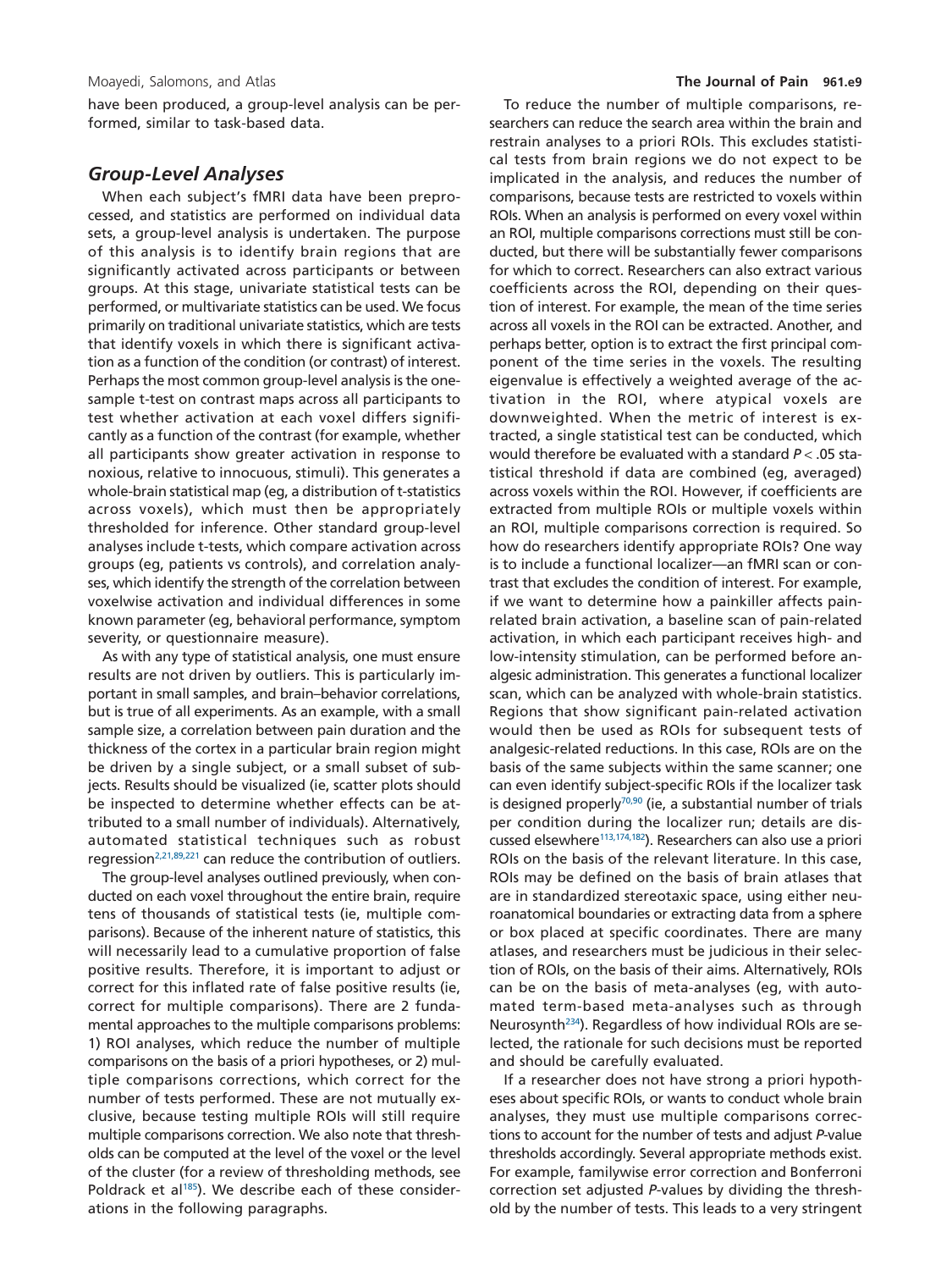threshold. The false discovery rate (FDR), in contrast, is a more lenient method to correct for multiple comparisons, which controls for a false-positive proportion (ie, the fraction of detected voxels that are false positive; which is an unobservable metric).<sup>22</sup> In FDR correction, a rate (q) between 0 and 1, is specified, which represents the maximum FDR that will be tolerated on average. Next, uncorrected *P* values of suprathreshold voxels are ranked on the basis of significance (from smallest/most significant to largest/least significant). Next, the voxel (or cluster) whose probability is greater than its ranking divided by the total number of tests, as corrected by a desired FDR (q-value) is identified. This voxel's *P* value is set as the threshold for a given FDR.<sup>91</sup> Each software package might implement corrections slightly differently (eg, some approaches account for the spatial contiguity of activation; cluster-wise correction), whereas others set thresholds on the basis of voxelwise values alone. Cluster correction is now advised<sup>231</sup>—especially for FDR correction<sup>44</sup>—although there are notable differences in how this is implemented in various packages<sup>73</sup> and this is an active area of debate in the broader neuroimaging community.<sup>73,183</sup> Comparisons across these approaches have been discussed elsewhere and we advise interested researchers to consult these articles for more thorough treatment of considerations involved in methods for multiple comparison corrections[.24,73,150,151,171,231](#page-13-16)

Another form of multiple comparisons correction is to perform nonparametric tests, such as permutation testing, which do not make parametric assumptions about the data. Permutation testing resamples data and randomizes the assignment of observations. This process is repeated several times (usually >1,000) to empirically determine a null distribution of the data, and to determine whether the observed differences are significant on the basis of the data, and the  $\alpha$  value is set to minimize falsepositive results. A notable advantage of permutation testing is that it identifies the false-positive rate on the basis of the data. However, permutation testing can be very computationally intensive. For a comprehensive review, see Hayasaka and Nichols[.104](#page-16-3)

Finally, we note that recent studies have shed light on an inflated rate of type I errors in neuroimaging studies[.73,105,110](#page-15-10) This indicates that there is an abnormally large number of significant findings that are reported in these studies—implying that negative results are not being reported (the so-called "file-drawer issue," where negative results are not published, and that only results that meet statistical significance are reported, despite a large number of statistical tests performed (phacking). The field has become increasingly aware of and vigilant against such practices, because they can hinder true progress, and perpetuate false-positive results.

#### *Multivoxel Pattern Analyses*

The analyses we reviewed are all referred to as mass univariate statistical tests, because each voxel is modeled as a single outcome in a statistical test, and multiple tests are conducted. In multivariate analyses, this relationship is switched—multiple voxels are modeled together rather than individually. One of the first multivariate analysis approaches was partial least squares,<sup>155</sup> which identifies patterns, or distributed networks of brain activity related to a construct (such as a behavioral task). This approach was used by Seminowicz and Davis to investigate the neural underpinnings of pain–cognition interactions[.198](#page-18-7) More recently, this approach was used to compare networks dynamics with increasing cognitive loads in patients with fibromyalgia compared with controls[.41](#page-14-14)

More recently, classifier-based multivoxel pattern analysis, or MVPA, have become increasingly popular in pain research (see Haxby<sup>103</sup> for a review). In MVPA, algorithms from computer science and machine learning identify patterns across voxels that relate to a single construct. For example, MVPA has been used to test whether voxels within the anterior cingulate discriminate physical pain from other stimuli,<sup>49,140,219,230</sup> or to identify features that can detect chronic pain[.10,100,137,212](#page-13-17) In MVPA, machine learning algorithms use a subset of the data to train a pattern of weights across voxels that discriminate between states (eg, acute pain vs other modality).<sup>161,191</sup> The pattern is then tested against data that were not included in the training set to determine whether it can reliably discriminate between states (eg, predicting that the condition was acute pain). This is repeated iteratively with different sets of held-out data through "cross-validation," which then allows researchers to assess how well the pattern predicts outcomes. MVPA is a robust method to recover information encoded in ensembles of voxels. There are different algorithms and approaches that can be used for MVPA, but these are outside the scope of this primer. For a review, please see Cohen et al.<sup>47</sup>

# *Functional Connectivity Analyses*

Another way to move beyond the consideration of individual activation clusters, or "blobs," is by acknowledging the network nature of brain activity through functional connectivity analyses. Functional connectivity refers to a family of techniques that examine temporal correlations in BOLD activity across brain regions (highly related to the rs-fMRI techniques reviewed previously). Critically, despite the term "connectivity," functional connectivity does not rely on anatomical connections, but on simple correlations between the time courses of different regions. Functional connectivity approaches can be divided into several classes: those that assume static relationships between regions over time ("static connectivity"), those that assume that relationships vary over time ("dynamic connectivity"), and those that identify the influence of neural regions on each other (which can provide directional inferences in connections; "effective connectivity"). The simplest static connectivity measure is the seed-based analysis, in which researchers extract the time series from a single ROI (the "seed") and test for correlations between that region's activation and activation throughout the rest of the brain. The region's activation is used as the predictor in a GLM, and this results in a map of the strength of the correlations at each voxel, which can be threshold according to the mass univariate approach described previously.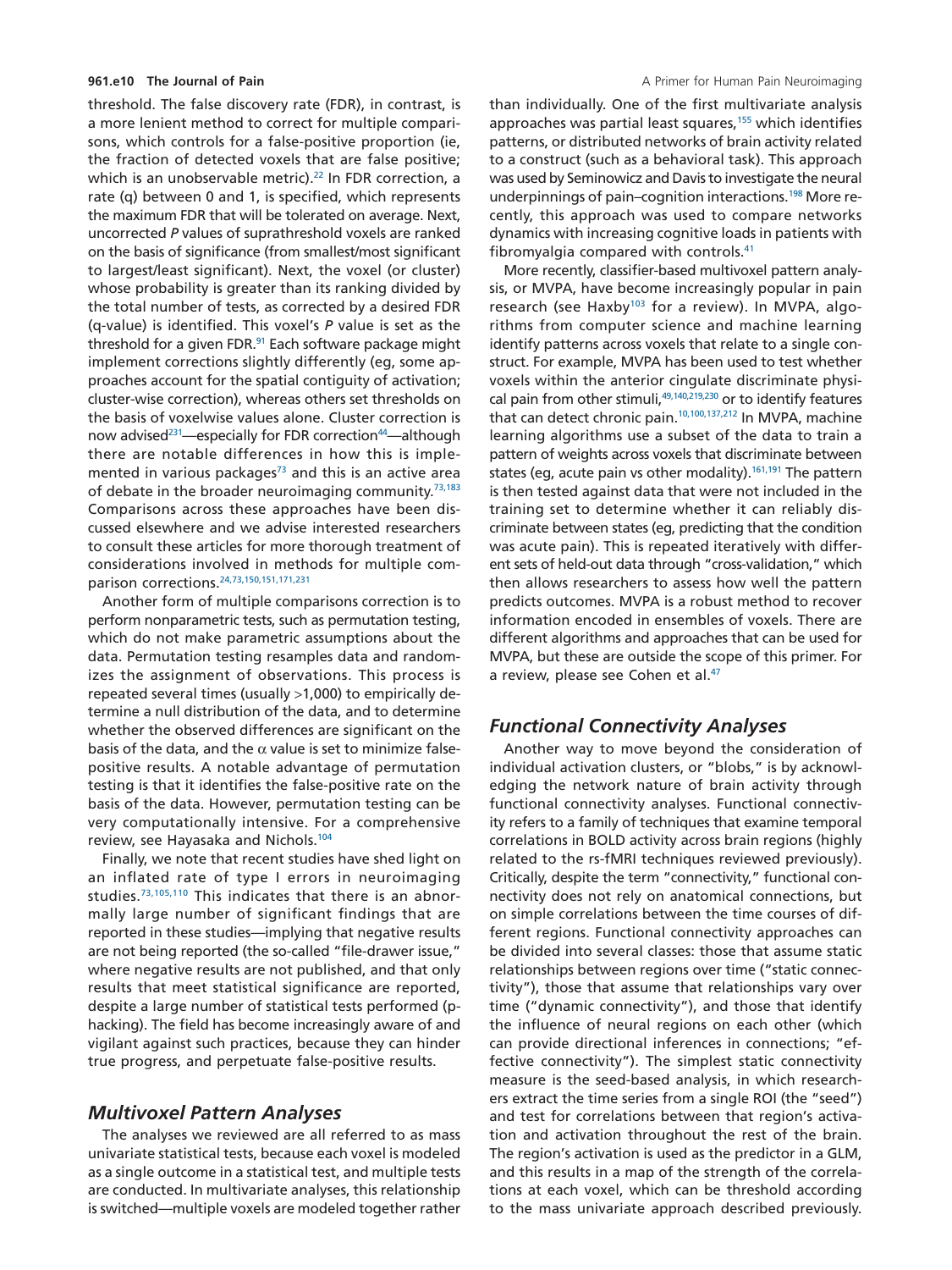For example, one study reported that patients with temporomandibular disorders (TMD) have abnormally stronger connectivity between the medial prefrontal cortex and the posterior cingulate cortex/precuneus. This strength of this abnormal connectivity was related to pain rumination in these patients.<sup>129</sup>

A more complex approach to static connectivity is to use principles from graph theory.<sup>19,32,88,98,206</sup> In this framework, brain structures are called nodes, and the connections between them are called edges. A graph theoretical approach captures the structure of a network (a set of nodes) and allows researchers to identify a variety of metrics for the network elements, including the density of connections of the brain regions (node degree), the clustering of neighboring nodes, the distance needed to travel between 2 regions (path length, or efficiency), which regions are highly connected to many other regions (ie, hubs), and which hubs are crucial (centrality). Together, these can be used to map networks in pain, and how such networks may be altered in chronic pain conditions. Studies indicate that graph theoretical analysis of rs-fMRI can discriminate between placebo responders and nonresponders in osteoarthritis,<sup>102,213</sup> and has potential in the development of translational biomarkers for pain[.122](#page-16-7) Additionally, these graph theoretical approaches have been used to investigate brain network abnormalities in chronic pain disorders.<sup>124,135,149,152</sup> Whereas the details of these graph theoretical approaches are beyond the scope of this review, we refer readers to technical reviews of graph theoretical approaches to neuroimaging[.19,32,75,88,206](#page-13-18)

Whereas static connectivity measures assume that regions vary over time but their correlations remain stable, dynamic connectivity approaches allow the correlations across regions to vary as well. Dynamic connectivity has been growing in popularity within the pain community.<sup>128</sup> Although the field of dynamic connectivity is still rather new,<sup>114</sup> one type of dynamic connectivity approach has existed for quite some time: the psychophysiological interaction (PPI).<sup>85</sup> This is essentially an interaction analysis, whereby a researcher can ask whether a condition modulates the connectivity between 2 brain regions. For example, a PPI was used to show that there is stronger coupling between the periaqueductal grey (PAG) and the rostral anterior cingulate cortex (rACC) under placebo analgesia than under a control condition.<sup>26</sup> PPI can also be used to examine whether altered connectivity is associated with a behavioral state. This approach has been used to show that increased ventrolateral prefrontal cortex (vlPFC) connectivity with the amygdala and nucleus accumbens during controllable pain was associated with reduced anxiety.<sup>195</sup> In PPI analyses, the "dynamic" aspect is known and driven by the experimental design (eg, placebo blocks vs control blocks). In other approaches, dynamics are more fluid. Sliding window analyses examine connectivity across time by binning the task into specific chunks of time; this approach was used to show that individuals with more dynamic connectivity between the medial PFC (mPFC) and PAG were more apt to spontaneously disengage from pain.<sup>130</sup> Finally, new approaches can also use purely data-driven approaches to identify moments when networks reconfigure. For example, statebased dynamic connectivity analyses use latent models to estimate whether brain networks remain stable or shift connections over time[.190](#page-18-9) This approach revealed dissociations among brain networks during remifentanil administration (eg, connectivity within networks associated with emotion remained stable, whereas connectivity within networks associated with pain reorganized as drug infusion increased).

In contrast to static and dynamic connectivity, effective connectivity tests the plausibility of directional brain networks models—that is, not only is the activity between 2 brain regions correlated, but the effect of a neural region on another[.81,84,87,88](#page-15-12) This allows for stronger inferences about the flow of information in the brain.<sup>156</sup> Effective connectivity usually requires that a set of brain regions of interest be defined a priori, although some path analysis approaches such as voxelwise multilevel mediation analysis[,7,220](#page-13-11) allow for whole brain searches*.* One such method, dynamic causal modeling uses Bayesian statistics to adjudicate between physiologically plausible models of interactions between brain regions (or nodes)[.81,148](#page-15-12) When a model has been selected, the algorithm can determine how a condition can modulate the connectivity strength (or edges) between the nodes that comprise the network. This method has been used to determine the brain networks underlying isosalient nociceptive and innocuous stimuli of other modalities.<sup>142</sup> Mediation analysis tests whether the relationships between 2 variables is significantly reduced when a third, intervening variable is taken into account. Mediation can be used as a form of effective connectivity by testing whether the relationship between a brain region and behavior, or the correlation between 2 brain regions, can be partially explained by connections with another region. For example, this method has been used to show that connectivity between the ventral striatum and ventromedial prefrontal cortex mediate the effects of selfregulation on pain[.232](#page-20-2) Another study used mediation analysis to show that functional connectivity between the lateral prefrontal cortex and the PAG during rectal distention in healthy controls and patients with ulcerative colitis were mediated by the medial prefrontal cortex[.154](#page-17-7) Notably, such a relationship was not observed in patients with irritable bowel syndrome, although the difference between the 2 groups was not formally tested and cannot, therefore, be considered a group difference. Another example showed that the relationship between structural gray matter abnormalities in the supplementary motor area and pain-related helplessness in temporomandibular disorders was mediated by corticofugal motor white matter tracts[.194](#page-18-10)

One might assume that these group-level analysis decisions are atheoretical with respect to pain mechanisms. This is not, however, entirely the case. As an example, one of the most basic historical debates in the field is whether pain is the product of "labeled lines" running from the periphery to pain-specific areas in the brain, or rather as a function of temporal and spatial patterns of activity throughout the neuroaxis. Labeled line theories date back centuries $162$  and are largely on the basis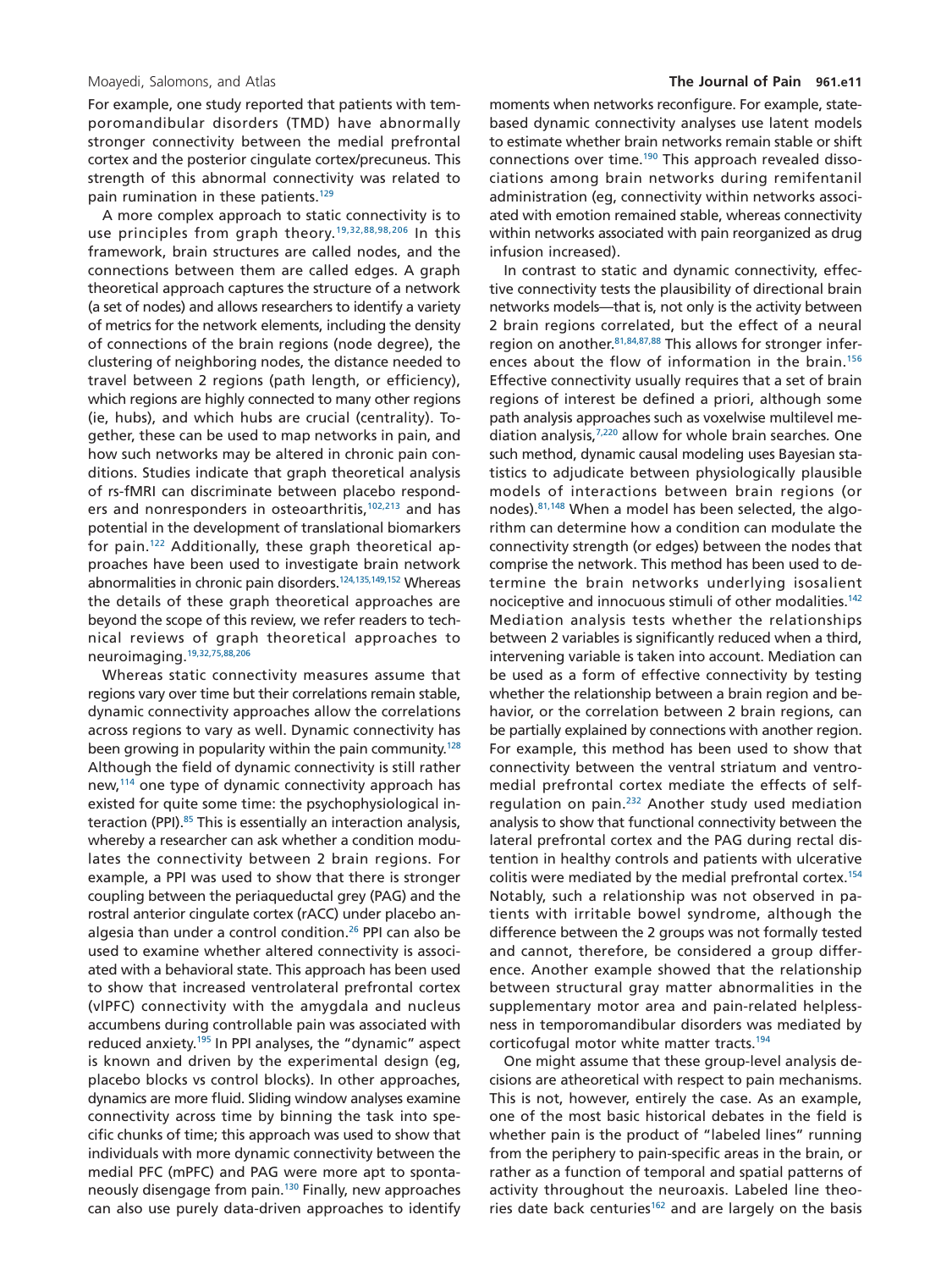of neuroanatomic studies of spinal pathways and lesion studies. This locationist approach led to statistical analyses biased toward clusters of activation, such as traditional univariate GLM analyses. Local interactions or spatial patterns within these clusters are obscured by spatial blurring. As such, these analyses have traditionally led to more modular interpretations of neural processing (ie, that single regions have single functions)—a framework more consistent with a specificity account of neural pain processing. However, this account has largely been unable to identify specific brain regions that are necessary and/ or sufficient for the experience of pain. As described previously, MVPA has been used to increase specificity by searching for spatial patterns associated with particular psychological experiences. Such an analysis technique operates on the belief that activation more specific to pain will be identified by searching for unique patterns of spatial distribution, clearly more consistent with a pattern account. Similarly, studies using functional connectivity or changes in functional connectivity across different time epochs are likely to result in interpretations of pain as a function of temporal and spatial patterning, rather than the product of activation of any single specific pain center.

### *Model-Based Analyses*

Another approach to analyze fMRI data is the use of models to identify brain regions or networks related to perceptual experiences and more abstract concepts, such as the hedonic value of pain. One approach to modeling perceptual (and thus subjective) experiences, perceptrelated fMRI, was developed by Porro and colleagues.<sup>186</sup> This method requires a continuous rating of a measure of interest for the duration of the trial. This point-bypoint perceptual rating curve is used as a regressor of interest in the statistical model. This method has been used to investigate prickle, $58$  paradoxical heat,  $59$  and heat pain intensity coding<sup>12</sup> in healthy participants. It has also been used to investigate brain activity to experimental stimuli in chronic pain conditions.<sup>13,134</sup>

To investigate more complex behaviors, such as decisionmaking, valuations, and social interactions, neuroimagers have adopted engineering modeling approaches. Theoretical computational models of such processes are developed to estimate underlying computations and predictions about neural signals,  $61,62,201,233$  and the dynamic interactions between theoretical signals. These models can generate predictive time-series that can be used as regressors in the statistical model to identify correlated brain activity, and identify regions underlying the process. Because of the complexity of pain, such approaches may be appropriate for pain research. Indeed, several families of computational models have been used to investigate the neural computations related to pain, including estimating the subjective value of pain and its relationship to cognitive factors and modulation[.74,133,202,208,209,217,227,228,235](#page-15-13)

# **Interpreting Data and Making Inferences**

The ability to observe changes in oxygenated blood flow throughout the brain while a subject is in a particular

behavioral or cognitive state is extremely powerful. Interpreting these activations, however, can be complicated, and the inferences that can be drawn are affected by a number of factors. We discuss some of these factors, and the limitations they pose on the interpretability of data.

## *Inference*

Because of the high cost of neuroimaging studies, and the difficulty in recruiting chronic pain populations, most pain imaging studies tend to be cross-sectional. These studies are important and useful because they can provide information on mechanisms. For example, if a brain activation is significantly correlated with pain intensity, one might conclude that that the activity is pain-related. However, observed activation might reflect many other correlated mental processes, so control conditions and interpretations must be carefully considered before making such conclusions. For example, correlations with pain intensity could reflect processes involved in magnitude estimation,<sup>12</sup> salience detection,<sup>115,139,166</sup> defensive reactions,<sup>163</sup> or other processes that accompany pain but are not specific to pain. One must ensure that the control condition is sufficient for making claims about differentiating between these processes. Furthermore, the exact relationship between BOLD activation and underlying neuronal activity is still an open area of investigation[.25,107,108,175,204](#page-13-21) Brain activation is inherently correlational, and authors often speculate on the biological basis of a finding. Whereas activations observed are related to the stimulus, one cannot infer causation from fMRI alone. In the absence of a task or intervention that can directly test a brain region (eg, eliciting a virtual lesion using transcranial magnetic stimulation), we can only infer associations, but not causal links. For example, higher dorsolateral PFC (dlPFC) activation might be associated with increased placebo analgesia (ie, reduced pain<sup>8,48,199</sup>), but if one wants to test whether the dlPFC causes placebo effects on pain, one must show that placebo effects are abolished when dlPFC activity is disrupted. Indeed, researchers have done exactly this,<sup>199</sup> indicating that the dlPFC causally contributes to placebo analgesia. Although this limits the inferences that might be drawn from fMRI alone, it is also clear that activation-based fMRI studies help identify brain candidates for causal interventions, and thus their potential utility remains enormous.

A related inferential difficulty arises when group differences are observed between pain patients and healthy controls in cross-sectional studies. Without additional data, it is impossible to determine whether these differences preexisted the condition (and therefore represent predisposing or possibly causal factors) or whether they are related to the cumulative effects of living with a chronic condition. Nevertheless, such inferences are frequently implied. For example, in structural imaging, it is common to refer to observed group differences as "plasticity" or "changes," implying (without support) that the differences represent cumulative effects of disease. Some groups have attempted to form stronger inferences by performing correlations with disease characteristics, such as pain intensity, duration, questionnaire data, and other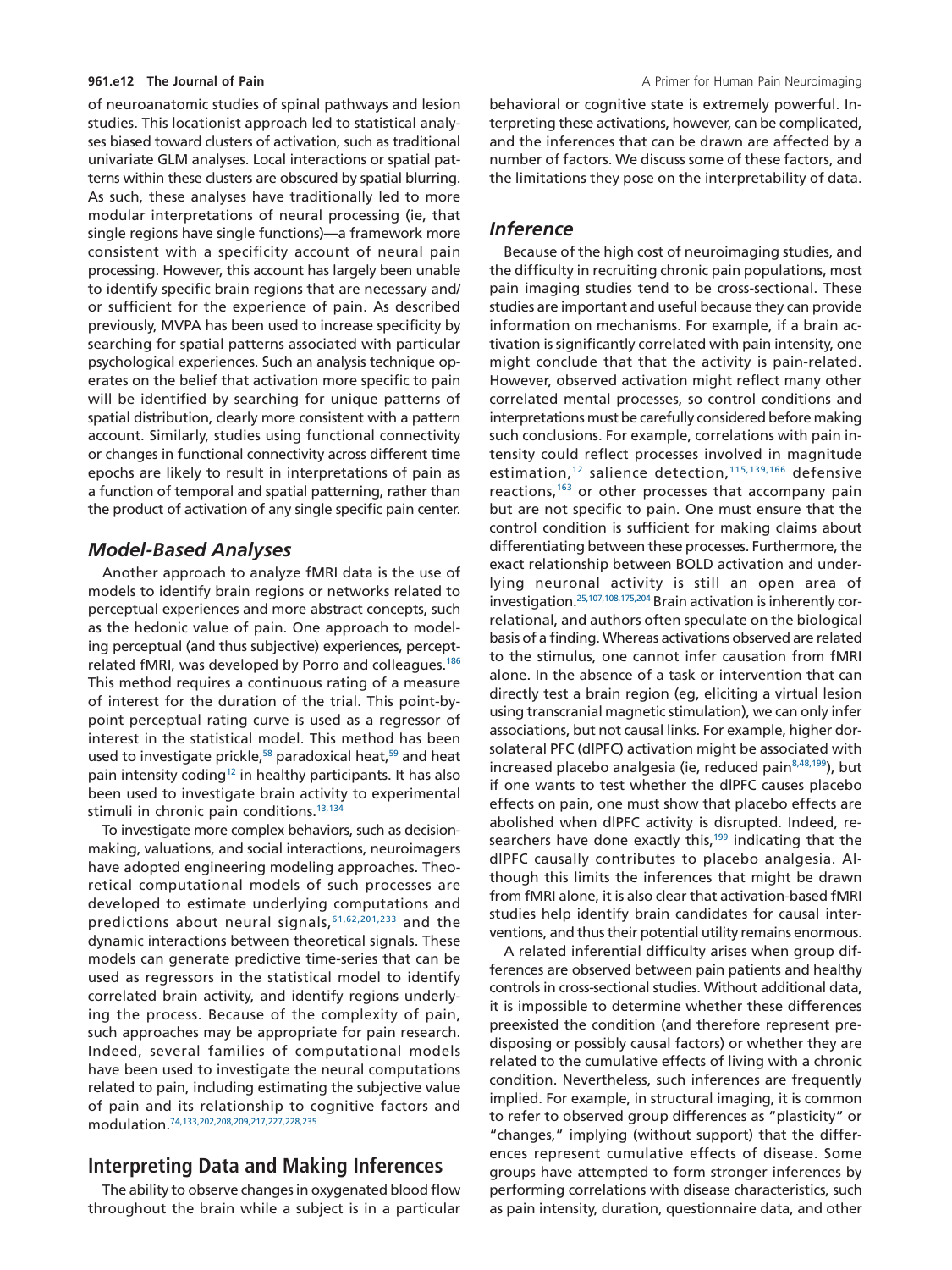metrics,<sup>57</sup> but even when such correlations are found, it remains difficult to determine whether they are due to cumulative effects of pain or other long-term effects of chronic disease (eg, mood and behavioral changes). Furthermore, such inferences are still limited by their correlational nature. Modeling techniques, such as dynamic causal modeling<sup>86</sup> and mediation analysis<sup>145</sup> allow inferences about the direction of information flow in neural circuits during a mental process or across participants, but they are still limited in causal inferences because they rely on the statistical variance within a crosssectional data set. The strongest way to address this issue is to perform longitudinal studies in healthy subjects and/ or chronic pain patients—scanning subjects before and after a therapeutic intervention,  $97,118,131,200$  or before the progression from acute to chronic pain.<sup>14,101</sup> Although such designs pose challenges in terms of resources and time, they allow for stronger and more mechanistically informative inferences about temporal precedence.

#### *Logical Fallacies in Neuroimaging*

Reverse inference is the widespread tendency to ascribe a function to an observed pattern of activation (eg, "we observed activation in the visual cortex, therefore the participant is probably looking at something"). This issue has been discussed in depth in other reviews<sup>116,181</sup> so will only be covered briefly. Reverse inference is tempting and, to some extent necessary, because the ultimate goal of scanning is elucidating mechanism. Caution is required, however, because reverse inference relies on a logical error ("affirming the consequent"). Despite the fact that the logic underlying such inferences is flawed, the probability that they are true can still be high if (as in the previously mentioned example of the visual cortex) the region in question is linked fairly exclusively with a particular function. In pain imaging, however, we frequently observe activation of regions (eg, insular and anterior cingulate cortices) that are involved in a wide variety of functions[.234](#page-20-0) As a practical example of how this might affect inferences in pain studies, there is a widespread tendency to interpret observed activations in the periaqueductal gray as an indication that descending modulation is taking place. Although such inferences can be strengthened by corroborating evidence (eg, correlation with reduced pain ratings), it is commonly forgotten that the PAG is involved in many functions also relevant to pain, including escape and avoidance responses,  $16$ prediction coding[,192](#page-18-13) and emotion[.16,31,196](#page-13-24) Because of this ambiguity, it is critical that experiments be designed to include appropriate control conditions and supplementary measures to adjudicate between these competing accounts.

A second common error that affects inferences is the so-called "imager's fallacy": that a difference in significance implies a significant difference.<sup>53</sup> Three instances of this fallacy in imaging studies are group comparisons, implied lateralization, and subregional specialization. Researchers often conduct separate analyses for each group in a between-groups study (eg, to examine activation within patients and activation within controls). In such cases, it is tempting to display separate thresholded group maps and draw qualitative comparisons on the basis of the extent of activation in each group. However, one cannot assume that a region was differentially activated simply because it meets a threshold for significance in one group and not in the other: apparent differences may simply reflect near-threshold differences (eg, the *P* value for a particular cluster was .049 for one group and .051 for the other). To conclude that there was a group difference, the groups must be formally compared using an appropriate statistical test (ie, an interaction analysis). Relatedly, when comparing a correlation between 2 groups where 1 group shows a significant correlation with a behavioral measure, but the second group does not have a significant correlation, it is tempting to conclude that there are group differences between these correlations. However, the correlation coefficients must be normalized using Fisher z-transformation,<sup>78</sup> and then formally compared. A similar error is often made with respect to laterality claims: if significant activation is observed on one side of the brain, but not in the symmetric contralateral brain region, it is common to conclude that the effect in question is lateralized. Without formally comparing the activation between the 2 sides, however, there is no basis for ruling out that processing is bilateral. Similarly, it is common to use significant activations to draw inferences about specialization of subregions of a given structure. As an example, on the basis of anatomical tracing and other evidence, the insula has often been divided into a posterior region associated with sensory input and an anterior region involved in more abstract components of pain perception (eg, interoception)[.50-52,67,160](#page-14-22) Neuroimaging findings can only support this functional gradient if formal statistical testing is performed to show such selective functional association.<sup>117</sup>

### **Conclusion**

In this primer, we reviewed fundamental considerations in the design, analysis, description, and evaluation of a pain neuroimaging experiment. Investigators must make many careful decisions when designing experiments, and reports must be written so that reviewers and readers in the community can evaluate the work appropriately, whether or not the reviewer has expertise in imaging. We hope this primer provides a foundation for pain clinicians and trainees without advanced training in neuroimaging, and encourage interested potential investigators to continue to read about the unique considerations involved in fMRI experiments by consulting recent dialogues that address these issues and their implications for the broader neuroimaging community.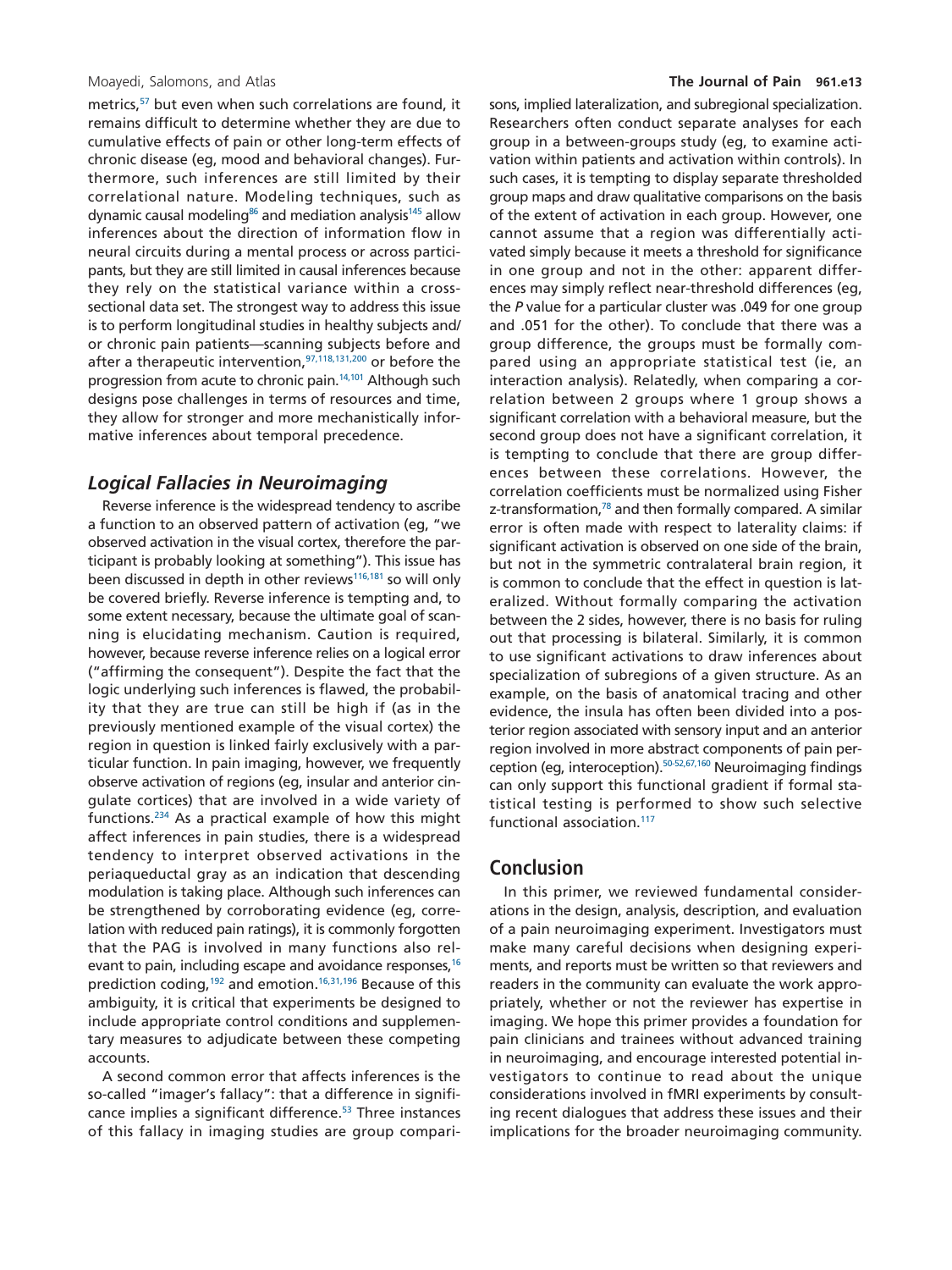### **References**

<span id="page-13-5"></span>1. [Amanzio M, Benedetti F, Porro CA, Palermo S, Cauda F:](http://refhub.elsevier.com/S1526-5900(18)30122-6/sr0010) [Activation likelihood estimation meta-analysis of brain cor](http://refhub.elsevier.com/S1526-5900(18)30122-6/sr0010)[relates of placebo analgesia in human experimental pain.](http://refhub.elsevier.com/S1526-5900(18)30122-6/sr0010) [Hum Brain Mapp 34:738-752, 2013](http://refhub.elsevier.com/S1526-5900(18)30122-6/sr0010)

<span id="page-13-14"></span>2. [Andersen R: Modern Methods for Robust Regression.](http://refhub.elsevier.com/S1526-5900(18)30122-6/sr0015) [Toronto, Sage Publications, 2008](http://refhub.elsevier.com/S1526-5900(18)30122-6/sr0015)

<span id="page-13-1"></span>3. [Apkarian AV, Baliki MN, Farmer MA, Tétreault P,](http://refhub.elsevier.com/S1526-5900(18)30122-6/sr0020) [Vachon-Presseau E: Pain: Acute and Chronic, in Toga AW \(ed\):](http://refhub.elsevier.com/S1526-5900(18)30122-6/sr0020) [Brain Mapping. Waltham, Academic Press, 2015, pp 553-](http://refhub.elsevier.com/S1526-5900(18)30122-6/sr0020) [563](http://refhub.elsevier.com/S1526-5900(18)30122-6/sr0020)

<span id="page-13-0"></span>4. [Apkarian AV, Bushnell MC, Treede RD, Zubieta J: Human](http://refhub.elsevier.com/S1526-5900(18)30122-6/sr0025) [brain mechanisms of pain perception and regulation in health](http://refhub.elsevier.com/S1526-5900(18)30122-6/sr0025) [and disease. Eur J Pain 9:463-484, 2005](http://refhub.elsevier.com/S1526-5900(18)30122-6/sr0025)

<span id="page-13-6"></span>5. [Apkarian AV, Krauss BR, Fredrickson BE, Szeverenyi NM:](http://refhub.elsevier.com/S1526-5900(18)30122-6/sr0030) [Imaging the pain of low back pain: Functional magnetic reso](http://refhub.elsevier.com/S1526-5900(18)30122-6/sr0030)[nance imaging in combination with monitoring subjective](http://refhub.elsevier.com/S1526-5900(18)30122-6/sr0030) [pain perception allows the study of clinical pain states.](http://refhub.elsevier.com/S1526-5900(18)30122-6/sr0030) [Neurosci Lett 299:57-60, 2001](http://refhub.elsevier.com/S1526-5900(18)30122-6/sr0030)

<span id="page-13-8"></span>6. [Athwal BS, Berkley KJ, Hussain I, Brennan A, Craggs M,](http://refhub.elsevier.com/S1526-5900(18)30122-6/sr0035) [Sakakibara R, Frackowiak RS, Fowler CJ: Brain responses to](http://refhub.elsevier.com/S1526-5900(18)30122-6/sr0035) [changes in bladder volume and urge to void in healthy men.](http://refhub.elsevier.com/S1526-5900(18)30122-6/sr0035) [Brain 124:369-377, 2001](http://refhub.elsevier.com/S1526-5900(18)30122-6/sr0035)

<span id="page-13-11"></span>7. [Atlas LY, Bolger N, Lindquist MA, Wager TD: Brain me](http://refhub.elsevier.com/S1526-5900(18)30122-6/sr0040)[diators of predictive cue effects on perceived pain. J Neurosci](http://refhub.elsevier.com/S1526-5900(18)30122-6/sr0040) [30:12964-12977, 2010](http://refhub.elsevier.com/S1526-5900(18)30122-6/sr0040)

<span id="page-13-22"></span>8. [Atlas LY, Wager TD: A meta-analysis of brain mecha](http://refhub.elsevier.com/S1526-5900(18)30122-6/sr0045)[nisms of placebo analgesia: Consistent findings and](http://refhub.elsevier.com/S1526-5900(18)30122-6/sr0045) [unanswered questions. Handb Exp Pharmacol 225:37-69, 2014](http://refhub.elsevier.com/S1526-5900(18)30122-6/sr0045)

<span id="page-13-2"></span>9. [Atlas LY, Whittington RA, Lindquist MA, Wielgosz J, Sonty](http://refhub.elsevier.com/S1526-5900(18)30122-6/sr0050) [N, Wager TD: Dissociable influences of opiates and expec](http://refhub.elsevier.com/S1526-5900(18)30122-6/sr0050)[tations on pain. J Neurosci 32:8053-8064, 2012](http://refhub.elsevier.com/S1526-5900(18)30122-6/sr0050)

<span id="page-13-17"></span>10. [Bagarinao E, Johnson KA, Martucci KT, Ichesco E, Farmer](http://refhub.elsevier.com/S1526-5900(18)30122-6/sr0055) [MA, Labus J, Ness TJ, Harris R, Deutsch G, Apkarian AV, Mayer](http://refhub.elsevier.com/S1526-5900(18)30122-6/sr0055) [EA, Clauw DJ, Mackey S: Preliminary structural MRI based](http://refhub.elsevier.com/S1526-5900(18)30122-6/sr0055) [brain classification of chronic pelvic pain: A MAPP network](http://refhub.elsevier.com/S1526-5900(18)30122-6/sr0055) [study. Pain 155:2502-2509, 2014](http://refhub.elsevier.com/S1526-5900(18)30122-6/sr0055)

<span id="page-13-10"></span>11. [Baker M: 1,500 scientists lift the lid on reproducibility.](http://refhub.elsevier.com/S1526-5900(18)30122-6/sr0060) [Nature 533:452-454, 2016](http://refhub.elsevier.com/S1526-5900(18)30122-6/sr0060)

<span id="page-13-12"></span>12. [Baliki MN, Geha PY, Apkarian AV: Parsing pain percep](http://refhub.elsevier.com/S1526-5900(18)30122-6/sr0065)[tion between nociceptive representation and magnitude](http://refhub.elsevier.com/S1526-5900(18)30122-6/sr0065) [estimation. J Neurophysiol 101:875-887, 2009](http://refhub.elsevier.com/S1526-5900(18)30122-6/sr0065)

<span id="page-13-20"></span>13. [Baliki MN, Geha PY, Fields HL, Apkarian AV: Predicting](http://refhub.elsevier.com/S1526-5900(18)30122-6/sr0070) [value of pain and analgesia: Nucleus accumbens response](http://refhub.elsevier.com/S1526-5900(18)30122-6/sr0070) [to noxious stimuli changes in the presence of chronic pain.](http://refhub.elsevier.com/S1526-5900(18)30122-6/sr0070) [Neuron 66:149-160, 2010](http://refhub.elsevier.com/S1526-5900(18)30122-6/sr0070)

<span id="page-13-23"></span>14. [Baliki MN, Petre B, Torbey S, Herrmann KM, Huang L,](http://refhub.elsevier.com/S1526-5900(18)30122-6/sr0075) [Schnitzer TJ, Fields HL, Apkarian AV: Corticostriatal func](http://refhub.elsevier.com/S1526-5900(18)30122-6/sr0075)[tional connectivity predicts transition to chronic back pain.](http://refhub.elsevier.com/S1526-5900(18)30122-6/sr0075) [Nat Neurosci 15:1117-1119, 2012](http://refhub.elsevier.com/S1526-5900(18)30122-6/sr0075)

15. [Baliki MN, Schnitzer TJ, Bauer WR, Apkarian AV: Brain](http://refhub.elsevier.com/S1526-5900(18)30122-6/sr0080) [morphological signatures for chronic pain. PLoS One 6:e26010,](http://refhub.elsevier.com/S1526-5900(18)30122-6/sr0080) [2011](http://refhub.elsevier.com/S1526-5900(18)30122-6/sr0080)

<span id="page-13-24"></span>16. [Bandler R, Keay KA: Columnar organization in the mid](http://refhub.elsevier.com/S1526-5900(18)30122-6/sr0085)[brain periaqueductal gray and the integration of emotional](http://refhub.elsevier.com/S1526-5900(18)30122-6/sr0085) [expression. Prog Brain Res 107:285-300, 1996](http://refhub.elsevier.com/S1526-5900(18)30122-6/sr0085)

**961.e14 The Journal of Pain** A Primer for Human Pain Neuroimaging

<span id="page-13-7"></span>17. [Basser PJ, Jones DK: Diffusion-tensor MRI: Theory, ex](http://refhub.elsevier.com/S1526-5900(18)30122-6/sr0090)[perimental design and data analysis—a technical review. NMR](http://refhub.elsevier.com/S1526-5900(18)30122-6/sr0090) [Biomed 15:456-467, 2002](http://refhub.elsevier.com/S1526-5900(18)30122-6/sr0090)

18. [Basser PJ, Pierpaoli C: Microstructural and physiologi](http://refhub.elsevier.com/S1526-5900(18)30122-6/sr0095)[cal features of tissues elucidated by quantitative-diffusion](http://refhub.elsevier.com/S1526-5900(18)30122-6/sr0095)[tensor MRI. J Magn Reson B 111:209-219, 1996](http://refhub.elsevier.com/S1526-5900(18)30122-6/sr0095)

<span id="page-13-18"></span>19. [Bassett DS, Bullmore ET: Human brain networks in health](http://refhub.elsevier.com/S1526-5900(18)30122-6/sr0100) [and disease. Curr Opin Neurol 22:340-347, 2009](http://refhub.elsevier.com/S1526-5900(18)30122-6/sr0100)

<span id="page-13-13"></span>20. [Behzadi Y, Restom K, Liau J, Liu TT: A component based](http://refhub.elsevier.com/S1526-5900(18)30122-6/sr0105) [noise correction method \(CompCor\) for BOLD and perfu](http://refhub.elsevier.com/S1526-5900(18)30122-6/sr0105)[sion based fMRI. Neuroimage 37:90-101, 2007](http://refhub.elsevier.com/S1526-5900(18)30122-6/sr0105)

21. [Ben-Gal I: Outlier detection, in Maimon O, Rockach L](http://refhub.elsevier.com/S1526-5900(18)30122-6/sr0110) [\(eds\): Data Mining and Knowledge Discovery Handbook: A](http://refhub.elsevier.com/S1526-5900(18)30122-6/sr0110) [Complete Guide for Practitioners and Researchers. New York,](http://refhub.elsevier.com/S1526-5900(18)30122-6/sr0110) NY, Kluwer Academic Publishers, 2005

<span id="page-13-15"></span>22. [Benjamini Y, Hochberg Y: Controlling the false discov](http://refhub.elsevier.com/S1526-5900(18)30122-6/sr0115)[ery rate: A practical and powerful approach to multiple](http://refhub.elsevier.com/S1526-5900(18)30122-6/sr0115) [testing. J R Stat Soc Ser B Methodol 57:289-300, 1995](http://refhub.elsevier.com/S1526-5900(18)30122-6/sr0115)

<span id="page-13-9"></span>23. [Bennett CM, Miller MB: How reliable are the results from](http://refhub.elsevier.com/S1526-5900(18)30122-6/sr0120) [functional magnetic resonance imaging? Ann N Y Acad Sci](http://refhub.elsevier.com/S1526-5900(18)30122-6/sr0120) [1191:133-155, 2010](http://refhub.elsevier.com/S1526-5900(18)30122-6/sr0120)

<span id="page-13-16"></span>24. [Bennett CM, Wolford GL, Miller MB: The principled](http://refhub.elsevier.com/S1526-5900(18)30122-6/sr0125) [control of false positives in neuroimaging. Soc Cogn Affect](http://refhub.elsevier.com/S1526-5900(18)30122-6/sr0125) [Neurosci 4:417-422, 2009](http://refhub.elsevier.com/S1526-5900(18)30122-6/sr0125)

<span id="page-13-21"></span>25. [Bentley WJ, Li JM, Snyder AZ, Raichle ME, Snyder LH:](http://refhub.elsevier.com/S1526-5900(18)30122-6/sr0130) [Oxygen level and lfp in task-positive and task-negative areas:](http://refhub.elsevier.com/S1526-5900(18)30122-6/sr0130) [Bridging BOLD fMRI and electrophysiology. Cereb Cortex 26:](http://refhub.elsevier.com/S1526-5900(18)30122-6/sr0130) [346-357, 2016](http://refhub.elsevier.com/S1526-5900(18)30122-6/sr0130)

<span id="page-13-19"></span>26. [Bingel U, Lorenz J, Schoell E, Weiller C, Buchel C: Mecha](http://refhub.elsevier.com/S1526-5900(18)30122-6/sr0135)[nisms of placebo analgesia: rACC recruitment of a subcortical](http://refhub.elsevier.com/S1526-5900(18)30122-6/sr0135) [antinociceptive network. Pain 120:8-15, 2006](http://refhub.elsevier.com/S1526-5900(18)30122-6/sr0135)

<span id="page-13-3"></span>27. [Bingel U, Schoell E, Buchel C: Imaging pain modula](http://refhub.elsevier.com/S1526-5900(18)30122-6/sr0140)[tion in health and disease. Curr Opin Neurol 20:424-431, 2007](http://refhub.elsevier.com/S1526-5900(18)30122-6/sr0140)

28. [Bingel U, Tracey I: Imaging CNS modulation of pain in](http://refhub.elsevier.com/S1526-5900(18)30122-6/sr0145) [humans. Physiol 23:371-380, 2008](http://refhub.elsevier.com/S1526-5900(18)30122-6/sr0145)

29. [Bingel U, Wanigasekera V, Wiech K, Ni Mhuircheartaigh](http://refhub.elsevier.com/S1526-5900(18)30122-6/sr0150) [R, Lee MC, Ploner M, Tracey I: The effect of treatment ex](http://refhub.elsevier.com/S1526-5900(18)30122-6/sr0150)[pectation on drug efficacy: Imaging the analgesic benefit](http://refhub.elsevier.com/S1526-5900(18)30122-6/sr0150) [of the opioid remifentanil. Sci Transl Med 3:70ra14, 2011](http://refhub.elsevier.com/S1526-5900(18)30122-6/sr0150)

30. [Borsook D, Becerra LR: Breaking down the barriers: fMRI](http://refhub.elsevier.com/S1526-5900(18)30122-6/sr0155) [applications in pain, analgesia and analgesics. Mol Pain 2:30,](http://refhub.elsevier.com/S1526-5900(18)30122-6/sr0155) [2006](http://refhub.elsevier.com/S1526-5900(18)30122-6/sr0155)

31. [Buhle JT, Kober H, Ochsner KN, Mende-Siedlecki P, Weber](http://refhub.elsevier.com/S1526-5900(18)30122-6/sr0160) [J, Hughes BL, Kross E, Atlas LY, McRae K, Wager TD: Common](http://refhub.elsevier.com/S1526-5900(18)30122-6/sr0160) [representation of pain and negative emotion in the mid](http://refhub.elsevier.com/S1526-5900(18)30122-6/sr0160)[brain periaqueductal gray. Soc Cogn Affect Neurosci 8:609-](http://refhub.elsevier.com/S1526-5900(18)30122-6/sr0160) [616, 2013](http://refhub.elsevier.com/S1526-5900(18)30122-6/sr0160)

32. [Bullmore E, Sporns O: Complex brain networks: Graph](http://refhub.elsevier.com/S1526-5900(18)30122-6/sr0165) [theoretical analysis of structural and functional systems. Nat](http://refhub.elsevier.com/S1526-5900(18)30122-6/sr0165) [Rev Neurosci 10:186-198, 2009](http://refhub.elsevier.com/S1526-5900(18)30122-6/sr0165)

33. [Bushnell MC, Ceko M, Low LA: Cognitive and emo](http://refhub.elsevier.com/S1526-5900(18)30122-6/sr0170)[tional control of pain and its disruption in chronic pain. Nat](http://refhub.elsevier.com/S1526-5900(18)30122-6/sr0170) [Rev Neurosci 14:502-511, 2013](http://refhub.elsevier.com/S1526-5900(18)30122-6/sr0170)

<span id="page-13-4"></span>34. [Button KS, Ioannidis JP, Mokrysz C, Nosek BA, Flint J,](http://refhub.elsevier.com/S1526-5900(18)30122-6/sr0175) [Robinson ES, Munafo MR: Power failure: Why small sample](http://refhub.elsevier.com/S1526-5900(18)30122-6/sr0175)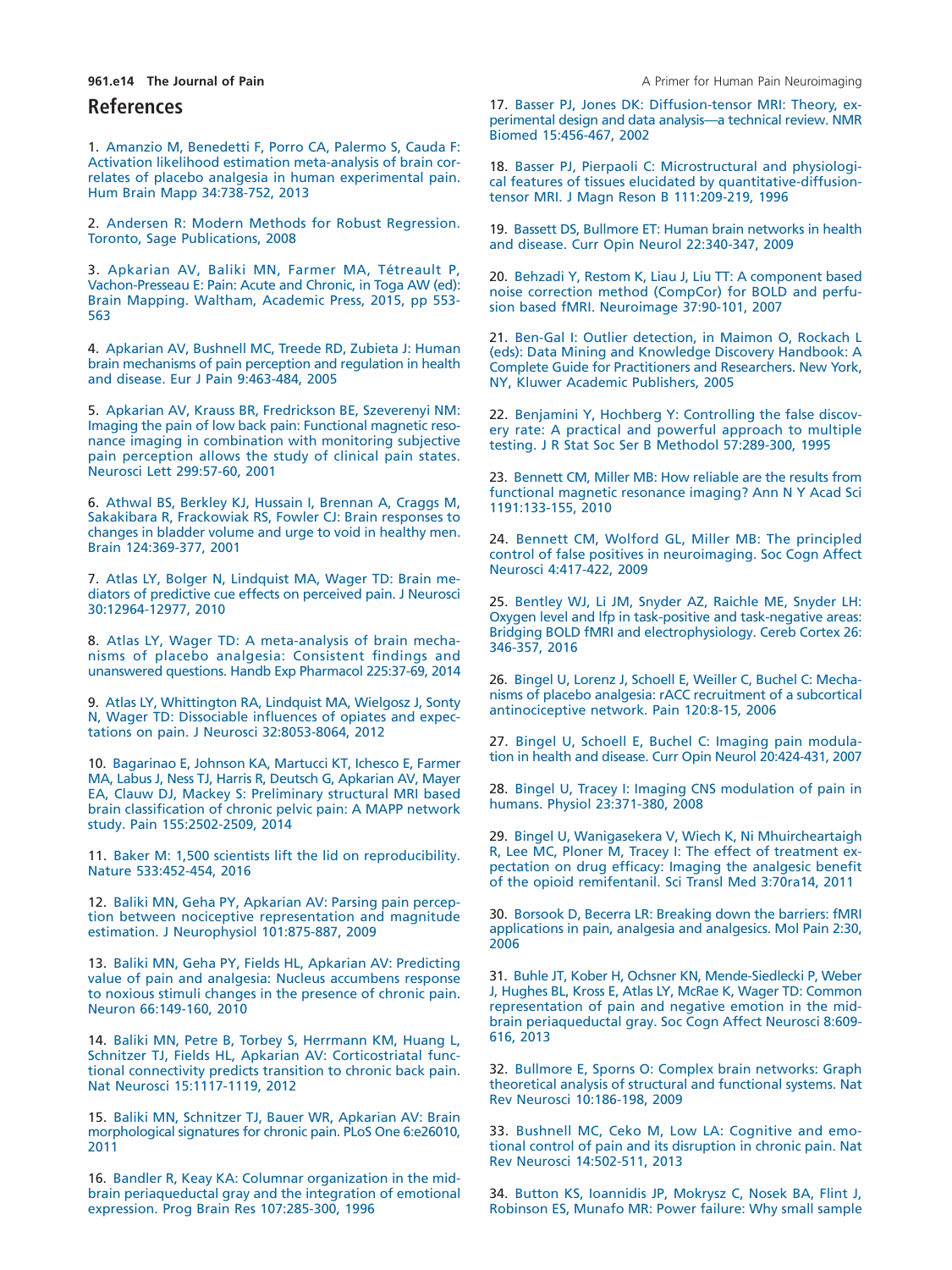size undermines the reliability of neuroscience. Nat Rev [Neurosci 14:365-376, 2013](http://refhub.elsevier.com/S1526-5900(18)30122-6/sr0175)

<span id="page-14-12"></span>35. [Caballero-Gaudes C, Reynolds RC: Methods for clean](http://refhub.elsevier.com/S1526-5900(18)30122-6/sr0180)[ing the BOLD fMRI signal. Neuroimage 154:128-149, 2016](http://refhub.elsevier.com/S1526-5900(18)30122-6/sr0180)

<span id="page-14-3"></span>36. [Campbell CM, Edwards RR: Ethnic differences in pain and](http://refhub.elsevier.com/S1526-5900(18)30122-6/sr0185) [pain management. Pain Manag 2:219-230, 2012](http://refhub.elsevier.com/S1526-5900(18)30122-6/sr0185)

<span id="page-14-7"></span>37. [Campbell LE, Hughes M, Budd TW, Cooper G, Fulham](http://refhub.elsevier.com/S1526-5900(18)30122-6/sr0190) [WR, Karayanidis F, Hanlon MC, Stojanov W, Johnston P, Case](http://refhub.elsevier.com/S1526-5900(18)30122-6/sr0190) [V, Schall U: Primary and secondary neural networks of au](http://refhub.elsevier.com/S1526-5900(18)30122-6/sr0190)[ditory prepulse inhibition: A functional magnetic resonance](http://refhub.elsevier.com/S1526-5900(18)30122-6/sr0190) [imaging study of sensorimotor gating of the human acous](http://refhub.elsevier.com/S1526-5900(18)30122-6/sr0190)[tic startle response. Eur J Neurosci 26:2327-2333, 2007](http://refhub.elsevier.com/S1526-5900(18)30122-6/sr0190)

<span id="page-14-0"></span>38. [Carp J: On the plurality of \(methodological\) worlds: Es](http://refhub.elsevier.com/S1526-5900(18)30122-6/sr0195)[timating the analytic flexibility of FMRI experiments. Front](http://refhub.elsevier.com/S1526-5900(18)30122-6/sr0195) [Neurosci 6:149, 2012](http://refhub.elsevier.com/S1526-5900(18)30122-6/sr0195)

<span id="page-14-2"></span>39. [Carp J: The secret lives of experiments: Methods report](http://refhub.elsevier.com/S1526-5900(18)30122-6/sr0200)[ing in the fMRI literature. Neuroimage 63:289-300, 2012](http://refhub.elsevier.com/S1526-5900(18)30122-6/sr0200)

<span id="page-14-4"></span>40. [Cauda F, Palermo S, Costa T, Torta R, Duca S, Vercelli U,](http://refhub.elsevier.com/S1526-5900(18)30122-6/sr0205) [Geminiani G, Torta DM: Gray matter alterations in chronic](http://refhub.elsevier.com/S1526-5900(18)30122-6/sr0205) [pain: A network-oriented meta-analytic approach.](http://refhub.elsevier.com/S1526-5900(18)30122-6/sr0205) [NeuroImage Clin 4:676-686, 2014](http://refhub.elsevier.com/S1526-5900(18)30122-6/sr0205)

<span id="page-14-14"></span>41. [Ceko M, Gracely JL, Fitzcharles MA, Seminowicz DA,](http://refhub.elsevier.com/S1526-5900(18)30122-6/sr0210) [Schweinhardt P, Bushnell MC: Is a responsive default mode](http://refhub.elsevier.com/S1526-5900(18)30122-6/sr0210) [network required for successful working memory task per](http://refhub.elsevier.com/S1526-5900(18)30122-6/sr0210)[formance? J Neurosci 35:11595-11605, 2015](http://refhub.elsevier.com/S1526-5900(18)30122-6/sr0210)

42. [Ceko M, Shir Y, Ouellet JA, Ware MA, Stone LS,](http://refhub.elsevier.com/S1526-5900(18)30122-6/sr0215) [Seminowicz DA: Partial recovery of abnormal insula and dor](http://refhub.elsevier.com/S1526-5900(18)30122-6/sr0215)[solateral prefrontal connectivity to cognitive networks in](http://refhub.elsevier.com/S1526-5900(18)30122-6/sr0215) [chronic low back pain after treatment. Hum Brain Mapp 36:](http://refhub.elsevier.com/S1526-5900(18)30122-6/sr0215) [2075-2092, 2015](http://refhub.elsevier.com/S1526-5900(18)30122-6/sr0215)

<span id="page-14-9"></span>43. [Chen NK, Dickey CC, Yoo SS, Guttmann CR, Panych LP:](http://refhub.elsevier.com/S1526-5900(18)30122-6/sr0220) [Selection of voxel size and slice orientation for fMRI in the](http://refhub.elsevier.com/S1526-5900(18)30122-6/sr0220) [presence of susceptibility field gradients: Application to](http://refhub.elsevier.com/S1526-5900(18)30122-6/sr0220) [imaging of the amygdala. Neuroimage 19:817-825, 2003](http://refhub.elsevier.com/S1526-5900(18)30122-6/sr0220)

<span id="page-14-13"></span>44. [Chumbley JR, Friston KJ: False discovery rate revisited:](http://refhub.elsevier.com/S1526-5900(18)30122-6/sr0225) [FDR and topological inference using Gaussian random fields.](http://refhub.elsevier.com/S1526-5900(18)30122-6/sr0225) [Neuroimage 44:62-70, 2009](http://refhub.elsevier.com/S1526-5900(18)30122-6/sr0225)

<span id="page-14-8"></span>45. [Clemens JQ, Mullins C, Kusek JW, Kirkali Z, Mayer EA,](http://refhub.elsevier.com/S1526-5900(18)30122-6/sr0230) [Rodriguez LV, Klumpp DJ, Schaeffer AJ, Kreder KJ, Buchwald](http://refhub.elsevier.com/S1526-5900(18)30122-6/sr0230) [D, Andriole GL, Lucia MS, Landis JR, Clauw DJ, Group MRNS:](http://refhub.elsevier.com/S1526-5900(18)30122-6/sr0230) [The MAPP research network: A novel study of urologic](http://refhub.elsevier.com/S1526-5900(18)30122-6/sr0230) [chronic pelvic pain syndromes. BMC Urol 14:57, 2014](http://refhub.elsevier.com/S1526-5900(18)30122-6/sr0230)

46. [Coghill RC, Sang CN, Maisog JM, Iadarola MJ: Pain In](http://refhub.elsevier.com/S1526-5900(18)30122-6/sr0235)[tensity processing within the human brain: A bilateral,](http://refhub.elsevier.com/S1526-5900(18)30122-6/sr0235) [distributed mechanism. J Neurophysiol 82:1934-1943, 1999](http://refhub.elsevier.com/S1526-5900(18)30122-6/sr0235)

<span id="page-14-16"></span>47. [Cohen JD, Daw N, Engelhardt B, Hasson U, Li K, Niv Y,](http://refhub.elsevier.com/S1526-5900(18)30122-6/sr0240) [Norman KA, Pillow J, Ramadge PJ, Turk-Browne NB, Willke](http://refhub.elsevier.com/S1526-5900(18)30122-6/sr0240) [TL: Computational approaches to fMRI analysis. Nat Neurosci](http://refhub.elsevier.com/S1526-5900(18)30122-6/sr0240) [20:304-313, 2017](http://refhub.elsevier.com/S1526-5900(18)30122-6/sr0240)

48. [Colloca L, Klinger R, Flor H, Bingel U: Placebo analgesia:](http://refhub.elsevier.com/S1526-5900(18)30122-6/sr0245) [Psychological and neurobiological mechanisms. Pain 154:](http://refhub.elsevier.com/S1526-5900(18)30122-6/sr0245) [511-514, 2013](http://refhub.elsevier.com/S1526-5900(18)30122-6/sr0245)

<span id="page-14-15"></span>49. [Corradi-Dell'Acqua C, Tusche A, Vuilleumier P, Singer T:](http://refhub.elsevier.com/S1526-5900(18)30122-6/sr0250) [Cross-modal representations of first-hand and vicarious pain,](http://refhub.elsevier.com/S1526-5900(18)30122-6/sr0250) [disgust and fairness in insular and cingulate cortex. Nat](http://refhub.elsevier.com/S1526-5900(18)30122-6/sr0250) [Commun 7:10904, 2016](http://refhub.elsevier.com/S1526-5900(18)30122-6/sr0250)

<span id="page-14-22"></span>51. [Craig AD: Distribution of trigeminothalamic and spino](http://refhub.elsevier.com/S1526-5900(18)30122-6/sr0260)[thalamic lamina I terminations in the macaque monkey. J](http://refhub.elsevier.com/S1526-5900(18)30122-6/sr0260) [Comp Neurol 477:119-148, 2004](http://refhub.elsevier.com/S1526-5900(18)30122-6/sr0260)

52. [Craig AD: Once an island, now the focus of attention.](http://refhub.elsevier.com/S1526-5900(18)30122-6/sr0265) [Brain Struct Funct 124:395-396, 2010](http://refhub.elsevier.com/S1526-5900(18)30122-6/sr0265)

<span id="page-14-21"></span>53. [de Hollander G, Wagenmakers EJ, Waldorp L, Forstmann](http://refhub.elsevier.com/S1526-5900(18)30122-6/sr0270) [B: An antidote to the imager's fallacy, or how to identify](http://refhub.elsevier.com/S1526-5900(18)30122-6/sr0270) [brain areas that are in limbo. PLoS One 9:e115700, 2014](http://refhub.elsevier.com/S1526-5900(18)30122-6/sr0270)

54. [David SP, Ware JJ, Chu IM, Loftus PD, Fusar-Poli P, Radua](http://refhub.elsevier.com/S1526-5900(18)30122-6/sr0275) [J, Munafò MR, Ioannidis JP: Potential reporting bias in fMRI](http://refhub.elsevier.com/S1526-5900(18)30122-6/sr0275) [studies of the brain. PLoS One 8:e70104, 2013](http://refhub.elsevier.com/S1526-5900(18)30122-6/sr0275)

55. [Davis KD, Bushnell MC, Strigo IA, Duncan GH, Kwan CL,](http://refhub.elsevier.com/S1526-5900(18)30122-6/sr0280) [Diamant NE, Sarkar S, Gregory L, Aziz Q: Imaging visceral](http://refhub.elsevier.com/S1526-5900(18)30122-6/sr0280) [sensations, in Dostrovsky JO, Carr DB, Koltzenburg M \(eds\):](http://refhub.elsevier.com/S1526-5900(18)30122-6/sr0280) [Proceedings of the 10th World Congress on Pain, Vol. 24.](http://refhub.elsevier.com/S1526-5900(18)30122-6/sr0280) [Seattle, IASP Press, 2003, pp 261-276](http://refhub.elsevier.com/S1526-5900(18)30122-6/sr0280)

<span id="page-14-1"></span>56. [Davis KD, Flor H, Greely HT, Iannetti GD, Mackey S, Ploner](http://refhub.elsevier.com/S1526-5900(18)30122-6/sr0285) [M, Pustilnik A, Tracey I, Treede RD, Wager TD: Brain imaging](http://refhub.elsevier.com/S1526-5900(18)30122-6/sr0285) [tests for chronic pain: Medical, legal and ethical issues and](http://refhub.elsevier.com/S1526-5900(18)30122-6/sr0285) [recommendations. Nat Rev Neurol 13:624-638, 2017](http://refhub.elsevier.com/S1526-5900(18)30122-6/sr0285)

<span id="page-14-20"></span>57. [Davis KD, Moayedi M: Central mechanisms of pain re](http://refhub.elsevier.com/S1526-5900(18)30122-6/sr0290)[vealed through functional and structural MRI. J Neuroimmune](http://refhub.elsevier.com/S1526-5900(18)30122-6/sr0290) [Pharmacol 8:518-534, 2013](http://refhub.elsevier.com/S1526-5900(18)30122-6/sr0290)

<span id="page-14-17"></span>58. [Davis KD, Pope GE, Crawley AP, Mikulis DJ: Neural cor](http://refhub.elsevier.com/S1526-5900(18)30122-6/sr0295)[relates of prickle sensation: A percept-related fMRI study.](http://refhub.elsevier.com/S1526-5900(18)30122-6/sr0295) [Nat Neurosci 5:1121-1122, 2002](http://refhub.elsevier.com/S1526-5900(18)30122-6/sr0295)

<span id="page-14-18"></span>59. [Davis KD, Pope GE, Crawley AP, Mikulis DJ: Perceptual](http://refhub.elsevier.com/S1526-5900(18)30122-6/sr0300) [illusion of "paradoxical heat" engages the insular cortex. J](http://refhub.elsevier.com/S1526-5900(18)30122-6/sr0300) [Neurophysiol 92:1248-1251, 2004](http://refhub.elsevier.com/S1526-5900(18)30122-6/sr0300)

<span id="page-14-5"></span>60. [Davis KD, Wood ML, Crawley AP, Mikulis DJ: fMRI of](http://refhub.elsevier.com/S1526-5900(18)30122-6/sr0305) [human somatosensory and cingulate cortex during painful](http://refhub.elsevier.com/S1526-5900(18)30122-6/sr0305) [electrical nerve stimulation. Neuroreport 7:321, 1995](http://refhub.elsevier.com/S1526-5900(18)30122-6/sr0305)

<span id="page-14-19"></span>61. [Daw ND, Gershman SJ, Seymour B, Dayan P, Dolan RJ:](http://refhub.elsevier.com/S1526-5900(18)30122-6/sr0310) [Model-based influences on humans' choices and striatal pre](http://refhub.elsevier.com/S1526-5900(18)30122-6/sr0310)[diction errors. Neuron 69:1204-1215, 2011](http://refhub.elsevier.com/S1526-5900(18)30122-6/sr0310)

62. [Daw ND, O'Doherty JP, Dayan P, Seymour B, Dolan RJ:](http://refhub.elsevier.com/S1526-5900(18)30122-6/sr0315) [Cortical substrates for exploratory decisions in humans. Nature](http://refhub.elsevier.com/S1526-5900(18)30122-6/sr0315) [441:876-879, 2006](http://refhub.elsevier.com/S1526-5900(18)30122-6/sr0315)

<span id="page-14-10"></span>63. [Deichmann R, Gottfried JA, Hutton C, Turner R: Opti](http://refhub.elsevier.com/S1526-5900(18)30122-6/sr0320)[mized EPI for fMRI studies of the orbitofrontal cortex.](http://refhub.elsevier.com/S1526-5900(18)30122-6/sr0320) [Neuroimage 19:430-441, 2003](http://refhub.elsevier.com/S1526-5900(18)30122-6/sr0320)

<span id="page-14-11"></span>64. [D'Esposito M, Deouell LY, Gazzaley A: Alterations in the](http://refhub.elsevier.com/S1526-5900(18)30122-6/sr0325) [BOLD fMRI signal with ageing and disease: A challenge for](http://refhub.elsevier.com/S1526-5900(18)30122-6/sr0325) [neuroimaging. Nat Rev Neurosci 4:863-872, 2003](http://refhub.elsevier.com/S1526-5900(18)30122-6/sr0325)

<span id="page-14-6"></span>65. [Di Blasi Z, Harkness E, Ernst E, Georgiou A, Kleijnen J:](http://refhub.elsevier.com/S1526-5900(18)30122-6/sr0330) [Influence of context effects on health outcomes: A system](http://refhub.elsevier.com/S1526-5900(18)30122-6/sr0330)[atic review. Lancet 357:757-762, 2001](http://refhub.elsevier.com/S1526-5900(18)30122-6/sr0330)

66. [Dorner TE, Muckenhuber J, Stronegger WJ, Rasky E,](http://refhub.elsevier.com/S1526-5900(18)30122-6/sr0335) [Gustorff B, Freidl W: The impact of socio-economic status](http://refhub.elsevier.com/S1526-5900(18)30122-6/sr0335) [on pain and the perception of disability due to pain. Eur J](http://refhub.elsevier.com/S1526-5900(18)30122-6/sr0335) [Pain 15:103-109, 2011](http://refhub.elsevier.com/S1526-5900(18)30122-6/sr0335)

67. [Dostrovsky JO, Craig AD: Ascending projection systems,](http://refhub.elsevier.com/S1526-5900(18)30122-6/sr0340) [in McMahon A, Koltzenburg M \(eds\): Wall and Melzack's Text-](http://refhub.elsevier.com/S1526-5900(18)30122-6/sr0340)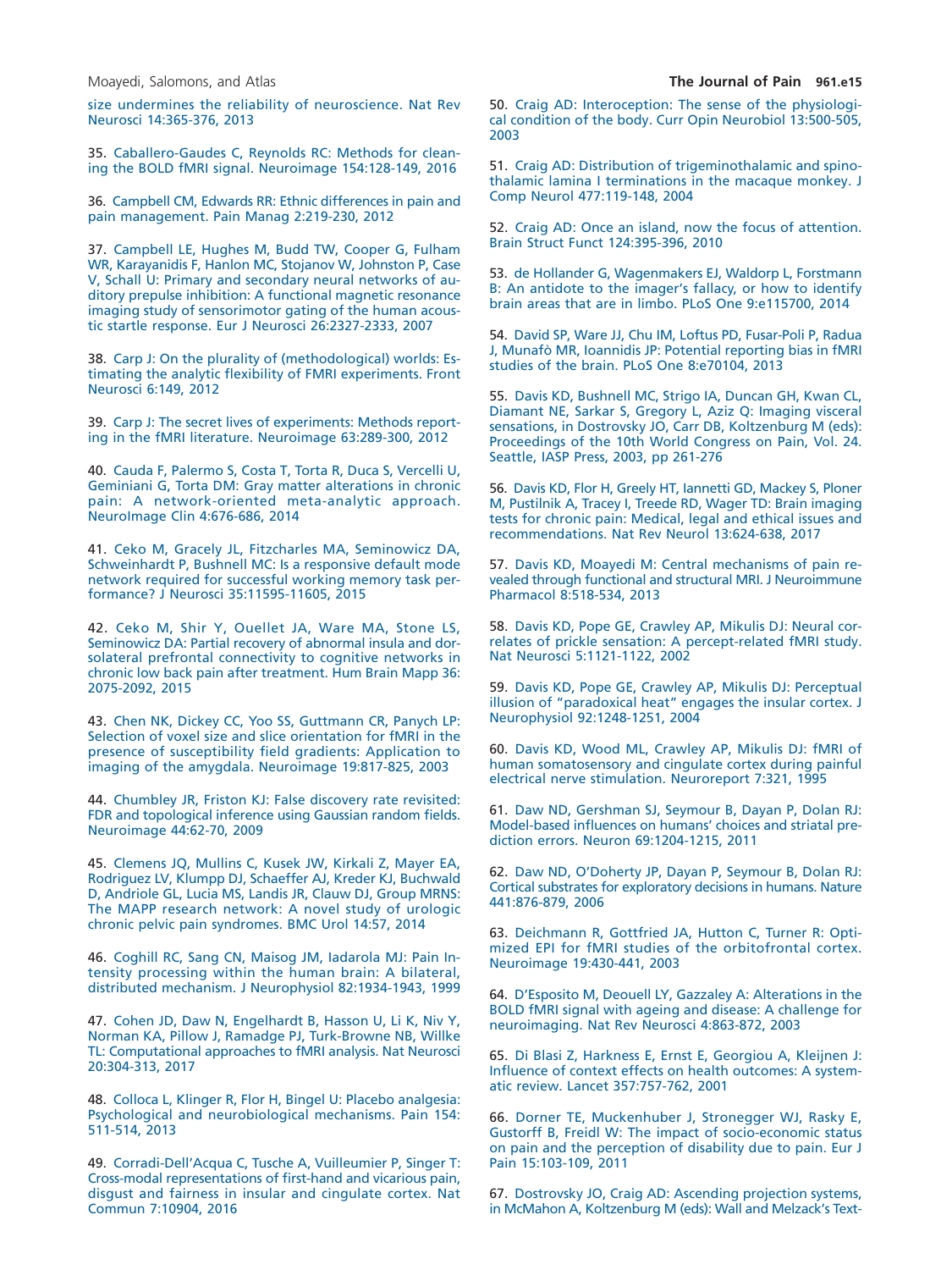book of Pain. Edinburgh, UK, Churchill Livingstone, 2006, [pp 187-204](http://refhub.elsevier.com/S1526-5900(18)30122-6/sr0340)

<span id="page-15-2"></span>68. [Duerden EG, Albanese MC: Localization of pain-related](http://refhub.elsevier.com/S1526-5900(18)30122-6/sr0345) [brain activation: A meta-analysis of neuroimaging data. Hum](http://refhub.elsevier.com/S1526-5900(18)30122-6/sr0345) [Brain Mapp 34:109-149, 2013](http://refhub.elsevier.com/S1526-5900(18)30122-6/sr0345)

69. [Duff EP, Vennart W, Wise RG, Howard MA, Harris RE,](http://refhub.elsevier.com/S1526-5900(18)30122-6/sr0350) [Lee M, Wartolowska K, Wanigasekera V, Wilson FJ, Whitlock](http://refhub.elsevier.com/S1526-5900(18)30122-6/sr0350) [M, Tracey I, Woolrich MW, Smith SM: Learning to identify](http://refhub.elsevier.com/S1526-5900(18)30122-6/sr0350) [CNS drug action and efficacy using multistudy fMRI data.](http://refhub.elsevier.com/S1526-5900(18)30122-6/sr0350) [Sci Transl Med 7:274ra216, 2015](http://refhub.elsevier.com/S1526-5900(18)30122-6/sr0350)

<span id="page-15-8"></span>70. [Dunsmoor JE, Kragel PA, Martin A, LaBar KS: Aversive](http://refhub.elsevier.com/S1526-5900(18)30122-6/sr0355) [learning modulates cortical representations of object cat](http://refhub.elsevier.com/S1526-5900(18)30122-6/sr0355)[egories. Cereb Cortex 24:2859-2872, 2014](http://refhub.elsevier.com/S1526-5900(18)30122-6/sr0355)

<span id="page-15-1"></span>71. [Durnez J, Degryse J, Moerkerke B, Seurinck R, Sochat V,](http://refhub.elsevier.com/S1526-5900(18)30122-6/sr0360) Poldrack RA, Nichols T: Power and sample size calculations for fMRI studies based on the prevalence of active peaks. bioRxiv, 2016 Apr 20; [Epub ahead of print]

72. [Eippert F, Bingel U, Schoell ED, Yacubian J, Klinger R,](http://refhub.elsevier.com/S1526-5900(18)30122-6/sr0365) [Lorenz J, Buchel C: Activation of the opioidergic descend](http://refhub.elsevier.com/S1526-5900(18)30122-6/sr0365)[ing pain control system underlies placebo analgesia. Neuron](http://refhub.elsevier.com/S1526-5900(18)30122-6/sr0365) [63:533-543, 2009](http://refhub.elsevier.com/S1526-5900(18)30122-6/sr0365)

<span id="page-15-10"></span>73. [Eklund A, Nichols TE, Knutsson H: Cluster failure: Why](http://refhub.elsevier.com/S1526-5900(18)30122-6/sr0370) [fMRI inferences for spatial extent have inflated false](http://refhub.elsevier.com/S1526-5900(18)30122-6/sr0370)positive rates. Proc Natl Acad Sci U S A 113:7900-7905, 2016

<span id="page-15-13"></span>74. [Eldar E, Hauser TU, Dayan P, Dolan RJ: Striatal struc](http://refhub.elsevier.com/S1526-5900(18)30122-6/sr0375)[ture and function predict individual biases in learning to avoid](http://refhub.elsevier.com/S1526-5900(18)30122-6/sr0375) pain. Proc Natl Acad Sci U S A 113:4812-4817, 2016

75. [Fair DA, Cohen AL, Power JD, Dosenbach NU, Church JA,](http://refhub.elsevier.com/S1526-5900(18)30122-6/sr0380) [Miezin FM, Schlaggar BL, Petersen SE: Functional brain net](http://refhub.elsevier.com/S1526-5900(18)30122-6/sr0380)[works develop from a "local to distributed" organization.](http://refhub.elsevier.com/S1526-5900(18)30122-6/sr0380) [PLoS Comput Biol 5:e1000381, 2009](http://refhub.elsevier.com/S1526-5900(18)30122-6/sr0380)

76. [Farrell MJ, Laird AR, Egan GF: Brain activity associated](http://refhub.elsevier.com/S1526-5900(18)30122-6/sr0385) [with painfully hot stimuli applied to the upper limb: A meta](http://refhub.elsevier.com/S1526-5900(18)30122-6/sr0385)[analysis. Hum Brain Mapp 25:129-139, 2005](http://refhub.elsevier.com/S1526-5900(18)30122-6/sr0385)

77. [Finniss DG, Kaptchuk TJ, Miller F, Benedetti F: Biologi](http://refhub.elsevier.com/S1526-5900(18)30122-6/sr0390)[cal, clinical, and ethical advances of placebo effects. Lancet](http://refhub.elsevier.com/S1526-5900(18)30122-6/sr0390) [375:686-695, 2010](http://refhub.elsevier.com/S1526-5900(18)30122-6/sr0390)

<span id="page-15-16"></span>78. [Fisher RA: On the probable error of a coefficient of cor](http://refhub.elsevier.com/S1526-5900(18)30122-6/sr0395)[relation deduced from a small sample. Metron 1:3-32, 1921](http://refhub.elsevier.com/S1526-5900(18)30122-6/sr0395)

<span id="page-15-0"></span>79. [Fitzcharles MA, Ste-Marie PA, Goldenberg DL, Pereira JX,](http://refhub.elsevier.com/S1526-5900(18)30122-6/sr0400) [Abbey S, Choiniere M, Ko G, Moulin DE, Panopalis P, Proulx](http://refhub.elsevier.com/S1526-5900(18)30122-6/sr0400) [J, Shir Y, National Fibromyalgia Guideline Advisory P.: 2012](http://refhub.elsevier.com/S1526-5900(18)30122-6/sr0400) [Canadian Guidelines for the diagnosis and management of](http://refhub.elsevier.com/S1526-5900(18)30122-6/sr0400) [fibromyalgia syndrome: Executive summary. Pain Res Manag](http://refhub.elsevier.com/S1526-5900(18)30122-6/sr0400) [18:119-126, 2013](http://refhub.elsevier.com/S1526-5900(18)30122-6/sr0400)

80. [Friebel U, Eickhoff SB, Lotze M: Coordinate-based meta](http://refhub.elsevier.com/S1526-5900(18)30122-6/sr0405)[analysis of experimentally induced and chronic persistent](http://refhub.elsevier.com/S1526-5900(18)30122-6/sr0405) [neuropathic pain. Neuroimage 58:1070-1080, 2011](http://refhub.elsevier.com/S1526-5900(18)30122-6/sr0405)

<span id="page-15-12"></span>81. [Friston K, Zeidman P, Litvak V: Empirical Bayes for DCM:](http://refhub.elsevier.com/S1526-5900(18)30122-6/sr0410) [A group inversion scheme. Front Syst Neurosci 9:164, 2015](http://refhub.elsevier.com/S1526-5900(18)30122-6/sr0410)

<span id="page-15-6"></span>82. Friston KJ, Jezzard P, Turner R: Analysis of functional MRI time-series. Hum Brain Mapp 1:153-171, 1994

<span id="page-15-4"></span>83. [Friston KJ: Statistical Parametric Mapping the Analysis](http://refhub.elsevier.com/S1526-5900(18)30122-6/sr0420) [of Functional Brain Images. London, United Kingdom, Elsevier/](http://refhub.elsevier.com/S1526-5900(18)30122-6/sr0420) Academic Press, 2007

84. [Friston KJ: Functional and effective connectivity: A review.](http://refhub.elsevier.com/S1526-5900(18)30122-6/sr0425) [Brain Connect 1:13-36, 2011](http://refhub.elsevier.com/S1526-5900(18)30122-6/sr0425)

<span id="page-15-11"></span>85. [Friston KJ, Buechel C, Fink GR, Morris J, Rolls E, Dolan](http://refhub.elsevier.com/S1526-5900(18)30122-6/sr0430) [RJ: Psychophysiological and modulatory interactions in](http://refhub.elsevier.com/S1526-5900(18)30122-6/sr0430) [neuroimaging. Neuroimage 6:218-229, 1997](http://refhub.elsevier.com/S1526-5900(18)30122-6/sr0430)

<span id="page-15-14"></span>86. [Friston KJ, Harrison L, Penny W: Dynamic causal mod](http://refhub.elsevier.com/S1526-5900(18)30122-6/sr0435)[elling. Neuroimage 19:1273-1302, 2003](http://refhub.elsevier.com/S1526-5900(18)30122-6/sr0435)

87. [Friston KJ, Kahan J, Biswal B, Razi A: A DCM for resting](http://refhub.elsevier.com/S1526-5900(18)30122-6/sr0440) [state fMRI. Neuroimage 94:396-407, 2014](http://refhub.elsevier.com/S1526-5900(18)30122-6/sr0440)

88. [Friston KJ, Kahan J, Razi A, Stephan KE, Sporns O: On](http://refhub.elsevier.com/S1526-5900(18)30122-6/sr0445) [nodes and modes in resting state fMRI. Neuroimage 99:533-](http://refhub.elsevier.com/S1526-5900(18)30122-6/sr0445) [547, 2014](http://refhub.elsevier.com/S1526-5900(18)30122-6/sr0445)

89. [Fritsch V, Da Mota B, Loth E, Varoquaux G, Banaschewski](http://refhub.elsevier.com/S1526-5900(18)30122-6/sr0450) [T, Barker GJ, Bokde AL, Bruhl R, Butzek B, Conrod P, Flor](http://refhub.elsevier.com/S1526-5900(18)30122-6/sr0450) [H, Garavan H, Lemaitre H, Mann K, Nees F, Paus T, Schad](http://refhub.elsevier.com/S1526-5900(18)30122-6/sr0450) [DJ, Schumann G, Frouin V, Poline JB, Thirion B, IMAGEN](http://refhub.elsevier.com/S1526-5900(18)30122-6/sr0450) [consortium: Robust regression for large-scale neuroimaging](http://refhub.elsevier.com/S1526-5900(18)30122-6/sr0450) [studies. Neuroimage 111:431-441, 2015](http://refhub.elsevier.com/S1526-5900(18)30122-6/sr0450)

90. [Furl N, Henson RN, Friston KJ, Calder AJ: Top-down](http://refhub.elsevier.com/S1526-5900(18)30122-6/sr0455) [control of visual responses to fear by the amygdala. J Neurosci](http://refhub.elsevier.com/S1526-5900(18)30122-6/sr0455) [33:17435-17443, 2013](http://refhub.elsevier.com/S1526-5900(18)30122-6/sr0455)

<span id="page-15-9"></span>91. [Genovese CR, Lazar NA, Nichols T: Thresholding of sta](http://refhub.elsevier.com/S1526-5900(18)30122-6/sr0460)[tistical maps in functional neuroimaging using the false](http://refhub.elsevier.com/S1526-5900(18)30122-6/sr0460) [discovery rate. Neuroimage 15:870-878, 2002](http://refhub.elsevier.com/S1526-5900(18)30122-6/sr0460)

92. [Glover GH, Law CS: Spiral-in/out BOLD fMRI for in](http://refhub.elsevier.com/S1526-5900(18)30122-6/sr0465)[creased SNR and reduced susceptibility artifacts. Magn Reson](http://refhub.elsevier.com/S1526-5900(18)30122-6/sr0465) [Med 46:515-522, 2001](http://refhub.elsevier.com/S1526-5900(18)30122-6/sr0465)

<span id="page-15-7"></span>93. [Glover GH, Li TQ, Ress D: Image-based method for ret](http://refhub.elsevier.com/S1526-5900(18)30122-6/sr0470)[rospective correction of physiological motion effects in fMRI:](http://refhub.elsevier.com/S1526-5900(18)30122-6/sr0470) [RETROICOR. Magn Reson Med 44:162-167, 2000](http://refhub.elsevier.com/S1526-5900(18)30122-6/sr0470)

<span id="page-15-3"></span>94. [Godenschweger F, Kagebein U, Stucht D, Yarach U, Sciarra](http://refhub.elsevier.com/S1526-5900(18)30122-6/sr0475) [A, Yakupov R, Lusebrink F, Schulze P, Speck O: Motion cor](http://refhub.elsevier.com/S1526-5900(18)30122-6/sr0475)[rection in MRI of the brain. Phys Med Biol 61:R32-R56, 2016](http://refhub.elsevier.com/S1526-5900(18)30122-6/sr0475)

95. [Goto M, Abe O, Miyati T, Yamasue H, Gomi T, Takeda](http://refhub.elsevier.com/S1526-5900(18)30122-6/sr0480) [T: Head motion and correction methods in resting-state func](http://refhub.elsevier.com/S1526-5900(18)30122-6/sr0480)[tional MRI. Magn Reson Med Sci 15:178-186, 2016](http://refhub.elsevier.com/S1526-5900(18)30122-6/sr0480)

96. [Graven-Nielsen T, Jansson Y, Segerdahl M, Kristensen JD,](http://refhub.elsevier.com/S1526-5900(18)30122-6/sr0485) [Mense S, Arendt-Nielsen L, Sollevi A: Experimental pain by](http://refhub.elsevier.com/S1526-5900(18)30122-6/sr0485) [ischaemic contractions compared with pain by intramuscu](http://refhub.elsevier.com/S1526-5900(18)30122-6/sr0485)[lar infusions of adenosine and hypertonic saline. Eur J Pain](http://refhub.elsevier.com/S1526-5900(18)30122-6/sr0485) [7:93-102, 2003](http://refhub.elsevier.com/S1526-5900(18)30122-6/sr0485)

<span id="page-15-15"></span>97. [Gwilym SE, Filippini N, Douaud G, Carr AJ, Tracey I: Tha](http://refhub.elsevier.com/S1526-5900(18)30122-6/sr0490)[lamic atrophy associated with painful osteoarthritis of the](http://refhub.elsevier.com/S1526-5900(18)30122-6/sr0490) [hip is reversible after arthroplasty: A longitudinal voxel](http://refhub.elsevier.com/S1526-5900(18)30122-6/sr0490)[based morphometric study. Arthritis Rheum 62:2930-2940,](http://refhub.elsevier.com/S1526-5900(18)30122-6/sr0490) [2010](http://refhub.elsevier.com/S1526-5900(18)30122-6/sr0490)

98. [Hagmann P, Cammoun L, Gigandet X, Meuli R, Honey](http://refhub.elsevier.com/S1526-5900(18)30122-6/sr0495) [CJ, Wedeen VJ, Sporns O: Mapping the structural core of](http://refhub.elsevier.com/S1526-5900(18)30122-6/sr0495) [human cerebral cortex. PLoS Biol 6:e159, 2008](http://refhub.elsevier.com/S1526-5900(18)30122-6/sr0495)

<span id="page-15-5"></span>99. [Handwerker DA, Ollinger JM, D'Esposito M: Variation](http://refhub.elsevier.com/S1526-5900(18)30122-6/sr0500) [of BOLD hemodynamic responses across subjects and brain](http://refhub.elsevier.com/S1526-5900(18)30122-6/sr0500) [regions and their effects on statistical analyses. Neuroimage](http://refhub.elsevier.com/S1526-5900(18)30122-6/sr0500) [21:1639-1651, 2004](http://refhub.elsevier.com/S1526-5900(18)30122-6/sr0500)

100. [Harper DE, Shah Y, Ichesco E, Gerstner GE, Peltier SJ:](http://refhub.elsevier.com/S1526-5900(18)30122-6/sr0505) [Multivariate classification of pain-evoked brain activity in tem](http://refhub.elsevier.com/S1526-5900(18)30122-6/sr0505)[poromandibular disorder. Pain Rep 1:e572, 2016](http://refhub.elsevier.com/S1526-5900(18)30122-6/sr0505)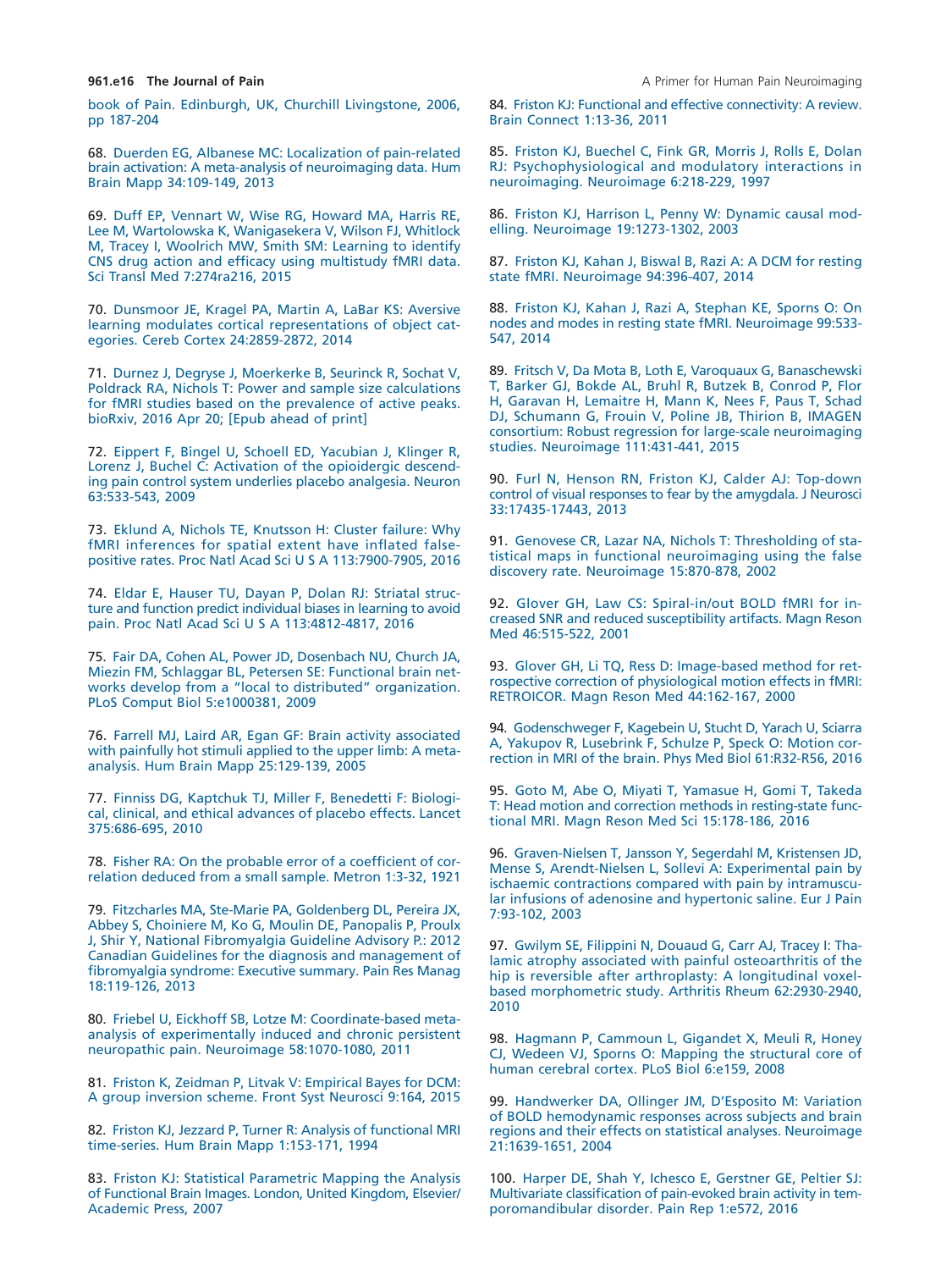101. [Hashmi JA, Baliki MN, Huang L, Baria AT, Torbey S,](http://refhub.elsevier.com/S1526-5900(18)30122-6/sr0510) [Hermann KM, Schnitzer TJ, Apkarian AV: Shape shifting pain:](http://refhub.elsevier.com/S1526-5900(18)30122-6/sr0510) [Chronification of back pain shifts brain representation from](http://refhub.elsevier.com/S1526-5900(18)30122-6/sr0510) [nociceptive to emotional circuits. Brain 136:2751-2768, 2013](http://refhub.elsevier.com/S1526-5900(18)30122-6/sr0510)

<span id="page-16-6"></span>102. [Hashmi JA, Kong J, Spaeth R, Khan S, Kaptchuk TJ,](http://refhub.elsevier.com/S1526-5900(18)30122-6/sr0515) [Gollub RL: Functional network architecture predicts psycho](http://refhub.elsevier.com/S1526-5900(18)30122-6/sr0515)[logically mediated analgesia related to treatment in chronic](http://refhub.elsevier.com/S1526-5900(18)30122-6/sr0515) [knee pain patients. J Neurosci 34:3924-3936, 2014](http://refhub.elsevier.com/S1526-5900(18)30122-6/sr0515)

<span id="page-16-4"></span>103. [Haxby JV: Multivariate pattern analysis of fMRI: The early](http://refhub.elsevier.com/S1526-5900(18)30122-6/sr0520) [beginnings. Neuroimage 62:852-855, 2012](http://refhub.elsevier.com/S1526-5900(18)30122-6/sr0520)

<span id="page-16-3"></span>104. [Hayasaka S, Nichols TE: Validating cluster size inference:](http://refhub.elsevier.com/S1526-5900(18)30122-6/sr0525) [Random field and permutation methods. Neuroimage 20:](http://refhub.elsevier.com/S1526-5900(18)30122-6/sr0525) [2343-2356, 2003](http://refhub.elsevier.com/S1526-5900(18)30122-6/sr0525)

105. [Head ML, Holman L, Lanfear R, Kahn AT, Jennions MD:](http://refhub.elsevier.com/S1526-5900(18)30122-6/sr0530) [The extent and consequences of p-hacking in science. PLoS](http://refhub.elsevier.com/S1526-5900(18)30122-6/sr0530) [Biol 13:e1002106, 2015](http://refhub.elsevier.com/S1526-5900(18)30122-6/sr0530)

106. [Hedley M, Yan H: Motion artifact suppression: A review](http://refhub.elsevier.com/S1526-5900(18)30122-6/sr0535) [of post-processing techniques. Magn Reson Imaging 10:627-](http://refhub.elsevier.com/S1526-5900(18)30122-6/sr0535) [635, 1992](http://refhub.elsevier.com/S1526-5900(18)30122-6/sr0535)

107. [Heeger DJ, Ress D: What does fMRI tell us about neu](http://refhub.elsevier.com/S1526-5900(18)30122-6/sr0540)[ronal activity? Nat Rev Neurosci 3:142-151, 2002](http://refhub.elsevier.com/S1526-5900(18)30122-6/sr0540)

108. [Hipp JF, Siegel M: BOLD fMRI correlation reflects](http://refhub.elsevier.com/S1526-5900(18)30122-6/sr0545) [frequency-specific neuronal correlation. Curr Biol 25:1368-](http://refhub.elsevier.com/S1526-5900(18)30122-6/sr0545) [1374, 2015](http://refhub.elsevier.com/S1526-5900(18)30122-6/sr0545)

<span id="page-16-0"></span>109. [Hitt HC, McMillen RC, Thornton-Neaves T, Koch K, Cosby](http://refhub.elsevier.com/S1526-5900(18)30122-6/sr0550) [AG: Comorbidity of obesity and pain in a general population:](http://refhub.elsevier.com/S1526-5900(18)30122-6/sr0550) [Results from the Southern Pain Prevalence Study. J Pain 8:430-](http://refhub.elsevier.com/S1526-5900(18)30122-6/sr0550) [436, 2007](http://refhub.elsevier.com/S1526-5900(18)30122-6/sr0550)

110. [Holman L, Head ML, Lanfear R, Jennions MD: Evi](http://refhub.elsevier.com/S1526-5900(18)30122-6/sr0555)[dence of experimental bias in the life sciences: Why we need](http://refhub.elsevier.com/S1526-5900(18)30122-6/sr0555) [blind data recording. PLoS Biol 13:e1002190, 2015](http://refhub.elsevier.com/S1526-5900(18)30122-6/sr0555)

111. [Hubbard CS, Khan SA, Keaser ML, Mathur VA, Goyal](http://refhub.elsevier.com/S1526-5900(18)30122-6/sr0560) [M, Seminowicz DA: Altered brain structure and function cor](http://refhub.elsevier.com/S1526-5900(18)30122-6/sr0560)[relate with disease severity and pain catastrophizing in](http://refhub.elsevier.com/S1526-5900(18)30122-6/sr0560) [migraine patients. eNeuro 1:e20, 14, 2014](http://refhub.elsevier.com/S1526-5900(18)30122-6/sr0560)

112. [Huettel SA, McCarthy G, Song AW: Functional Mag](http://refhub.elsevier.com/S1526-5900(18)30122-6/sr0565)[netic Resonance Imaging. Sunderland, Mass., Sinauer](http://refhub.elsevier.com/S1526-5900(18)30122-6/sr0565) [Associates, 2009](http://refhub.elsevier.com/S1526-5900(18)30122-6/sr0565)

<span id="page-16-2"></span>113. [Hutchison JL, Hubbard NA, Brigante RM, Turner M, San](http://refhub.elsevier.com/S1526-5900(18)30122-6/sr0570)[doval TI, Hillis GA, Weaver T, Rypma B: The efficiency of fMRI](http://refhub.elsevier.com/S1526-5900(18)30122-6/sr0570) [region of interest analysis methods for detecting group dif](http://refhub.elsevier.com/S1526-5900(18)30122-6/sr0570)[ferences. J Neurosci Methods 226:57-65, 2014](http://refhub.elsevier.com/S1526-5900(18)30122-6/sr0570)

<span id="page-16-10"></span>114. [Hutchison RM: Dynamic functional connectivity: Promise,](http://refhub.elsevier.com/S1526-5900(18)30122-6/sr0575) [issues, and interpretations. Neuroimage 80:360-378, 2013](http://refhub.elsevier.com/S1526-5900(18)30122-6/sr0575)

<span id="page-16-12"></span>115. [Iannetti GD, Mouraux A: From the neuromatrix to the](http://refhub.elsevier.com/S1526-5900(18)30122-6/sr0580) [pain matrix \(and back\). Exp Brain Res 205:1-12, 2010](http://refhub.elsevier.com/S1526-5900(18)30122-6/sr0580)

<span id="page-16-13"></span>116. [Iannetti GD, Salomons TV, Moayedi M, Mouraux A, Davis](http://refhub.elsevier.com/S1526-5900(18)30122-6/sr0585) [KD: Beyond metaphor: contrasting mechanisms of social and](http://refhub.elsevier.com/S1526-5900(18)30122-6/sr0585) [physical pain. Trends Cogn Sci 17:371-378, 2013](http://refhub.elsevier.com/S1526-5900(18)30122-6/sr0585)

<span id="page-16-14"></span>117. [Jansen A, Menke R, Sommer J, Forster AF, Bruchmann](http://refhub.elsevier.com/S1526-5900(18)30122-6/sr0590) [S, Hempleman J, Weber B, Knecht S: The assessment of hemi](http://refhub.elsevier.com/S1526-5900(18)30122-6/sr0590)[spheric lateralization in functional MRI–robustness and](http://refhub.elsevier.com/S1526-5900(18)30122-6/sr0590) [reproducibility. Neuroimage 33:204-217, 2006](http://refhub.elsevier.com/S1526-5900(18)30122-6/sr0590)

118. [Jensen KB, Kosek E, Wicksell R, Kemani M, Olsson G,](http://refhub.elsevier.com/S1526-5900(18)30122-6/sr0595) [Merle JV, Kadetoff D, Ingvar M: Cognitive behavioral therapy](http://refhub.elsevier.com/S1526-5900(18)30122-6/sr0595) [increases pain-evoked activation of the prefrontal cortex in](http://refhub.elsevier.com/S1526-5900(18)30122-6/sr0595) [patients with fibromyalgia. Pain 153:1495-1503, 2012](http://refhub.elsevier.com/S1526-5900(18)30122-6/sr0595)

119. [Jensen KB, Petrovic P, Kerr CE, Kirsch I, Raicek J,](http://refhub.elsevier.com/S1526-5900(18)30122-6/sr0600) [Cheetham A, Spaeth R, Cook A, Gollub RL, Kong J, Kaptchuk](http://refhub.elsevier.com/S1526-5900(18)30122-6/sr0600) [TJ: Sharing pain and relief: Neural correlates of physicians](http://refhub.elsevier.com/S1526-5900(18)30122-6/sr0600) [during treatment of patients. Mol Psychiatry 19:392-398, 2014](http://refhub.elsevier.com/S1526-5900(18)30122-6/sr0600)

<span id="page-16-1"></span>120. [Johnstone T, Salomons TV, Backonja MM, Davidson RJ:](http://refhub.elsevier.com/S1526-5900(18)30122-6/sr0605) [Turning on the alarm: The neural mechanisms of the tran](http://refhub.elsevier.com/S1526-5900(18)30122-6/sr0605)[sition from innocuous to painful sensation. Neuroimage 59:](http://refhub.elsevier.com/S1526-5900(18)30122-6/sr0605) [1594-1601, 2012](http://refhub.elsevier.com/S1526-5900(18)30122-6/sr0605)

121. [Kelley JM, Lembo AJ, Ablon JS, Villanueva JJ, Conboy](http://refhub.elsevier.com/S1526-5900(18)30122-6/sr0610) [LA, Levy R, Marci CD, Kerr CE, Kirsch I, Jacobson EE, Riess](http://refhub.elsevier.com/S1526-5900(18)30122-6/sr0610) [H, Kaptchuk TJ: Patient and practitioner influences on the](http://refhub.elsevier.com/S1526-5900(18)30122-6/sr0610) [placebo effect in irritable bowel syndrome. Psychosom Med](http://refhub.elsevier.com/S1526-5900(18)30122-6/sr0610) [71:789-797, 2009](http://refhub.elsevier.com/S1526-5900(18)30122-6/sr0610)

<span id="page-16-7"></span>122. [Khalili-Mahani N, Rombouts SA, van Osch MJ, Duff EP,](http://refhub.elsevier.com/S1526-5900(18)30122-6/sr0615) [Carbonell F, Nickerson LD, Becerra L, Dahan A, Evans AC,](http://refhub.elsevier.com/S1526-5900(18)30122-6/sr0615) [Soucy JP, Wise R, Zijdenbos AP, van Gerven JM: Biomarkers,](http://refhub.elsevier.com/S1526-5900(18)30122-6/sr0615) [designs, and interpretations of resting-state fMRI in trans](http://refhub.elsevier.com/S1526-5900(18)30122-6/sr0615)[lational pharmacological research: A review of state-of-the](http://refhub.elsevier.com/S1526-5900(18)30122-6/sr0615)[art, challenges, and opportunities for studying brain](http://refhub.elsevier.com/S1526-5900(18)30122-6/sr0615) [chemistry. Hum Brain Mapp 38:2276-2325, 2017](http://refhub.elsevier.com/S1526-5900(18)30122-6/sr0615)

123. [Khan SA, Keaser ML, Meiller TF, Seminowicz DA: Altered](http://refhub.elsevier.com/S1526-5900(18)30122-6/sr0620) [structure and function in the hippocampus and medial pre](http://refhub.elsevier.com/S1526-5900(18)30122-6/sr0620)[frontal cortex in patients with burning mouth syndrome. Pain](http://refhub.elsevier.com/S1526-5900(18)30122-6/sr0620) [155:1472-1480, 2014](http://refhub.elsevier.com/S1526-5900(18)30122-6/sr0620)

<span id="page-16-8"></span>124. [Kim H, Kim J, Loggia ML, Cahalan C, Garcia RG, Vangel](http://refhub.elsevier.com/S1526-5900(18)30122-6/sr0625) [MG, Wasan AD, Edwards RR, Napadow V: Fibromyalgia is](http://refhub.elsevier.com/S1526-5900(18)30122-6/sr0625) [characterized by altered frontal and cerebellar structural co](http://refhub.elsevier.com/S1526-5900(18)30122-6/sr0625)[variance brain networks. NeuroImage Clin 7:667, 2015](http://refhub.elsevier.com/S1526-5900(18)30122-6/sr0625)

125. [Kim HS, Neubert JK, Miguel AS, Xu K, Krishnaraju RK,](http://refhub.elsevier.com/S1526-5900(18)30122-6/sr0630) [Iadarola MJ, Goldman D, Dionne RA: Genetic influence on](http://refhub.elsevier.com/S1526-5900(18)30122-6/sr0630) [variability in human acute experimental pain sensitivity as](http://refhub.elsevier.com/S1526-5900(18)30122-6/sr0630)[sociated with gender, ethnicity and psychological](http://refhub.elsevier.com/S1526-5900(18)30122-6/sr0630) [temperament. Pain 109:488-496, 2004](http://refhub.elsevier.com/S1526-5900(18)30122-6/sr0630)

126. [Kong J, Loggia ML, Zyloney C, Tu P, Laviolette P, Gollub](http://refhub.elsevier.com/S1526-5900(18)30122-6/sr0635) [RL: Exploring the brain in pain: Activations, deactivations and](http://refhub.elsevier.com/S1526-5900(18)30122-6/sr0635) [their relation. Pain 148:257-267, 2010](http://refhub.elsevier.com/S1526-5900(18)30122-6/sr0635)

127. [Kruggel F, von Cramon DY: Temporal properties of the](http://refhub.elsevier.com/S1526-5900(18)30122-6/sr0640) [hemodynamic response in functional MRI. Hum Brain Mapp](http://refhub.elsevier.com/S1526-5900(18)30122-6/sr0640) [8:259-271, 1999](http://refhub.elsevier.com/S1526-5900(18)30122-6/sr0640)

<span id="page-16-9"></span>128. [Kucyi A, Davis KD: The dynamic pain connectome. Trends](http://refhub.elsevier.com/S1526-5900(18)30122-6/sr0645) [Neurosci 38:86-95, 2014](http://refhub.elsevier.com/S1526-5900(18)30122-6/sr0645)

<span id="page-16-5"></span>129. [Kucyi A, Moayedi M, Weissman-Fogel I, Goldberg MB,](http://refhub.elsevier.com/S1526-5900(18)30122-6/sr0650) [Freeman BV, Tenenbaum HC, Davis KD: Enhanced medial](http://refhub.elsevier.com/S1526-5900(18)30122-6/sr0650) [prefrontal-default mode network functional connectivity in](http://refhub.elsevier.com/S1526-5900(18)30122-6/sr0650) [chronic pain and its association with pain rumination. J](http://refhub.elsevier.com/S1526-5900(18)30122-6/sr0650) [Neurosci 34:3969-3975, 2014](http://refhub.elsevier.com/S1526-5900(18)30122-6/sr0650)

<span id="page-16-11"></span>130. [Kucyi A, Salomons TV, Davis KD: Mind wandering away](http://refhub.elsevier.com/S1526-5900(18)30122-6/sr0655) [from pain dynamically engages antinociceptive and default](http://refhub.elsevier.com/S1526-5900(18)30122-6/sr0655) mode brain networks. Proc Natl Acad Sci U S A 110:18692-[18697, 2013](http://refhub.elsevier.com/S1526-5900(18)30122-6/sr0655)

131. [Kucyi A, Salomons TV, Davis KD: Cognitive behavioral](http://refhub.elsevier.com/S1526-5900(18)30122-6/sr0660) [training reverses the effect of pain exposure on brain network](http://refhub.elsevier.com/S1526-5900(18)30122-6/sr0660) [activity. Pain 157:1895-1904, 2016](http://refhub.elsevier.com/S1526-5900(18)30122-6/sr0660)

132. [Kuhtz-Buschbeck JP, van der Horst C, Pott C, Wolff S,](http://refhub.elsevier.com/S1526-5900(18)30122-6/sr0665) [Nabavi A, Jansen O, Junemann KP: Cortical representation](http://refhub.elsevier.com/S1526-5900(18)30122-6/sr0665) [of the urge to void: A functional magnetic resonance imaging](http://refhub.elsevier.com/S1526-5900(18)30122-6/sr0665) [study. J Urol 174:1477-1481, 2005](http://refhub.elsevier.com/S1526-5900(18)30122-6/sr0665)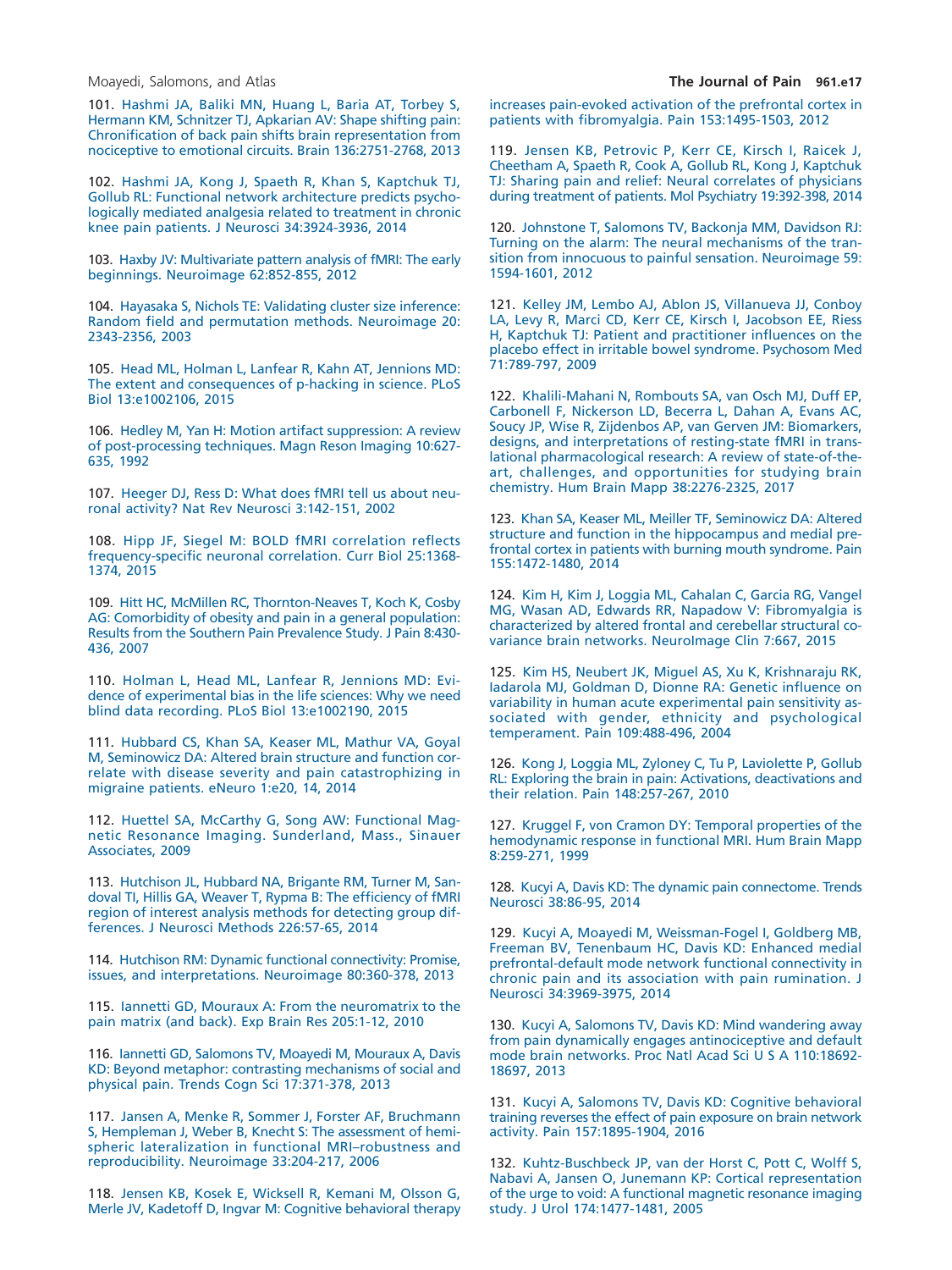133. [Kurniawan IT, Seymour B, Vlaev I, Trommershauser J,](http://refhub.elsevier.com/S1526-5900(18)30122-6/sr0670) [Dolan RJ, Chater N: Pain relativity in motor control. Psychol](http://refhub.elsevier.com/S1526-5900(18)30122-6/sr0670) [Sci 21:840-847, 2010](http://refhub.elsevier.com/S1526-5900(18)30122-6/sr0670)

134. [Kwan CL, Diamant NE, Pope G, Mikula K, Mikulis DJ,](http://refhub.elsevier.com/S1526-5900(18)30122-6/sr0680) [Davis KD: Abnormal forebrain activity in functional bowel](http://refhub.elsevier.com/S1526-5900(18)30122-6/sr0680) [disorder patients with chronic pain. Neurology 65:1268-](http://refhub.elsevier.com/S1526-5900(18)30122-6/sr0680) [1277, 2005](http://refhub.elsevier.com/S1526-5900(18)30122-6/sr0680)

135. [Labus JS, Dinov ID, Jiang Z, Ashe-McNalley C, Zamanyan](http://refhub.elsevier.com/S1526-5900(18)30122-6/sr0685) [A, Shi Y, Hong JY, Gupta A, Tillisch K, Ebrat B, Hobel S,](http://refhub.elsevier.com/S1526-5900(18)30122-6/sr0685) [Gutman BA, Joshi S, Thompson PM, Toga AW, Mayer EA: Ir](http://refhub.elsevier.com/S1526-5900(18)30122-6/sr0685)[ritable bowel syndrome in female patients is associated with](http://refhub.elsevier.com/S1526-5900(18)30122-6/sr0685) [alterations in structural brain networks. Pain 155:137-149,](http://refhub.elsevier.com/S1526-5900(18)30122-6/sr0685) [2014](http://refhub.elsevier.com/S1526-5900(18)30122-6/sr0685)

<span id="page-17-0"></span>136. [Labus JS, Naliboff B, Kilpatrick L, Liu C, Ashe-McNalley](http://refhub.elsevier.com/S1526-5900(18)30122-6/sr0690) [C, dos Santos IR, Alaverdyan M, Woodworth D, Gupta A,](http://refhub.elsevier.com/S1526-5900(18)30122-6/sr0690) [Ellingson BM, Tillisch K, Mayer EA: Pain and Interoception](http://refhub.elsevier.com/S1526-5900(18)30122-6/sr0690) [Imaging Network \(PAIN\): A multimodal, multisite, brain](http://refhub.elsevier.com/S1526-5900(18)30122-6/sr0690)[imaging repository for chronic somatic and visceral pain](http://refhub.elsevier.com/S1526-5900(18)30122-6/sr0690) [disorders. Neuroimage 124:1232-1237, 2016](http://refhub.elsevier.com/S1526-5900(18)30122-6/sr0690)

137. [Labus JS, Van Horn JD, Gupta A, Alaverdyan M,](http://refhub.elsevier.com/S1526-5900(18)30122-6/sr0695) [Torgerson C, Ashe-McNalley C, Irimia A, Hong JY, Naliboff](http://refhub.elsevier.com/S1526-5900(18)30122-6/sr0695) [B, Tillisch K, Mayer EA: Multivariate morphological brain sig](http://refhub.elsevier.com/S1526-5900(18)30122-6/sr0695)[natures predict patients with chronic abdominal pain from](http://refhub.elsevier.com/S1526-5900(18)30122-6/sr0695) [healthy control subjects. Pain 156:1545-1554, 2015](http://refhub.elsevier.com/S1526-5900(18)30122-6/sr0695)

138. [Landis JR, Williams DA, Lucia MS, Clauw DJ, Naliboff](http://refhub.elsevier.com/S1526-5900(18)30122-6/sr0700) [BD, Robinson NA, van Bokhoven A, Sutcliffe S, Schaeffer AJ,](http://refhub.elsevier.com/S1526-5900(18)30122-6/sr0700) [Rodriguez LV, Mayer EA, Lai HH, Krieger JN, Kreder KJ, Afari](http://refhub.elsevier.com/S1526-5900(18)30122-6/sr0700) [N, Andriole GL, Bradley CS, Griffith JW, Klumpp DJ, Hong](http://refhub.elsevier.com/S1526-5900(18)30122-6/sr0700) [BA, Lutgendorf SK, Buchwald D, Yang CC, Mackey S, Pontari](http://refhub.elsevier.com/S1526-5900(18)30122-6/sr0700) [MA, Hanno P, Kusek JW, Mullins C, Clemens JQ, Group MRNS:](http://refhub.elsevier.com/S1526-5900(18)30122-6/sr0700) [The MAPP research network: Design, patient characteriza](http://refhub.elsevier.com/S1526-5900(18)30122-6/sr0700)[tion and operations. BMC Urol 14:58, 2014](http://refhub.elsevier.com/S1526-5900(18)30122-6/sr0700)

139. [Legrain V, Iannetti GD, Plaghki L, Mouraux A: The pain](http://refhub.elsevier.com/S1526-5900(18)30122-6/sr0705) [matrix reloaded: A salience detection system for the body.](http://refhub.elsevier.com/S1526-5900(18)30122-6/sr0705) [Prog Neurobiol 93:111-124, 2011](http://refhub.elsevier.com/S1526-5900(18)30122-6/sr0705)

140. [Liang M, Mouraux A, Hu L, Iannetti GD: Primary sensory](http://refhub.elsevier.com/S1526-5900(18)30122-6/sr0710) [cortices contain distinguishable spatial patterns of activity](http://refhub.elsevier.com/S1526-5900(18)30122-6/sr0710) [for each sense. Nat Comm 4:1979, 2013](http://refhub.elsevier.com/S1526-5900(18)30122-6/sr0710)

141. [Liang M, Mouraux A, Iannetti GD: Parallel processing](http://refhub.elsevier.com/S1526-5900(18)30122-6/sr0715) [of nociceptive and non-nociceptive somatosensory informa](http://refhub.elsevier.com/S1526-5900(18)30122-6/sr0715)[tion in the human primary and secondary somatosensory](http://refhub.elsevier.com/S1526-5900(18)30122-6/sr0715) [cortices: evidence from dynamic causal modelling of fMRI](http://refhub.elsevier.com/S1526-5900(18)30122-6/sr0715) [data. J Neurosci 31:8976-8985, 2011](http://refhub.elsevier.com/S1526-5900(18)30122-6/sr0715)

<span id="page-17-6"></span>142. [Liang M, Mouraux A, Iannetti GD: Bypassing primary](http://refhub.elsevier.com/S1526-5900(18)30122-6/sr0720) [sensory cortices–a direct thalamocortical pathway for trans](http://refhub.elsevier.com/S1526-5900(18)30122-6/sr0720)[mitting salient sensory information. Cereb Cortex 1:1-11, 2013](http://refhub.elsevier.com/S1526-5900(18)30122-6/sr0720)

143. [Lin CS: Brain signature of chronic orofacial pain: A sys](http://refhub.elsevier.com/S1526-5900(18)30122-6/sr0725)[tematic review and meta-analysis on neuroimaging research](http://refhub.elsevier.com/S1526-5900(18)30122-6/sr0725) [of trigeminal neuropathic pain and temporomandibular joint](http://refhub.elsevier.com/S1526-5900(18)30122-6/sr0725) [disorders. PLoS One 9:e94300, 2014.](http://refhub.elsevier.com/S1526-5900(18)30122-6/sr0725)

144. [Lindquist MA: The statistical analysis of fMRI Data. Stat](http://refhub.elsevier.com/S1526-5900(18)30122-6/sr0730) [Sci 23:439-464, 2008](http://refhub.elsevier.com/S1526-5900(18)30122-6/sr0730)

<span id="page-17-10"></span>145. [Lindquist MA: Functional causal mediation analysis with](http://refhub.elsevier.com/S1526-5900(18)30122-6/sr0735) [an application to brain connectivity. J Am Stat Assoc 107:](http://refhub.elsevier.com/S1526-5900(18)30122-6/sr0735) [1297-1309, 2012](http://refhub.elsevier.com/S1526-5900(18)30122-6/sr0735)

146. [Lindquist MA, Mejia A: Zen and the art of multiple com](http://refhub.elsevier.com/S1526-5900(18)30122-6/sr0740)[parisons. Psychosom Med 77:114-125, 2015](http://refhub.elsevier.com/S1526-5900(18)30122-6/sr0740)

147. [Lindquist MA, Meng Loh J, Atlas LY, Wager TD: Mod](http://refhub.elsevier.com/S1526-5900(18)30122-6/sr0745)[eling the hemodynamic response function in fMRI: efficiency,](http://refhub.elsevier.com/S1526-5900(18)30122-6/sr0745) [bias and mis-modeling. Neuroimage 45:S187-S198, 2009](http://refhub.elsevier.com/S1526-5900(18)30122-6/sr0745)

148. [Litvak V, Garrido M, Zeidman P, Friston K: Empirical](http://refhub.elsevier.com/S1526-5900(18)30122-6/sr0750) [Bayes for Group \(DCM\) Studies: A reproducibility study. Front](http://refhub.elsevier.com/S1526-5900(18)30122-6/sr0750) [Hum Neurosci 9:670, 2015](http://refhub.elsevier.com/S1526-5900(18)30122-6/sr0750)

149. [Liu J, Zhao L, Lei F, Zhang Y, Yuan K, Gong Q, Liang](http://refhub.elsevier.com/S1526-5900(18)30122-6/sr0755) [F, Tian J: Disrupted resting-state functional connectivity and](http://refhub.elsevier.com/S1526-5900(18)30122-6/sr0755) [its changing trend in migraine suffers. Hum Brain Mapp 36:](http://refhub.elsevier.com/S1526-5900(18)30122-6/sr0755) [1892-1907, 2015](http://refhub.elsevier.com/S1526-5900(18)30122-6/sr0755)

150. [Logan BR, Geliazkova MP, Rowe DB: An evaluation of](http://refhub.elsevier.com/S1526-5900(18)30122-6/sr0760) [spatial thresholding techniques in fMRI analysis. Hum Brain](http://refhub.elsevier.com/S1526-5900(18)30122-6/sr0760) [Mapp 29:1379-1389, 2008](http://refhub.elsevier.com/S1526-5900(18)30122-6/sr0760)

151. [Logan BR, Rowe DB: An evaluation of thresholding tech](http://refhub.elsevier.com/S1526-5900(18)30122-6/sr0765)[niques in fMRI analysis. Neuroimage 22:95-108, 2004](http://refhub.elsevier.com/S1526-5900(18)30122-6/sr0765)

152. [Mansour A, Baria AT, Tetreault P, Vachon-Presseau E,](http://refhub.elsevier.com/S1526-5900(18)30122-6/sr0770) [Chang PC, Huang L, Apkarian AV, Baliki MN: Global disrup](http://refhub.elsevier.com/S1526-5900(18)30122-6/sr0770)[tion of degree rank order: A hallmark of chronic pain. Sci](http://refhub.elsevier.com/S1526-5900(18)30122-6/sr0770) [Rep 6:34853, 2016](http://refhub.elsevier.com/S1526-5900(18)30122-6/sr0770)

153. [Mathur VA, Khan SA, Keaser ML, Hubbard CS, Goyal](http://refhub.elsevier.com/S1526-5900(18)30122-6/sr0775) [M, Seminowicz DA: Altered cognition-related brain activ](http://refhub.elsevier.com/S1526-5900(18)30122-6/sr0775)[ity and interactions with acute pain in migraine. Neuroimage](http://refhub.elsevier.com/S1526-5900(18)30122-6/sr0775) [Clin 7:347-358, 2015](http://refhub.elsevier.com/S1526-5900(18)30122-6/sr0775)

<span id="page-17-7"></span>154. [Mayer EA, Berman S, Suyenobu B, Labus J, Mandelkern](http://refhub.elsevier.com/S1526-5900(18)30122-6/sr0780) [MA, Naliboff BD, Chang L: Differences in brain responses to](http://refhub.elsevier.com/S1526-5900(18)30122-6/sr0780) [visceral pain between patients with irritable bowel syn](http://refhub.elsevier.com/S1526-5900(18)30122-6/sr0780)[drome and ulcerative colitis. Pain 115:398-409, 2005](http://refhub.elsevier.com/S1526-5900(18)30122-6/sr0780)

<span id="page-17-3"></span>155. [McIntosh AR, Bookstein FL, Haxby JV, Grady CL: Spatial](http://refhub.elsevier.com/S1526-5900(18)30122-6/sr0785) [pattern analysis of functional brain images using partial least](http://refhub.elsevier.com/S1526-5900(18)30122-6/sr0785) [squares. Neuroimage 3:143-157, 1996](http://refhub.elsevier.com/S1526-5900(18)30122-6/sr0785)

<span id="page-17-5"></span>156. [McIntosh AR, Gonzalez-Lima F: Structural equation mod](http://refhub.elsevier.com/S1526-5900(18)30122-6/sr0790)[eling and its application to network analysis in functional](http://refhub.elsevier.com/S1526-5900(18)30122-6/sr0790) [brain imaging. Hum Brain Mapp 2:2-22, 1994](http://refhub.elsevier.com/S1526-5900(18)30122-6/sr0790)

<span id="page-17-2"></span>157. [McNeil DW, Rainwater AJ 3rd.: Development of the Fear](http://refhub.elsevier.com/S1526-5900(18)30122-6/sr0795) [of Pain Questionnaire–III. J Behav Med 21:389-410, 1998](http://refhub.elsevier.com/S1526-5900(18)30122-6/sr0795)

<span id="page-17-1"></span>158. [Melzack R: The McGill Pain Questionnaire: Major prop](http://refhub.elsevier.com/S1526-5900(18)30122-6/sr0800)[erties and scoring methods. Pain 1:277-299, 1975](http://refhub.elsevier.com/S1526-5900(18)30122-6/sr0800)

159. [Melzack R: The short-form McGill Pain Questionnaire.](http://refhub.elsevier.com/S1526-5900(18)30122-6/sr0805) [Pain 30:191-197, 1987](http://refhub.elsevier.com/S1526-5900(18)30122-6/sr0805)

160. [Moayedi M: All roads lead to the insula. Pain 155:1920-](http://refhub.elsevier.com/S1526-5900(18)30122-6/sr0810) [1921, 2014](http://refhub.elsevier.com/S1526-5900(18)30122-6/sr0810)

<span id="page-17-4"></span>161. [Moayedi M: Advances in multivariate pattern analysis](http://refhub.elsevier.com/S1526-5900(18)30122-6/sr0815) [for chronic pain: An emerging, but imperfect method. Pain](http://refhub.elsevier.com/S1526-5900(18)30122-6/sr0815) [Rep 1:e580, 2016](http://refhub.elsevier.com/S1526-5900(18)30122-6/sr0815)

<span id="page-17-8"></span>162. [Moayedi M, Davis KD: Theories of pain: From specific](http://refhub.elsevier.com/S1526-5900(18)30122-6/sr0820)[ity to gate control. J Neurophysiol 109:5-12, 2013](http://refhub.elsevier.com/S1526-5900(18)30122-6/sr0820)

<span id="page-17-9"></span>163. [Moayedi M, Liang M, Sim A, Haggard P, Iannetti GD:](http://refhub.elsevier.com/S1526-5900(18)30122-6/sr0825) [Laser-evoked vertex potentials predict defensive motor](http://refhub.elsevier.com/S1526-5900(18)30122-6/sr0825) [actions. Cereb Cortex 25:4789-4798, 2015](http://refhub.elsevier.com/S1526-5900(18)30122-6/sr0825)

164. [Mogil JS, Macleod MR: No publication without confir](http://refhub.elsevier.com/S1526-5900(18)30122-6/sr0830)[mation. Nature 542:409-411, 2017](http://refhub.elsevier.com/S1526-5900(18)30122-6/sr0830)

165. [Mori S: Basics of diffusion measurement, in Mori S \(ed\):](http://refhub.elsevier.com/S1526-5900(18)30122-6/sr0835) [Introduction to Diffusion Tensor Imaging. Amsterdam. Boston,](http://refhub.elsevier.com/S1526-5900(18)30122-6/sr0835) [MA, Elsevier, 2007, pp 1-11](http://refhub.elsevier.com/S1526-5900(18)30122-6/sr0835)

166. [Mouraux A, Diukova A, Lee MC, Wise RG, Iannetti GD:](http://refhub.elsevier.com/S1526-5900(18)30122-6/sr0840) [A multisensory investigation of the functional significance](http://refhub.elsevier.com/S1526-5900(18)30122-6/sr0840) [of the "pain matrix." Neuroimage 54:2237-2249, 2011](http://refhub.elsevier.com/S1526-5900(18)30122-6/sr0840)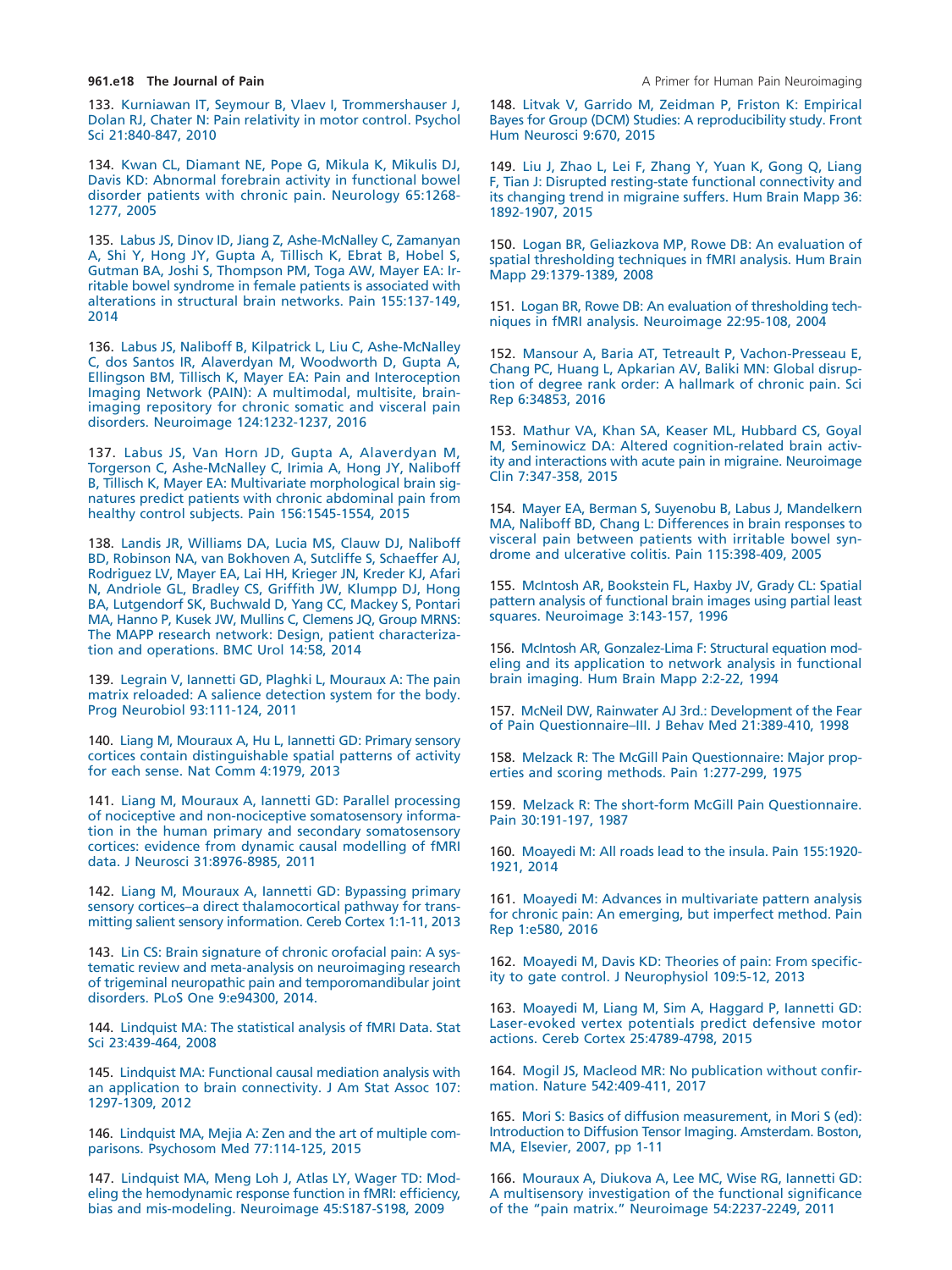<span id="page-18-1"></span>167. [Mumford JA: A power calculation guide for fMRI studies.](http://refhub.elsevier.com/S1526-5900(18)30122-6/sr0845) [Soc Cogn Affect Neurosci 7:738-742, 2012](http://refhub.elsevier.com/S1526-5900(18)30122-6/sr0845)

168. [Mumford JA, Poldrack RA: Modeling group fMRI data.](http://refhub.elsevier.com/S1526-5900(18)30122-6/sr0850) [Soc Cogn Affect Neurosci 2:251-257, 2007](http://refhub.elsevier.com/S1526-5900(18)30122-6/sr0850)

<span id="page-18-5"></span>169. [Mumford JA, Turner BO, Ashby FG, Poldrack RA:](http://refhub.elsevier.com/S1526-5900(18)30122-6/sr0855) [Deconvolving BOLD activation in event-related designs for](http://refhub.elsevier.com/S1526-5900(18)30122-6/sr0855) [multivoxel pattern classification analyses. Neuroimage 59:](http://refhub.elsevier.com/S1526-5900(18)30122-6/sr0855) [2636-2643, 2012](http://refhub.elsevier.com/S1526-5900(18)30122-6/sr0855)

170. [Napadow V, Makris N, Liu J, Kettner NW, Kwong KK,](http://refhub.elsevier.com/S1526-5900(18)30122-6/sr0860) [Hui KK: Effects of electroacupuncture versus manual acu](http://refhub.elsevier.com/S1526-5900(18)30122-6/sr0860)[puncture on the human brain as measured by fMRI. Hum](http://refhub.elsevier.com/S1526-5900(18)30122-6/sr0860) [Brain Mapp 24:193-205, 2005](http://refhub.elsevier.com/S1526-5900(18)30122-6/sr0860)

171. [Nichols T, Hayasaka S: Controlling the familywise error](http://refhub.elsevier.com/S1526-5900(18)30122-6/sr0865) [rate in functional neuroimaging: A comparative review. Stat](http://refhub.elsevier.com/S1526-5900(18)30122-6/sr0865) [Methods Med Res 12:419-446, 2003](http://refhub.elsevier.com/S1526-5900(18)30122-6/sr0865)

172. [Nichols TE, Das S, Eickhoff SB, Evans AC, Glatard T,](http://refhub.elsevier.com/S1526-5900(18)30122-6/sr0870) [Hanke M, Kriegeskorte N, Milham MP, Poldrack RA, Poline](http://refhub.elsevier.com/S1526-5900(18)30122-6/sr0870) [JB, Proal E, Thirion B, Van Essen DC, White T, Yeo BT: Best](http://refhub.elsevier.com/S1526-5900(18)30122-6/sr0870) [practices in data analysis and sharing in neuroimaging using](http://refhub.elsevier.com/S1526-5900(18)30122-6/sr0870) [MRI. Nat Neurosci 20:299-303, 2017](http://refhub.elsevier.com/S1526-5900(18)30122-6/sr0870)

<span id="page-18-3"></span>173. [Nichols TE, Das S, Eickhoff SB, Evans AC, Glatard T,](http://refhub.elsevier.com/S1526-5900(18)30122-6/sr0875) [Hanke M, Kriegeskorte N, Milham MP, Poldrack RA, Poline](http://refhub.elsevier.com/S1526-5900(18)30122-6/sr0875) [JB, Proal E, Thirion B, Van Essen DC, White T, Yeo BT: Best](http://refhub.elsevier.com/S1526-5900(18)30122-6/sr0875) [practices in data analysis and sharing in neuroimaging using](http://refhub.elsevier.com/S1526-5900(18)30122-6/sr0875) [MRI. Nat Neurosci 20:299-303, 2017](http://refhub.elsevier.com/S1526-5900(18)30122-6/sr0875)

174. [Nieto-Castanon A, Fedorenko E: Subject-specific func](http://refhub.elsevier.com/S1526-5900(18)30122-6/sr0880)[tional localizers increase sensitivity and functional resolution](http://refhub.elsevier.com/S1526-5900(18)30122-6/sr0880) [of multi-subject analyses. Neuroimage 63:1646-1669, 2012](http://refhub.elsevier.com/S1526-5900(18)30122-6/sr0880)

175. [Nir Y, Fisch L, Mukamel R, Gelbard-Sagiv H, Arieli A,](http://refhub.elsevier.com/S1526-5900(18)30122-6/sr0885) [Fried I, Malach R: Coupling between neuronal firing rate,](http://refhub.elsevier.com/S1526-5900(18)30122-6/sr0885) [gamma LFP, and BOLD fMRI is related to interneuronal cor](http://refhub.elsevier.com/S1526-5900(18)30122-6/sr0885)[relations. Curr Biol 17:1275-1285, 2007](http://refhub.elsevier.com/S1526-5900(18)30122-6/sr0885)

<span id="page-18-2"></span>176. [Nosek BA, Ebersole CR, DeHaven AC, Mellor DT: The](http://refhub.elsevier.com/S1526-5900(18)30122-6/sr0890) Preregistration Revolution. Proc Natl Acad Sci U S A 115: [2600-2606, 2018](http://refhub.elsevier.com/S1526-5900(18)30122-6/sr0890)

177. [Owen DG, Clarke CF, Bureau Y, Ganapathy S, Prato FS,](http://refhub.elsevier.com/S1526-5900(18)30122-6/sr0895) [St Lawrence KS: Measuring the neural response to continu](http://refhub.elsevier.com/S1526-5900(18)30122-6/sr0895)[ous intramuscular infusion of hypertonic saline by perfusion](http://refhub.elsevier.com/S1526-5900(18)30122-6/sr0895) [MRI. J Magn Reson Imaging 35:669-677, 2012](http://refhub.elsevier.com/S1526-5900(18)30122-6/sr0895)

178. [Owen DG, Clarke CF, Ganapathy S, Prato FS, St Law](http://refhub.elsevier.com/S1526-5900(18)30122-6/sr0900)[rence KS: Using perfusion MRI to measure the dynamic](http://refhub.elsevier.com/S1526-5900(18)30122-6/sr0900) [changes in neural activation associated with tonic muscu](http://refhub.elsevier.com/S1526-5900(18)30122-6/sr0900)[lar pain. Pain 148:375-386, 2010](http://refhub.elsevier.com/S1526-5900(18)30122-6/sr0900)

179. [Peyron R, Laurent B, Garcia-Larrea L: Functional imaging](http://refhub.elsevier.com/S1526-5900(18)30122-6/sr0905) [of brain responses to pain. A review and meta- analysis.](http://refhub.elsevier.com/S1526-5900(18)30122-6/sr0905) [Neurophysiol Clin 30:263-288, 2000](http://refhub.elsevier.com/S1526-5900(18)30122-6/sr0905)

180. [Poldrack RA: Imaging brain plasticity: Conceptual and](http://refhub.elsevier.com/S1526-5900(18)30122-6/sr0910) [methodological issues–a theoretical review. Neuroimage 12:](http://refhub.elsevier.com/S1526-5900(18)30122-6/sr0910) [1-13, 2000](http://refhub.elsevier.com/S1526-5900(18)30122-6/sr0910)

181. [Poldrack RA: Can cognitive processes be inferred from](http://refhub.elsevier.com/S1526-5900(18)30122-6/sr0915) [neuroimaging data? Trends Cogn Sci 10:59-63, 2006](http://refhub.elsevier.com/S1526-5900(18)30122-6/sr0915)

182. [Poldrack RA: Region of interest analysis for fMRI. Soc](http://refhub.elsevier.com/S1526-5900(18)30122-6/sr0920) [Cogn Affect Neurosci 2:67-70, 2007](http://refhub.elsevier.com/S1526-5900(18)30122-6/sr0920)

183. [Poldrack RA, Baker CI, Durnez J, Gorgolewski KJ, Mat](http://refhub.elsevier.com/S1526-5900(18)30122-6/sr0925)[thews PM, Munafo MR, Nichols TE, Poline JB, Vul E, Yarkoni](http://refhub.elsevier.com/S1526-5900(18)30122-6/sr0925) [T: Scanning the horizon: Towards transparent and repro-](http://refhub.elsevier.com/S1526-5900(18)30122-6/sr0925) [ducible neuroimaging research. Nat Rev Neurosci 18:115-](http://refhub.elsevier.com/S1526-5900(18)30122-6/sr0925) [126, 2017](http://refhub.elsevier.com/S1526-5900(18)30122-6/sr0925)

184. [Poldrack RA, Fletcher PC, Henson RN, Worsley KJ, Brett](http://refhub.elsevier.com/S1526-5900(18)30122-6/sr0930) [M, Nichols TE: Guidelines for reporting an fMRI study.](http://refhub.elsevier.com/S1526-5900(18)30122-6/sr0930) [Neuroimage 40:409-414, 2008](http://refhub.elsevier.com/S1526-5900(18)30122-6/sr0930)

<span id="page-18-6"></span>185. [Poldrack RA, Mumford JA, Nichols TE: Handbook of](http://refhub.elsevier.com/S1526-5900(18)30122-6/sr0935) [Functional MRI Data Analysis. Cambridge, Cambridge Uni](http://refhub.elsevier.com/S1526-5900(18)30122-6/sr0935)[versity Press, 2011](http://refhub.elsevier.com/S1526-5900(18)30122-6/sr0935)

<span id="page-18-11"></span>186. [Porro CA, Lui F, Facchin P, Maieron M, Baraldi P: Percept](http://refhub.elsevier.com/S1526-5900(18)30122-6/sr0940)[related activity in the human somatosensory system:](http://refhub.elsevier.com/S1526-5900(18)30122-6/sr0940) [Functional magnetic resonance imaging studies. Magn Reson](http://refhub.elsevier.com/S1526-5900(18)30122-6/sr0940) [Imaging 22:1539-1548, 2004](http://refhub.elsevier.com/S1526-5900(18)30122-6/sr0940)

<span id="page-18-0"></span>187. [Power JD, Barnes KA, Snyder AZ, Schlaggar BL, Pe](http://refhub.elsevier.com/S1526-5900(18)30122-6/sr0945)[tersen SE: Spurious but systematic correlations in functional](http://refhub.elsevier.com/S1526-5900(18)30122-6/sr0945) [connectivity MRI networks arise from subject motion.](http://refhub.elsevier.com/S1526-5900(18)30122-6/sr0945) [Neuroimage 59:2142-2154, 2012](http://refhub.elsevier.com/S1526-5900(18)30122-6/sr0945)

188. [Preston AR, Thomason ME, Ochsner KN, Cooper JC,](http://refhub.elsevier.com/S1526-5900(18)30122-6/sr0950) [Glover GH: Comparison of spiral-in/out and spiral-out BOLD](http://refhub.elsevier.com/S1526-5900(18)30122-6/sr0950) [fMRI at 1.5 and 3 T. Neuroimage 21:291-301, 2004](http://refhub.elsevier.com/S1526-5900(18)30122-6/sr0950)

189. [Rissman J, Gazzaley A, D'Esposito M: Measuring func](http://refhub.elsevier.com/S1526-5900(18)30122-6/sr0955)[tional connectivity during distinct stages of a cognitive task.](http://refhub.elsevier.com/S1526-5900(18)30122-6/sr0955) [Neuroimage 23:752-763, 2004](http://refhub.elsevier.com/S1526-5900(18)30122-6/sr0955)

<span id="page-18-9"></span>190. [Robinson LF, Atlas LY, Wager TD: Dynamic functional](http://refhub.elsevier.com/S1526-5900(18)30122-6/sr0960) [connectivity using state-based dynamic community structure:](http://refhub.elsevier.com/S1526-5900(18)30122-6/sr0960) [Method and application to opioid analgesia. Neuroimage](http://refhub.elsevier.com/S1526-5900(18)30122-6/sr0960) [108:274-291, 2015](http://refhub.elsevier.com/S1526-5900(18)30122-6/sr0960)

191. [Rosa MJ, Seymour B: Decoding the matrix: Benefits and](http://refhub.elsevier.com/S1526-5900(18)30122-6/sr0965) [limitations of applying machine learning algorithms to pain](http://refhub.elsevier.com/S1526-5900(18)30122-6/sr0965) [neuroimaging. Pain 155:864-867, 2014](http://refhub.elsevier.com/S1526-5900(18)30122-6/sr0965)

<span id="page-18-13"></span>192. [Roy M, Shohamy D, Daw N, Jepma M, Wimmer GE,](http://refhub.elsevier.com/S1526-5900(18)30122-6/sr0970) [Wager TD: Representation of aversive prediction errors in](http://refhub.elsevier.com/S1526-5900(18)30122-6/sr0970) [the human periaqueductal gray. Nat Neurosci 17:1607-](http://refhub.elsevier.com/S1526-5900(18)30122-6/sr0970) [1612, 2014](http://refhub.elsevier.com/S1526-5900(18)30122-6/sr0970)

<span id="page-18-4"></span>193. [Sacchet MD, Knutson B: Spatial smoothing systemati](http://refhub.elsevier.com/S1526-5900(18)30122-6/sr0975)[cally biases the localization of reward-related brain activity.](http://refhub.elsevier.com/S1526-5900(18)30122-6/sr0975) [Neuroimage 66:270-277, 2013](http://refhub.elsevier.com/S1526-5900(18)30122-6/sr0975)

<span id="page-18-10"></span>194. [Salomons TV, Moayedi M, Weissman-Fogel I, Gold](http://refhub.elsevier.com/S1526-5900(18)30122-6/sr0980)[berg MB, Freeman BV, Tenenbaum HC, Davis KD: Perceived](http://refhub.elsevier.com/S1526-5900(18)30122-6/sr0980) [helplessness is associated with individual differences in the](http://refhub.elsevier.com/S1526-5900(18)30122-6/sr0980) [central motor output system. Eur J Neurosci 35:1481-1487,](http://refhub.elsevier.com/S1526-5900(18)30122-6/sr0980) [2012](http://refhub.elsevier.com/S1526-5900(18)30122-6/sr0980)

<span id="page-18-8"></span>195. [Salomons TV, Nusslock R, Detloff A, Johnstone T, Da](http://refhub.elsevier.com/S1526-5900(18)30122-6/sr0985)[vidson RJ: Neural emotion regulation circuitry underlying](http://refhub.elsevier.com/S1526-5900(18)30122-6/sr0985) [anxiolytic effects of perceived control over pain. J Cogn](http://refhub.elsevier.com/S1526-5900(18)30122-6/sr0985) [Neurosci 27:222-233, 2015](http://refhub.elsevier.com/S1526-5900(18)30122-6/sr0985)

196. [Satpute AB, Wager TD, Cohen-Adad J, Bianciardi M, Choi](http://refhub.elsevier.com/S1526-5900(18)30122-6/sr0990) [JK, Buhle JT, Wald LL, Barrett LF: Identification of discrete](http://refhub.elsevier.com/S1526-5900(18)30122-6/sr0990) [functional subregions of the human periaqueductal gray. Proc](http://refhub.elsevier.com/S1526-5900(18)30122-6/sr0990) Natl Acad Sci U S A [110:17101-17106, 2013](http://refhub.elsevier.com/S1526-5900(18)30122-6/sr0990)

197. [Schweinhardt P, Bountra C, Tracey I: Pharmacological](http://refhub.elsevier.com/S1526-5900(18)30122-6/sr0995) [FMRI in the development of new analgesic compounds. NMR](http://refhub.elsevier.com/S1526-5900(18)30122-6/sr0995) [Biomed 19:702-711, 2006](http://refhub.elsevier.com/S1526-5900(18)30122-6/sr0995)

<span id="page-18-7"></span>198. [Seminowicz DA, Davis KD: Pain enhances functional con](http://refhub.elsevier.com/S1526-5900(18)30122-6/sr1000)[nectivity of a brain network evoked by performance of a](http://refhub.elsevier.com/S1526-5900(18)30122-6/sr1000) [cognitive task. J Neurophysiol 97:3651-3659, 2007](http://refhub.elsevier.com/S1526-5900(18)30122-6/sr1000)

<span id="page-18-12"></span>199. [Seminowicz DA, Moayedi M: The dorsolateral prefron](http://refhub.elsevier.com/S1526-5900(18)30122-6/sr1005)[tal cortex in acute and chronic pain. J Pain 18:1027-1035, 2017](http://refhub.elsevier.com/S1526-5900(18)30122-6/sr1005)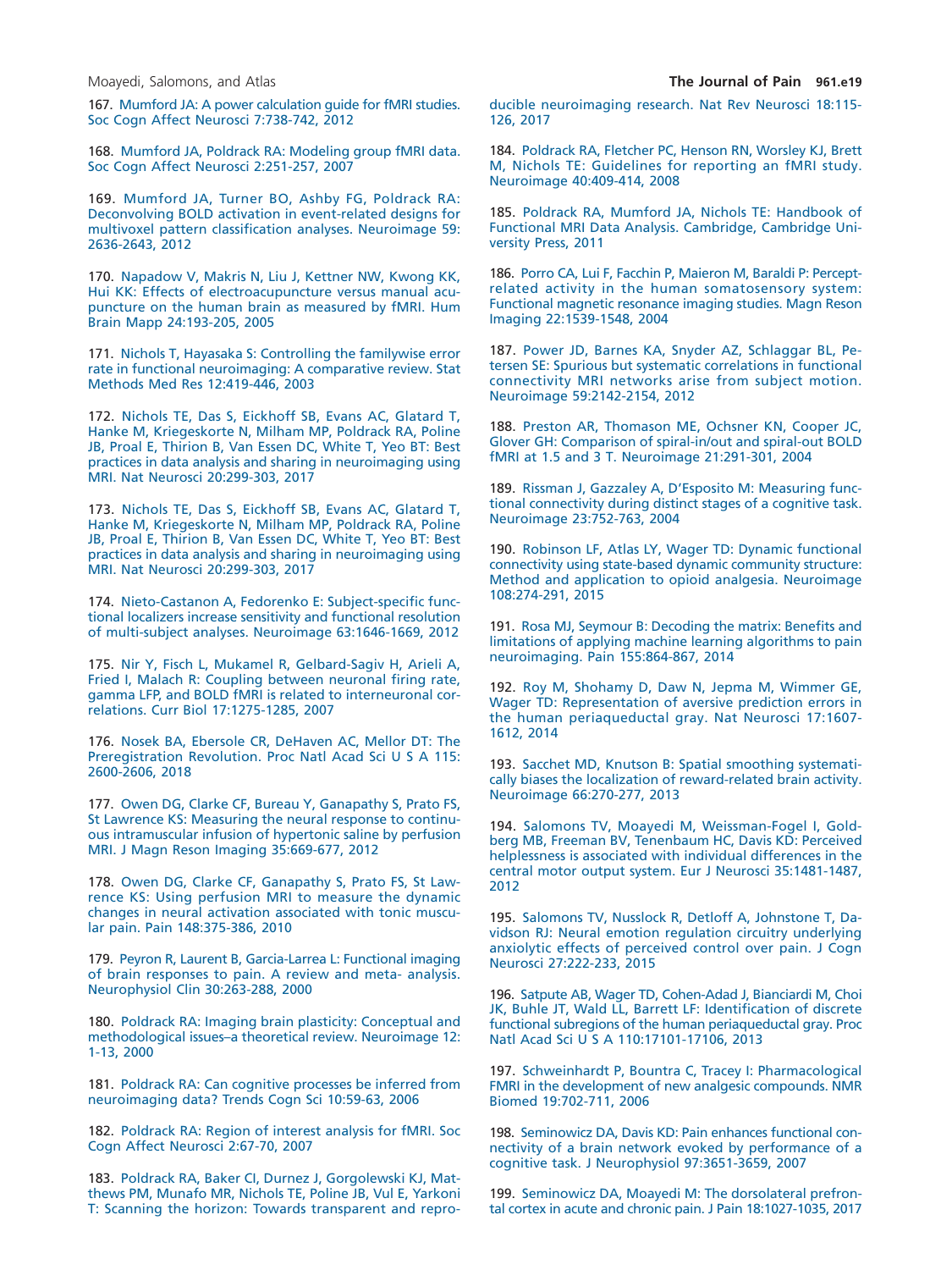200. [Seminowicz DA, Shpaner M, Keaser ML, Krauthamer](http://refhub.elsevier.com/S1526-5900(18)30122-6/sr1010) [GM, Mantegna J, Dumas JA, Newhouse PA, Filippi CG, Keefe](http://refhub.elsevier.com/S1526-5900(18)30122-6/sr1010) [FJ, Naylor MR: Cognitive-behavioral therapy increases pre](http://refhub.elsevier.com/S1526-5900(18)30122-6/sr1010)[frontal cortex gray matter in patients with chronic pain. J](http://refhub.elsevier.com/S1526-5900(18)30122-6/sr1010) [Pain 14:1573-1584, 2013](http://refhub.elsevier.com/S1526-5900(18)30122-6/sr1010)

201. [Seymour B, Daw N, Dayan P, Singer T, Dolan R: Dif](http://refhub.elsevier.com/S1526-5900(18)30122-6/sr1015)[ferential encoding of losses and gains in the human striatum.](http://refhub.elsevier.com/S1526-5900(18)30122-6/sr1015) [J Neurosci 27:4826-4831, 2007](http://refhub.elsevier.com/S1526-5900(18)30122-6/sr1015)

202. [Seymour B, O'Doherty JP, Koltzenburg M, Wiech K,](http://refhub.elsevier.com/S1526-5900(18)30122-6/sr1020) [Frackowiak R, Friston K, Dolan R: Opponent appetitive](http://refhub.elsevier.com/S1526-5900(18)30122-6/sr1020)[aversive neural processes underlie predictive learning of pain](http://refhub.elsevier.com/S1526-5900(18)30122-6/sr1020) [relief. Nat Neurosci 8:1234-1240, 2005](http://refhub.elsevier.com/S1526-5900(18)30122-6/sr1020)

<span id="page-19-2"></span>203. [Siegel JS, Mitra A, Laumann TO, Seitzman BA, Raichle](http://refhub.elsevier.com/S1526-5900(18)30122-6/sr1025) [M, Corbetta M, Snyder AZ: Data quality influences ob](http://refhub.elsevier.com/S1526-5900(18)30122-6/sr1025)[served links between functional connectivity and behavior.](http://refhub.elsevier.com/S1526-5900(18)30122-6/sr1025) [Cereb Cortex 27:4492-4502, 2017](http://refhub.elsevier.com/S1526-5900(18)30122-6/sr1025)

204. [Siero JC, Hermes D, Hoogduin H, Luijten PR, Ramsey](http://refhub.elsevier.com/S1526-5900(18)30122-6/sr1030) [NF, Petridou N: BOLD matches neuronal activity at the mm](http://refhub.elsevier.com/S1526-5900(18)30122-6/sr1030) [scale: A combined 7T fMRI and ECOG study in human sen](http://refhub.elsevier.com/S1526-5900(18)30122-6/sr1030)[sorimotor cortex. Neuroimage 101:177-184, 2014](http://refhub.elsevier.com/S1526-5900(18)30122-6/sr1030)

<span id="page-19-0"></span>205. [Smith BH, Torrance N: Epidemiology of chronic pain,](http://refhub.elsevier.com/S1526-5900(18)30122-6/sr1035) [in Colvin LA, Fallon M \(eds\): ABC of Pain. Chichester, UK,](http://refhub.elsevier.com/S1526-5900(18)30122-6/sr1035) [Blackwell, 2012, pp 1-4](http://refhub.elsevier.com/S1526-5900(18)30122-6/sr1035)

206. [Sporns O, Tononi G, Edelman GM: Theoretical neuro](http://refhub.elsevier.com/S1526-5900(18)30122-6/sr1040)[anatomy and the connectivity of the cerebral cortex. Behav](http://refhub.elsevier.com/S1526-5900(18)30122-6/sr1040) [Brain Res 135:69-74, 2002](http://refhub.elsevier.com/S1526-5900(18)30122-6/sr1040)

207. [Stenger VA, Boada FE, Noll DC: Three-dimensional tai](http://refhub.elsevier.com/S1526-5900(18)30122-6/sr1045)[lored RF pulses for the reduction of susceptibility artifacts](http://refhub.elsevier.com/S1526-5900(18)30122-6/sr1045) [in T\(\\*\)\(2\)-weighted functional MRI. Magn Reson Med 44:](http://refhub.elsevier.com/S1526-5900(18)30122-6/sr1045) [525-531, 2000](http://refhub.elsevier.com/S1526-5900(18)30122-6/sr1045)

208. [Story GW, Vlaev I, Dayan P, Seymour B, Darzi A, Dolan](http://refhub.elsevier.com/S1526-5900(18)30122-6/sr1050) [RJ: Anticipation and choice heuristics in the dynamic con](http://refhub.elsevier.com/S1526-5900(18)30122-6/sr1050)[sumption of pain relief. PLoS Comput Biol 11:e1004030, 2015](http://refhub.elsevier.com/S1526-5900(18)30122-6/sr1050)

209. [Story GW, Vlaev I, Seymour B, Winston JS, Darzi A, Dolan](http://refhub.elsevier.com/S1526-5900(18)30122-6/sr1055) [RJ: Dread and the disvalue of future pain. PLoS Comput Biol](http://refhub.elsevier.com/S1526-5900(18)30122-6/sr1055) [9:e1003335, 2013](http://refhub.elsevier.com/S1526-5900(18)30122-6/sr1055)

<span id="page-19-3"></span>210. [Sullivan MJ, Bishop S, Pivik J: The pain catastrophizing](http://refhub.elsevier.com/S1526-5900(18)30122-6/sr1060) [scale: Development and validation. Psychol Assess 7:524-](http://refhub.elsevier.com/S1526-5900(18)30122-6/sr1060) [532, 1995](http://refhub.elsevier.com/S1526-5900(18)30122-6/sr1060)

211. [Summers PE, Ferraro D, Duzzi D, Lui F, Iannetti GD, Porro](http://refhub.elsevier.com/S1526-5900(18)30122-6/sr1065) [CA: A quantitative comparison of BOLD fMRI responses to](http://refhub.elsevier.com/S1526-5900(18)30122-6/sr1065) [noxious and innocuous stimuli in the human spinal cord.](http://refhub.elsevier.com/S1526-5900(18)30122-6/sr1065) [Neuroimage 50:1408-1415, 2010](http://refhub.elsevier.com/S1526-5900(18)30122-6/sr1065)

212. [Sundermann B, Burgmer M, Pogatzki-Zahn E, Gaubitz](http://refhub.elsevier.com/S1526-5900(18)30122-6/sr1070) [M, Stuber C, Wessolleck E, Heuft G, Pfleiderer B: Diagnos](http://refhub.elsevier.com/S1526-5900(18)30122-6/sr1070)[tic classification based on functional connectivity in chronic](http://refhub.elsevier.com/S1526-5900(18)30122-6/sr1070) [pain: Model optimization in fibromyalgia and rheumatoid](http://refhub.elsevier.com/S1526-5900(18)30122-6/sr1070) [arthritis. Acad Radiol 21:369-377, 2014](http://refhub.elsevier.com/S1526-5900(18)30122-6/sr1070)

213. [Tetreault P, Mansour A, Vachon-Presseau E, Schnitzer](http://refhub.elsevier.com/S1526-5900(18)30122-6/sr1075) [TJ, Apkarian AV, Baliki MN: Brain connectivity predicts](http://refhub.elsevier.com/S1526-5900(18)30122-6/sr1075) [placebo response across chronic pain clinical trials. PLoS Biol](http://refhub.elsevier.com/S1526-5900(18)30122-6/sr1075) [14:e1002570, 2016](http://refhub.elsevier.com/S1526-5900(18)30122-6/sr1075)

214. [Thunberg J, Lyskov E, Korotkov A, Ljubisavljevic M,](http://refhub.elsevier.com/S1526-5900(18)30122-6/sr1080) [Pakhomov S, Katayeva G, Radovanovic S, Medvedev S,](http://refhub.elsevier.com/S1526-5900(18)30122-6/sr1080) [Johansson H: Brain processing of tonic muscle pain induced](http://refhub.elsevier.com/S1526-5900(18)30122-6/sr1080) [by infusion of hypertonic saline. Eur J Pain 9:185-194, 2005](http://refhub.elsevier.com/S1526-5900(18)30122-6/sr1080)

<span id="page-19-1"></span>215. [Tsang A, Von Korff M, Lee S, Alonso J, Karam E,](http://refhub.elsevier.com/S1526-5900(18)30122-6/sr1085) [Angermeyer MC, Borges GL, Bromet EJ, Demytteneare K, de](http://refhub.elsevier.com/S1526-5900(18)30122-6/sr1085) [Girolamo G, de Graaf R, Gureje O, Lepine JP, Haro JM,](http://refhub.elsevier.com/S1526-5900(18)30122-6/sr1085) [Levinson D, Oakley Browne MA, Posada-Villa J, Seedat S,](http://refhub.elsevier.com/S1526-5900(18)30122-6/sr1085) [Watanabe M: Common chronic pain conditions in devel](http://refhub.elsevier.com/S1526-5900(18)30122-6/sr1085)[oped and developing countries: Gender and age differences](http://refhub.elsevier.com/S1526-5900(18)30122-6/sr1085) [and comorbidity with depression-anxiety disorders. J Pain](http://refhub.elsevier.com/S1526-5900(18)30122-6/sr1085) [9:883-891, 2008](http://refhub.elsevier.com/S1526-5900(18)30122-6/sr1085)

216. [Villemure C, Bushnell CM: Cognitive modulation of pain:](http://refhub.elsevier.com/S1526-5900(18)30122-6/sr1090) [How do attention and emotion influence pain processing?](http://refhub.elsevier.com/S1526-5900(18)30122-6/sr1090) [Pain 95:195-199, 2002](http://refhub.elsevier.com/S1526-5900(18)30122-6/sr1090)

217. [Vlaev I, Seymour B, Dolan RJ, Chater N: The price of](http://refhub.elsevier.com/S1526-5900(18)30122-6/sr1095) [pain and the value of suffering. Psychol Sci 20:309-317, 2009](http://refhub.elsevier.com/S1526-5900(18)30122-6/sr1095)

218. [Von Korff M, Crane P, Lane M, Miglioretti DL, Simon](http://refhub.elsevier.com/S1526-5900(18)30122-6/sr1100) [G, Saunders K, Stang P, Brandenburg N, Kessler R: Chronic](http://refhub.elsevier.com/S1526-5900(18)30122-6/sr1100) [spinal pain and physical-mental comorbidity in the United](http://refhub.elsevier.com/S1526-5900(18)30122-6/sr1100) [States: Results from the national comorbidity survey repli](http://refhub.elsevier.com/S1526-5900(18)30122-6/sr1100)[cation. Pain 113:331-339, 2005](http://refhub.elsevier.com/S1526-5900(18)30122-6/sr1100)

219. [Wager TD, Atlas LY, Lindquist MA, Roy M, Woo CW,](http://refhub.elsevier.com/S1526-5900(18)30122-6/sr1105) [Kross E: An fMRI-based neurologic signature of physical pain.](http://refhub.elsevier.com/S1526-5900(18)30122-6/sr1105) [N Engl J Med 368:1388-1397, 2013](http://refhub.elsevier.com/S1526-5900(18)30122-6/sr1105)

220. [Wager TD, Davidson ML, Hughes BL, Lindquist MA,](http://refhub.elsevier.com/S1526-5900(18)30122-6/sr1110) [Ochsner KN: Prefrontal-subcortical pathways mediating](http://refhub.elsevier.com/S1526-5900(18)30122-6/sr1110) [successful emotion regulation. Neuron 59:1037-1050,](http://refhub.elsevier.com/S1526-5900(18)30122-6/sr1110) [2008](http://refhub.elsevier.com/S1526-5900(18)30122-6/sr1110)

221. [Wager TD, Keller MC, Lacey SC, Jonides J: Increased sen](http://refhub.elsevier.com/S1526-5900(18)30122-6/sr1115)[sitivity in neuroimaging analyses using robust regression.](http://refhub.elsevier.com/S1526-5900(18)30122-6/sr1115) [Neuroimage 26:99-113, 2005](http://refhub.elsevier.com/S1526-5900(18)30122-6/sr1115)

222. [Wager TD, Rilling JK, Smith EE, Sokolik A, Casey KL, Da](http://refhub.elsevier.com/S1526-5900(18)30122-6/sr1120)[vidson RJ, Kosslyn SM, Rose RM, Cohen JD: Placebo-induced](http://refhub.elsevier.com/S1526-5900(18)30122-6/sr1120) [changes in FMRI in the anticipation and experience of pain.](http://refhub.elsevier.com/S1526-5900(18)30122-6/sr1120) [Science 303:1162-1167, 2004](http://refhub.elsevier.com/S1526-5900(18)30122-6/sr1120)

223. [Weiskopf N, Hutton C, Josephs O, Deichmann R: Optimal](http://refhub.elsevier.com/S1526-5900(18)30122-6/sr1125) [EPI parameters for reduction of susceptibility-induced BOLD](http://refhub.elsevier.com/S1526-5900(18)30122-6/sr1125) [sensitivity losses: A whole-brain analysis at 3 T and 1.5 T.](http://refhub.elsevier.com/S1526-5900(18)30122-6/sr1125) [Neuroimage 33:493-504, 2006](http://refhub.elsevier.com/S1526-5900(18)30122-6/sr1125)

224. [Wiech K, Lin CS, Brodersen KH, Bingel U, Ploner M,](http://refhub.elsevier.com/S1526-5900(18)30122-6/sr1130) [Tracey I: Anterior insula integrates information about sa](http://refhub.elsevier.com/S1526-5900(18)30122-6/sr1130)[lience into perceptual decisions about pain. J Neurosci 30:](http://refhub.elsevier.com/S1526-5900(18)30122-6/sr1130) [16324-16331, 2010](http://refhub.elsevier.com/S1526-5900(18)30122-6/sr1130)

225. [Wiech K, Ploner M, Tracey I: Neurocognitive aspects of](http://refhub.elsevier.com/S1526-5900(18)30122-6/sr1135) [pain perception. Trends Cogn Sci 12:8, 2008](http://refhub.elsevier.com/S1526-5900(18)30122-6/sr1135)

226. [Wiech K, Seymour B, Kalisch R, Stephan KE, Koltzenburg](http://refhub.elsevier.com/S1526-5900(18)30122-6/sr1140) [M, Driver J, Dolan RJ: Modulation of pain processing in hy](http://refhub.elsevier.com/S1526-5900(18)30122-6/sr1140)[peralgesia by cognitive demand. Neuroimage 27:59-69, 2005](http://refhub.elsevier.com/S1526-5900(18)30122-6/sr1140)

227. [Wiech K, Tracey I: Pain, decisions, and actions: A mo](http://refhub.elsevier.com/S1526-5900(18)30122-6/sr1145)[tivational perspective. Front Neurosci 7:46, 2013](http://refhub.elsevier.com/S1526-5900(18)30122-6/sr1145)

228. [Winston JS, Vlaev I, Seymour B, Chater N, Dolan RJ: Rela](http://refhub.elsevier.com/S1526-5900(18)30122-6/sr1150)[tive valuation of pain in human orbitofrontal cortex. J](http://refhub.elsevier.com/S1526-5900(18)30122-6/sr1150) [Neurosci 34:14526-14535, 2014](http://refhub.elsevier.com/S1526-5900(18)30122-6/sr1150)

229. [Wise RG, Rogers R, Painter D, Bantick S, Ploghaus A,](http://refhub.elsevier.com/S1526-5900(18)30122-6/sr1155) [Williams P, Rapeport G, Tracey I: Combining fMRI with a phar](http://refhub.elsevier.com/S1526-5900(18)30122-6/sr1155)[macokinetic model to determine which brain areas activated](http://refhub.elsevier.com/S1526-5900(18)30122-6/sr1155) [by painful stimulation are specifically modulated by](http://refhub.elsevier.com/S1526-5900(18)30122-6/sr1155) [remifentanil. Neuroimage 16:999-1014, 2002](http://refhub.elsevier.com/S1526-5900(18)30122-6/sr1155)

230. [Woo CW, Koban L, Kross E, Lindquist MA, Banich MT,](http://refhub.elsevier.com/S1526-5900(18)30122-6/sr1160) [Ruzic L, Andrews-Hanna JR, Wager TD: Separate neural rep](http://refhub.elsevier.com/S1526-5900(18)30122-6/sr1160)[resentations for physical pain and social rejection. Nat](http://refhub.elsevier.com/S1526-5900(18)30122-6/sr1160) [Commun 5:5380, 2014](http://refhub.elsevier.com/S1526-5900(18)30122-6/sr1160)